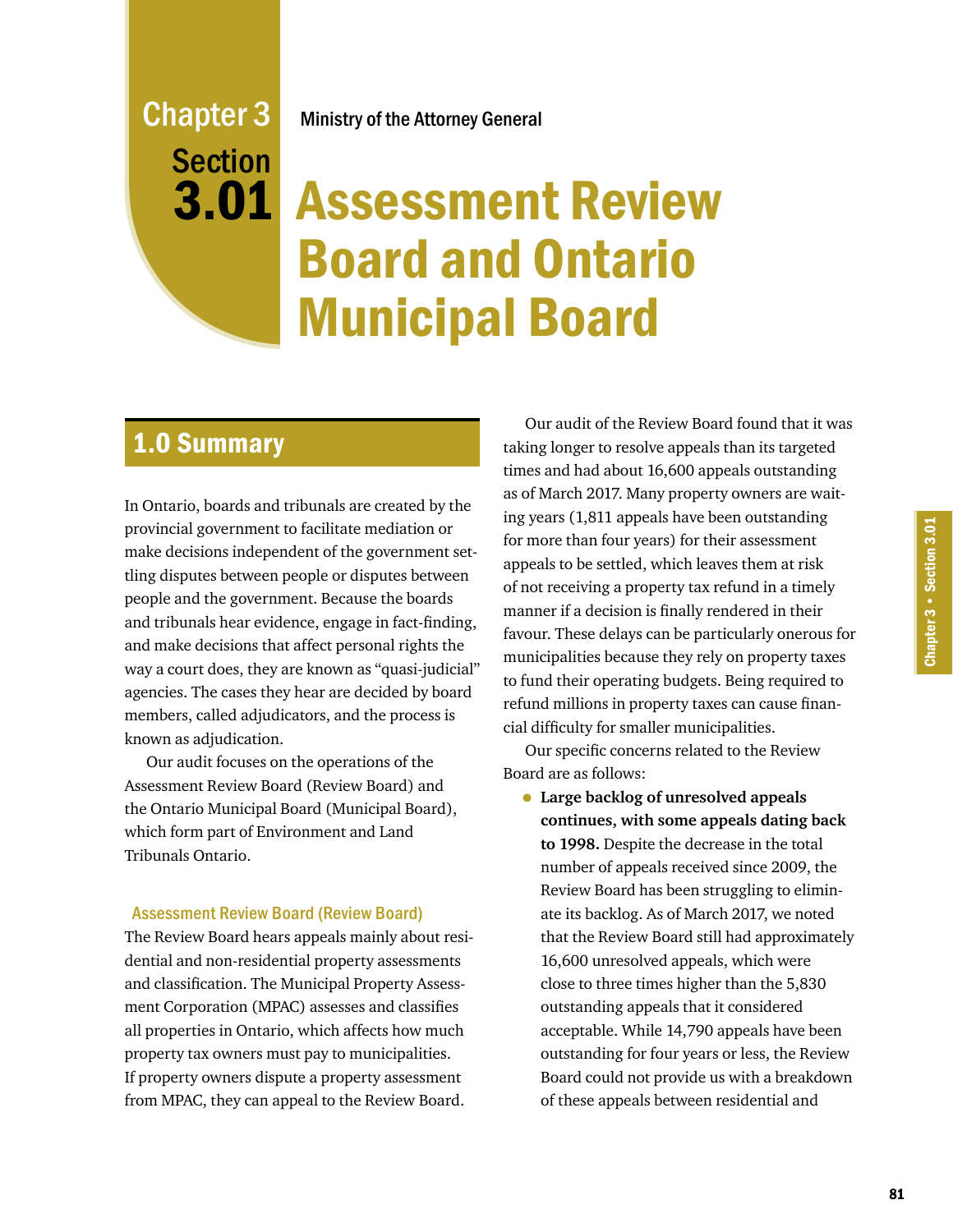non-residential appeals but informed us they were largely non-residential. The remaining 1,811 appeals have been outstanding for more than four years, of which 564 of them have been outstanding between eight and 19 years. Of the 1,811 appeals, about 1,740 (or 96%) of them were non-residential appeals and the other 70 (or 4%) were residential appeals.

- **Delays in resolving large-dollar, non-residential appeals have created uncertainty for small municipalities.** Delays in resolving high-dollar assessment appeals negatively impair the small municipalities' ability to manage their fiscal affairs because the property taxes generated from these non-residential properties cover a significant portion of their communities' tax base. For example, the Review Board took approximately oneand-a-half years and four years respectively to resolve two non-residential appeals. The outcome of the Review Board's decisions significantly reduced the assessment value of two properties located in two small communities. Both municipalities were required to refund a total of \$10.7 million in property taxes previously paid by the property owners during the 2009 to 2012 taxation years.
- **Annual caseload statistics reported to the public have been overstated for many years.** The *Assessment Act* (Act) provides that a person may file an appeal in any year of the four-year property assessment cycle. When an appeal is filed for a taxation year, but is not resolved in that taxation year, the Act stipulates that the appellant is "deemed to have brought the same appeal" for each subsequent year in the assessment cycle, which is called a "deemed appeal." The Review Board will automatically create a new appeal for the next tax year and repeat it until the end of the cycle if the appeal is not resolved earlier. Although the deeming rule is defined under the Act, determining which set of numbers and how the numbers should be presented are at the

discretion of the Review Board. Because the Review Board chose to publicly report the number of original appeals and the deemed appeals together, the number of appeals received (32,000) reported in its annual report were overstated as much as 507% (the actual number of original appeals received was 5,272) in 2015/16.

- **The Review Board does not conduct quality reviews of members' oral decisions.** At the conclusion of a hearing, board members use their professional judgment, based on the evidence presented, to render either an oral decision or issue a written decision at a later date. Oral decisions represent approximately 80% of all board members' decisions. Unlike written decisions, oral decisions are not subject to peer quality assurance review.
- **The decision-making process by board members could be more transparent.**  Decisions are discretionary: members exercise their professional judgment based on the evidence provided, and the majority of residential and non-residential appeals are decided orally by a single board member. But the Review Board does not audio record its hearings to allow for preserving the hearing for internal reviews, following up on complaints, protecting members from allegations of misconduct, serving as a memory aid for members when writing their decisions, and aiding evaluations of members' performance.
- **The actual work time reported by the Review Board's full-time members is not consistent or analyzed.** The Review Board does not have a formal policy requiring its full-time members (12) to record how the members spent their work hours. However, board members do have a practice of completing timesheets, but they were completed inconsistently. Also, we noted that between 2013 and 2016 about 1,540 hearings were cancelled three or fewer days before the hearing dates. Due to the short notices, it was very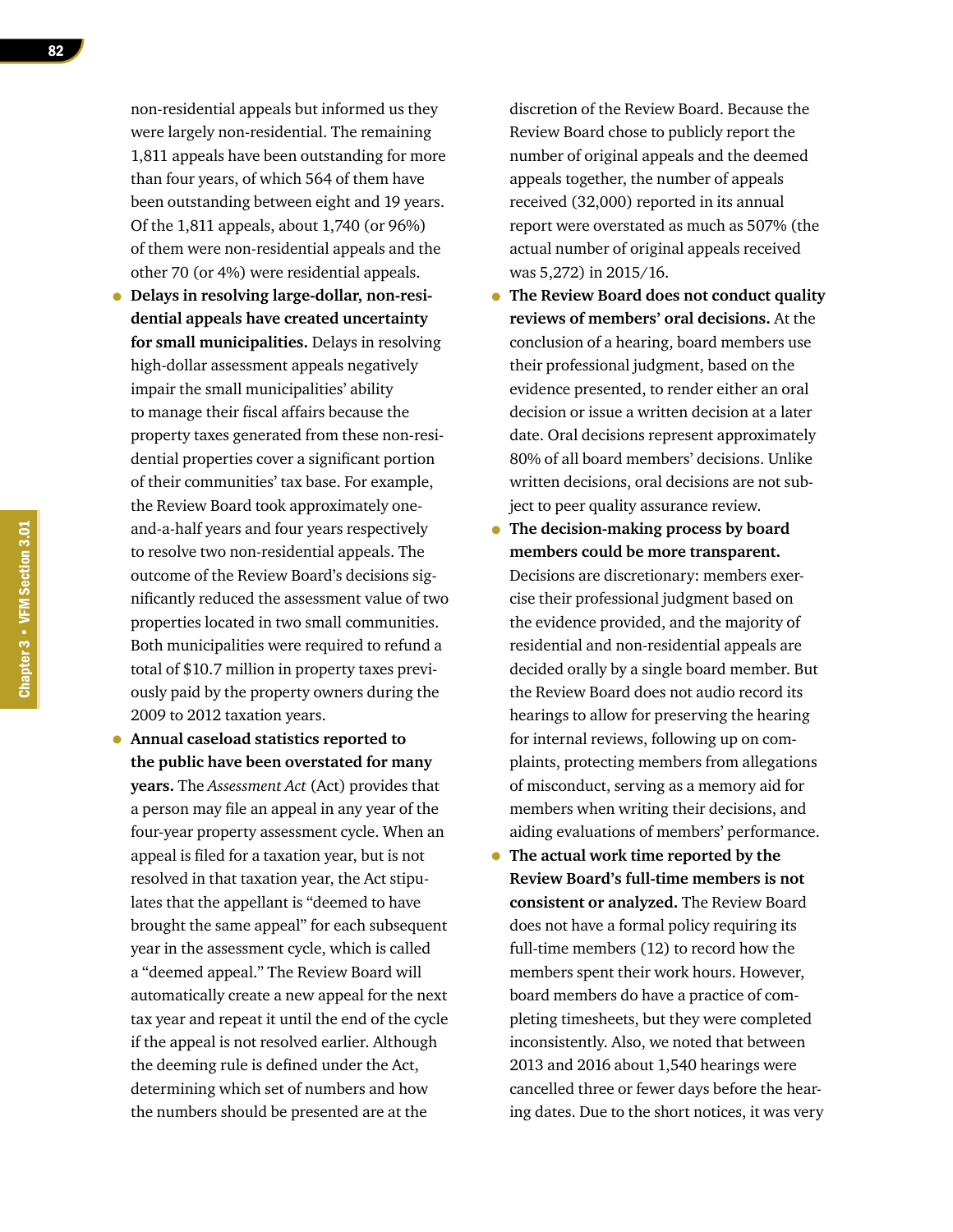difficult for the Review Board to reassign the full-time members to other hearings. We were informed that the full-time members would perform other duties, such as decision writing and/or other special assignments. However, since there are no requirements for the fulltime members to consistently record how they spend their time, when their time became free after the short-notice cancellation of hearings, there was no formal record supporting how that freed-up time was spent.

- **Evaluation of the Review Board's overall performance needs improvement.** The Review Board reports publicly on only two performance measures: timeliness in resolving residential appeals (non-residential appeals are not included); and timeliness in issuing a decision. Overall performance measures, such as users' satisfaction and cost per appeal recommended by the Ministry of the Attorney General in 2015 were not reported.
- **Board members ranked low during a recruitment competition were appointed.**  The *Adjudicative Tribunals Accountability, Governance and Appointments Act, 2009* requires that the selection process for the appointment of members to an adjudicative tribunal be competitive and merit-based. We found that it was not always clear that the selection process was followed. For example, in 2014, the Review Board re-interviewed and subsequently appointed three of the 17 unsuccessful candidates from the 2013 recruitment competition using a different panel. The Review Board's correspondence to the Ministry of the Attorney General indicated that these candidates had placed highly in the 2013 competition. However, board documentation did not support this as two of the three selected candidates did not receive high scores from the 2013 recruitment competition.

#### Ontario Municipal Board (Municipal Board)

The Municipal Board hears appeals primarily related to a wide range of land-use planning matters, such as amendments to municipalities' Official Plans and zoning bylaws, and minor variances. A minor variance is when a property owner asks a municipal Committee of Adjustment for permission to not meet a zoning bylaw, such as to place a shed where it does not meet setback requirements on the property. If owners are denied the minor variance, they can appeal to the Municipal Board. Appeals on cases other than minor variances, such as an amendment of an Official Plan to permit property developments, are usually more complicated and take longer to resolve.

In June 2016, the Ontario Government announced a comprehensive review of how the Municipal Board operates and its role in the Province's land-use planning system in an attempt to make it more affordable and accessible to all Ontario residents. In May 2017, the government introduced Bill 139. If the bill is passed, the Municipal Board would be re-named as the Local Planning Appeal Tribunal (Appeal Tribunal). One of the key proposed legislation changes related to complex land-use planning appeals is that the new Appeal Tribunal would only be able to overturn a municipal decision if it does not follow provincial policies or municipal Official Plans. The government's review is discussed further in **Section 2.4.4**.

Over the last several years, the public, including citizens and municipal councils, have criticized that Municipal Board decisions lacked objective and clear rationale, especially when the Municipal Board rendered decisions in overturning sections of municipal Official Plans. Also, citizen groups complained that they lacked a level playing field when appealing against complex land-use proposals from developers.

Our audit identified several operational issues that the Municipal Board should address before transitioning to the new Appeal Tribunal to help ensure it will function efficiently and cost-effectively in resolving land-use related disputes. Among our findings: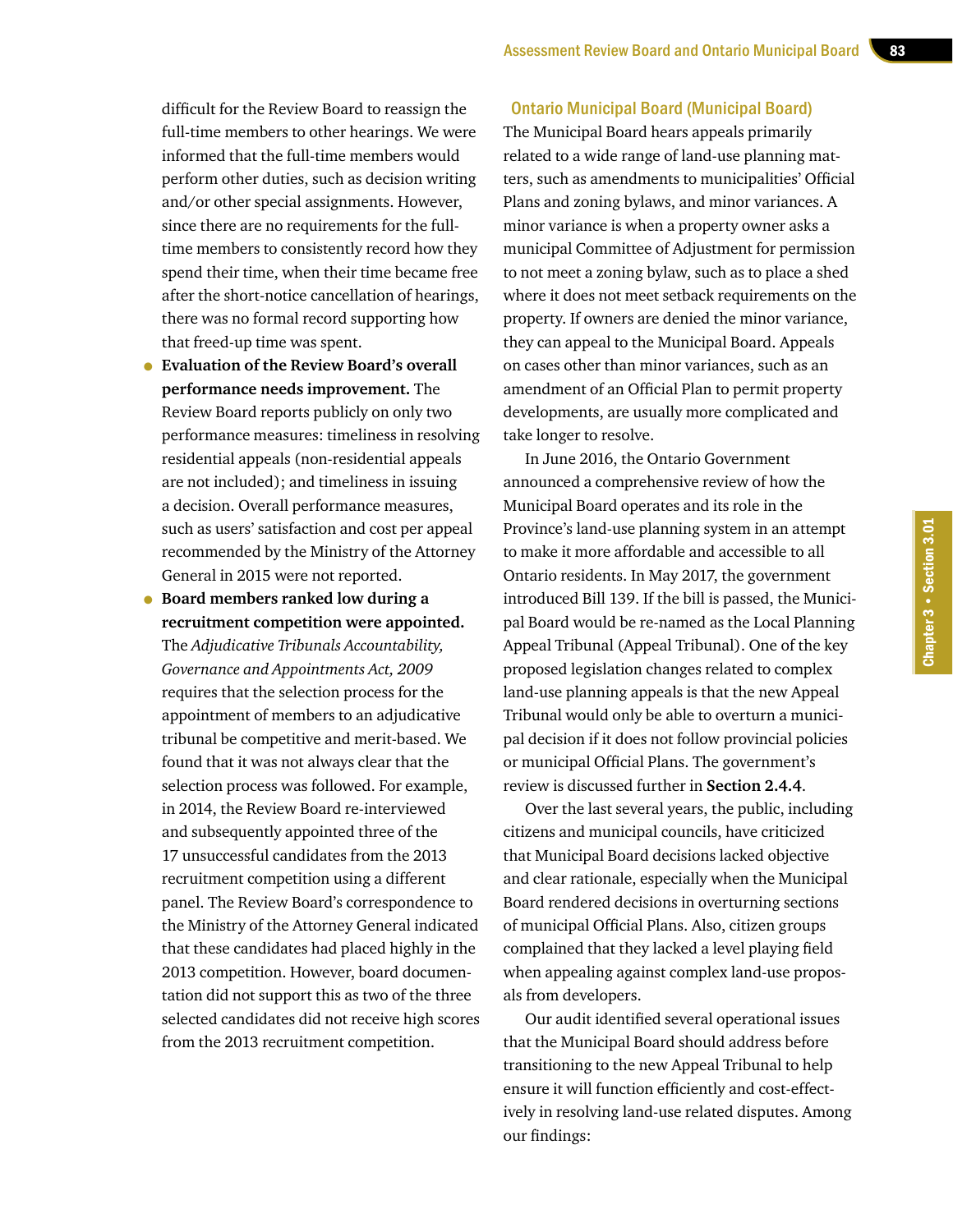- **Operations of the Municipal Board need improvement before its transformation to a new tribunal.** We noted that some municipalities and appellants raised concerns whether board members were making fair and unbiased decisions, and some of them appealed the Municipal Board decisions to the court system. Also, several municipalities told us that they spent millions of dollars of taxpayer money to defend their Official Plans that were already approved by their elected councils and the Province. While the proposed legislation excludes the new Appeal Tribunal from hearing certain cases against municipal Official Plans, it does not address the operational issues related to the hearing process. The Municipal Board informed us that cases were assigned to board members based on factors such as members' background, their experience and workloads; however, in the majority of cases, only one member was assigned to hearings, and one-member decisions could be subjective. Similar to the Review Board, audio recordings of the hearings were not available at the Municipal Board for subsequent internal and/or external reviews, when needed. • **Many appeals, both minor variances and** 
	- **complex cases, took an extensive period of time to resolve.** In 2016/17, the Municipal Board scheduled 1,349 new land-use appeal cases for a hearing, of which 421 or 30% were minor variances. The other 928 or 70% of the cases were more complicated land-use appeal cases. The Municipal Board did not establish a reasonable and acceptable turnaround time for both types of appeals. Based on an internal report prepared by the Municipal Board, we noted the following:
	- In 2016/17, the average number of days taken (from appeal received to decision issued) to resolve a minor variance case was, on average, 227 days. The Municipal Board also struggled in meeting its target of scheduling 85% of minor variance

cases for a hearing within 120 days of the receipt of a complete package. The actual performance in 2016/17 was only 44%, significantly down from 81% in 2012/13.

- For complex cases that were closed in 2015/16 (the most recent data readily available), the number of days taken from case received to case closed ranged from 10 months to almost seven years. In 2016/17, the Municipal Board scheduled 74% of complex cases for a first hearing within 180 days of the receipt of a complete appeal package. It was behind its 85% target.
- **Despite 80% of decisions being issued within 60 days after the end of a hearing, many others took almost a year to get done.** The Municipal Board's performance target is 85% of decisions will be issued within 60 days after the end of a hearing for all types of appeals. We noted that the Municipal Board was close to meeting its target at 80% in 2016/17. Of the 1,087 decisions issued in the same year, 218 of them took between 60 days and a year to complete. We noted that six of the 27 board members accounted for about 40% of the decisions that took longer than 60 days to issue between 2012/13 and 2016/17.
- **Target setting and evaluation of mediation efforts needed.** The Municipal Board intended to develop its capacity for mediation of appeals; however, it has not yet set a target nor did it measure the success or outcomes of mediation. The Municipal Board also stated that it had been encouraging mediation of appeals by the parties involved but was unable to demonstrate the success of its efforts. We noted that the Human Rights Tribunal of Ontario reports annually on the number of mediations held and the percentage of cases settled at mediation, but these measures were not used by the Municipal Board.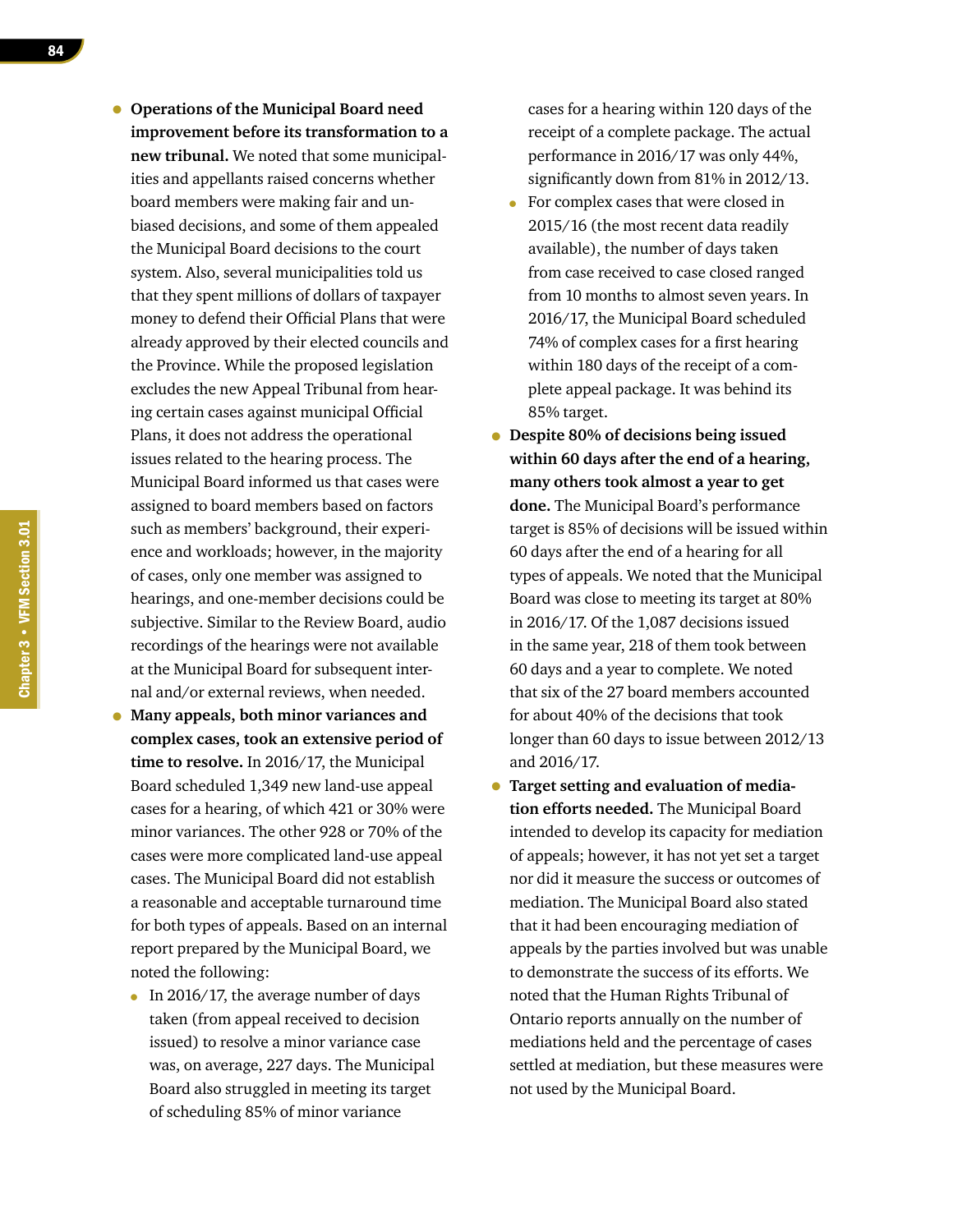- **The actual work time reported by board members is not complete or analyzed.**  Board members are a key resource to the Municipal Board because they facilitate mediations, conduct hearings and render decisions on appeals. However, the Municipal Board does not track the hourly work of its 20 full-time members to determine whether they were managing their caseload effectively and efficiently. Also, the Municipal Board has not done any analysis to determine whether the number of members was sufficient to handle existing workloads and to eliminate the backlogs. Backlogs are defined as those cases not meeting the Municipal Board's performance targets.
- **Insufficient documentation to justify the hiring of board members.** The *Adjudicative Tribunals Accountability, Governance and Appointments Act, 2009* requires that the selection process for the appointment of members to an adjudicative tribunal be competitive and merit-based. However, we found that this was not always the case. In 2016, five candidates were interviewed by a two-member panel for two full-time member positions. We found one of the members from the panel did not score any of the five candidates interviewed, and the other member of the panel did not provide a complete scoring for two of the five candidates. As a result, documentation was incomplete to demonstrate how the two successful candidates were selected.

This report contains 13 recommendations, consisting of 24 actions, to address our audit findings.

# Overall Conclusion

Our audit concluded that although the Assessment Review Board (Review Board) had fulfilled its mandate to handle property assessments and other disputes in accordance with applicable legislation and regulations, it did not always do so efficiently as evidenced by the continuing backlog of appeals.

In addition, we concluded that the Ontario Municipal Board (Municipal Board) had fulfilled its mandate to handle land-use planning and other disputes in accordance with applicable legislation and regulations. However, its operations need improvement to help it function more efficiently and effectively before its transition to a pending new tribunal.

Both the Review Board and Municipal Board also did not have accurate and complete data, such as caseload statistics and cost of an appeal to assess their cost-effectiveness, for decision-making, operations improvements, and public reporting. We found that the Review Board and Municipal Board did not have effective systems and procedures to ensure that board resources, such as board members' time, are best utilized to address the Review Board's backlogs and the Municipal Board's delays in scheduling and resolving appeals. Further, both boards did not always document their rationale for selecting board members.

#### OVERALL MINISTRY RESPONSE

#### **Assessment Review Board**

The Ministry of the Attorney General (Ministry) appreciates the Auditor General's observations and recommendations regarding the Assessment Review Board (ARB).

The Ministry recognizes the importance of ARB operations being conducted in accordance with applicable legislation, regulations, and in an efficient and cost-effective manner. Access to justice for all Ontarians is of paramount concern to the Government of Ontario. Adjudicative tribunals play a vital role in Ontario's justice system. Tribunals use their specialized expertise to adjudicate on a wide variety of disputes in an independent and impartial manner.

The ARB is a constituent tribunal of the Environment and Land Tribunals Ontario (ELTO) cluster, which consists of five tribunals that operate in the area of land use. Tribunal clustering is part of the government's strategy to promote cross-agency co-operation and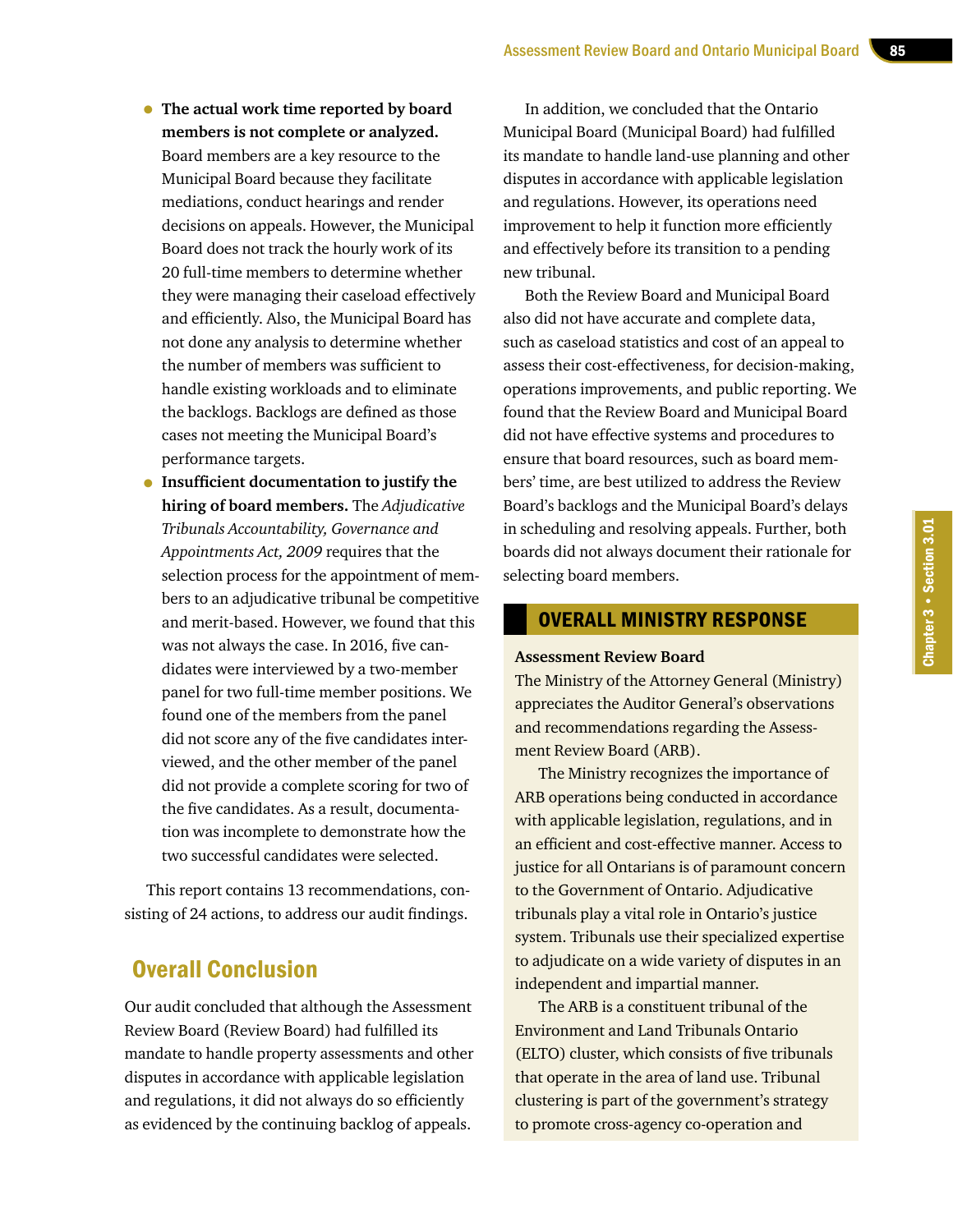co-ordination of operations and administration. It enhances consistency in tribunal practices, procedures and decision-making.

The Ministry appreciates the efforts of the Office of the Auditor General in making recommendations to continue improve operations of adjudicative tribunals. The Ministry will continue to work with ELTO to monitor and track the recommendations to improve efficiency and cost-effectiveness in ARB operations.

#### **Ontario Municipal Board**

The Ministry of the Attorney General (Ministry) appreciates the Auditor General's observations and recommendations regarding the Ontario Municipal Board.

The Ministry recognizes the importance of OMB operations being conducted in accordance with applicable legislation, regulations, and in an efficient and cost-effective manner. Access to justice for all Ontarians is of paramount concern to the Government of Ontario. Adjudicative tribunals play a vital role in Ontario's justice system.

The OMB is a constituent tribunal of the Environment and Land Tribunals Ontario (ELTO) cluster, which consists of five tribunals that operate in the area of land use. Tribunal clustering is part of the government's strategy to promote cross-agency co-operation and coordination of operations and administration. It enhances consistency in tribunal practices, procedures and decision-making.

Additionally, the government has introduced legislation to overhaul the province's land-use planning appeal system.

The *Building Better Communities and Conserving Watersheds Act* seeks to create the Local Planning Appeal Tribunal (Tribunal), which would, if passed, replace the OMB. The result would be more efficient decision-making process at the Tribunal.

The Ministry appreciates the efforts of the Office of the Auditor General in making recommendations to continue improve operations of

adjudicative tribunals. The Ministry will continue to work with ELTO to monitor and track the recommendations to improve efficiency and cost-effectiveness in OMB operations before it transitions to the prospective new Local Planning Appeal Tribunal.

#### OVERALL RESPONSE FROM ENVIRONMENT AND LAND TRIBUNALS ONTARIO

#### **Assessment Review Board**

The Assessment Review Board (ARB) appreciates the work of the Auditor General and welcomes advice on how to further improve our services. We are committed to addressing the recommendations for improvements to effectively and efficiently resolve disputes related to property assessment in Ontario.

The ARB intends to resolve 100% of its current and new caseload within the next four-year cycle ending March 31, 2021. Following extensive consultation with stakeholders, the ARB has introduced new processes and Rules of Practice to achieve this goal.

In addition, the ARB is also committed to refining performance measures, implementing public satisfaction surveys, and providing greater transparency for figures presented in the Annual Reports.

#### **Ontario Municipal Board**

The Ontario Municipal Board (OMB) appreciates the work of the Auditor General and welcomes advice on how to further improve our services. We are committed to addressing the recommendations for improvements to effectively and efficiently resolve disputes related to land use planning and other matters in Ontario.

Bill 139 and related regulations are expected to set out specific timelines for the resolution of the matters brought before the new Local Planning Appeal Tribunal (replacing the OMB). We will endeavour to measure and report on compliance with the legislated timelines in our Annual Report and Business Plans.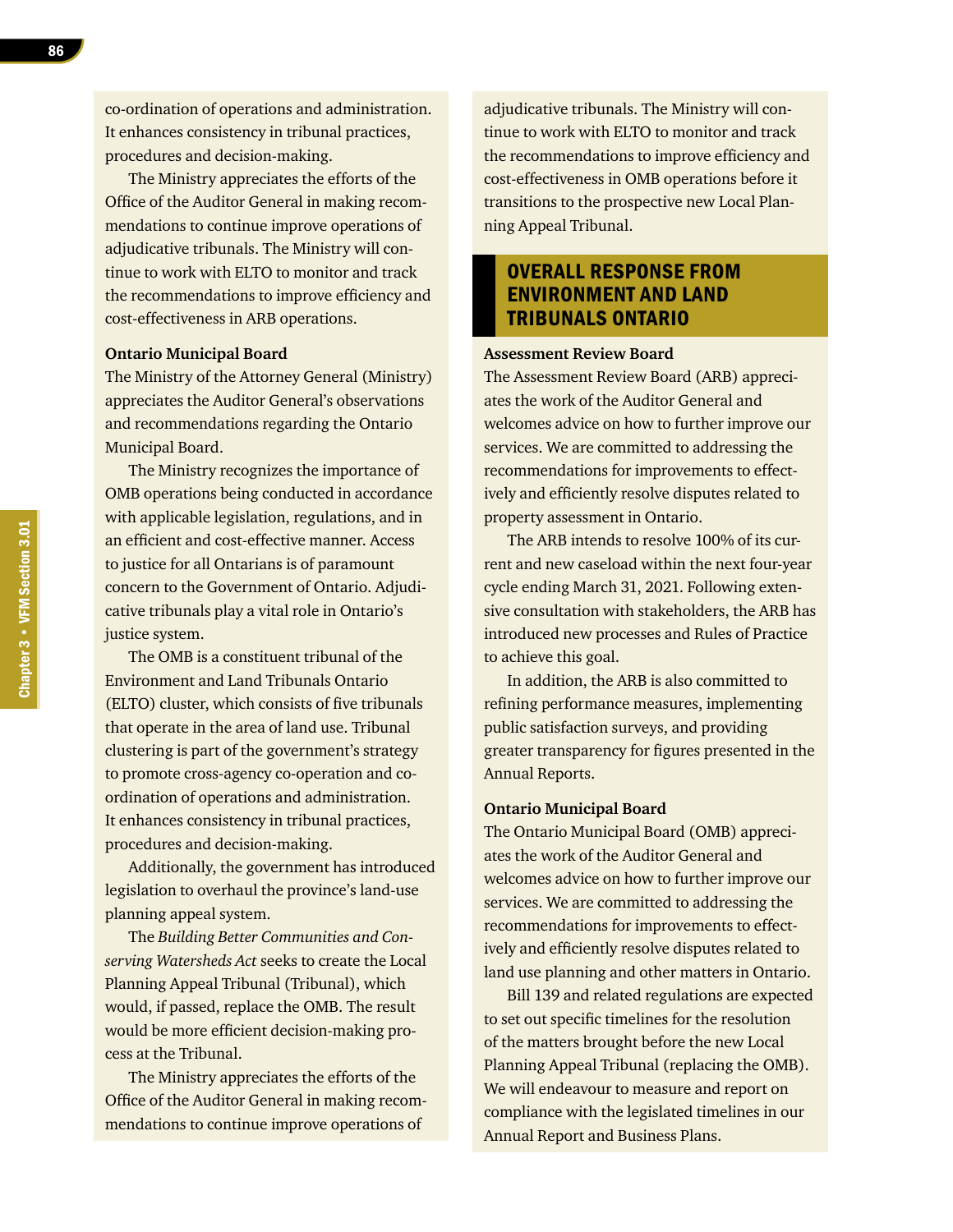Environment and Land Tribunals Ontario and the OMB will be implementing new processes and Rules of Practice to support the timely resolution of appeals. In addition, we are also committed to refining performance measures and implementing public satisfaction surveys that will be reported on in our Annual Report.

# 2.0 Background

# 2.1 Overview of Environment and Land Tribunals Ontario

Environment and Land Tribunals Ontario (Tribunals) is a cluster of boards/tribunal that was created in 2010 under the authority of the *Adjudicative Tribunals Accountability, Governance and Appointments Act, 2009*. The primary purpose of establishing adjudicative agencies is to provide an easier and timely access to justice by diverting cases from the already overcrowded court system to a less expensive tribunal system.

The Tribunals consists of four boards and one tribunal:

- Assessment Review Board;
- Ontario Municipal Board;
- Board of Negotiation;
- Conservation Review Board; and
- Environmental Review Tribunal.

The mandate of the boards/tribunal is to effectively and efficiently resolve disputes related to property assessment, land-use planning, land valuation, environmental and heritage protection, and other matters. Their mission is to deliver modern, fair, responsive, accessible, effective and efficient dispute resolution services that support strong, healthy communities and the public interest.

For the year ended March 31, 2017, the Tribunals' total expenditure was \$17.1 million, a decrease of 8% from \$18.5 million in 2010/11 when it was established. The decrease was a result of the government's overall initiatives to meet savings targets

imposed throughout the years. The total expenditure was not broken down by individual board or tribunal because the Tribunals is funded as one entity by the Ontario Government; funding is not provided directly to individual boards or tribunal.

This audit focused on the operations of two of the five boards and tribunal: the Assessment Review Board (Review Board) and the Ontario Municipal Board (Municipal Board). Both boards are adjudicative agencies that resolve disputes by facilitating mediated settlements or by making independent quasi-judicial decisions that are required to be evidence-based and compliant with provincial laws and policies.

The Review Board hears appeals about property assessment, classification and municipal tax appeals. Municipal tax appeals are when property owners seek a reduction of property taxes that were already levied because of special circumstances, such as a change in the physical condition of the building as a result of fire or demolition.

The Municipal Board hears appeals or disputes primarily related to land-use planning matters, such as Official Plans and zoning bylaws and their amendments, sub-divisions, and minor variances, as well as non-planning matters, such as development charges, heritage issues and expropriations.

The presiding member(s) are required to hear from parties involved in an appeal and make decisions based on the evidence and the relevant laws and policies.

## 2.1.1 Reporting and Accountability Structure of Environment and Land Tribunals Ontario

Environment and Land Tribunals Ontario (Tribunals) is accountable to the Ministry of the Attorney General (Ministry) for administrative purposes, such as its annual funding and preparing and submitting annual reports. The Tribunals reports operational and financial performance, including reporting against set performance targets.

The Tribunals' boards/tribunal are set up to be independent in all matters affecting adjudication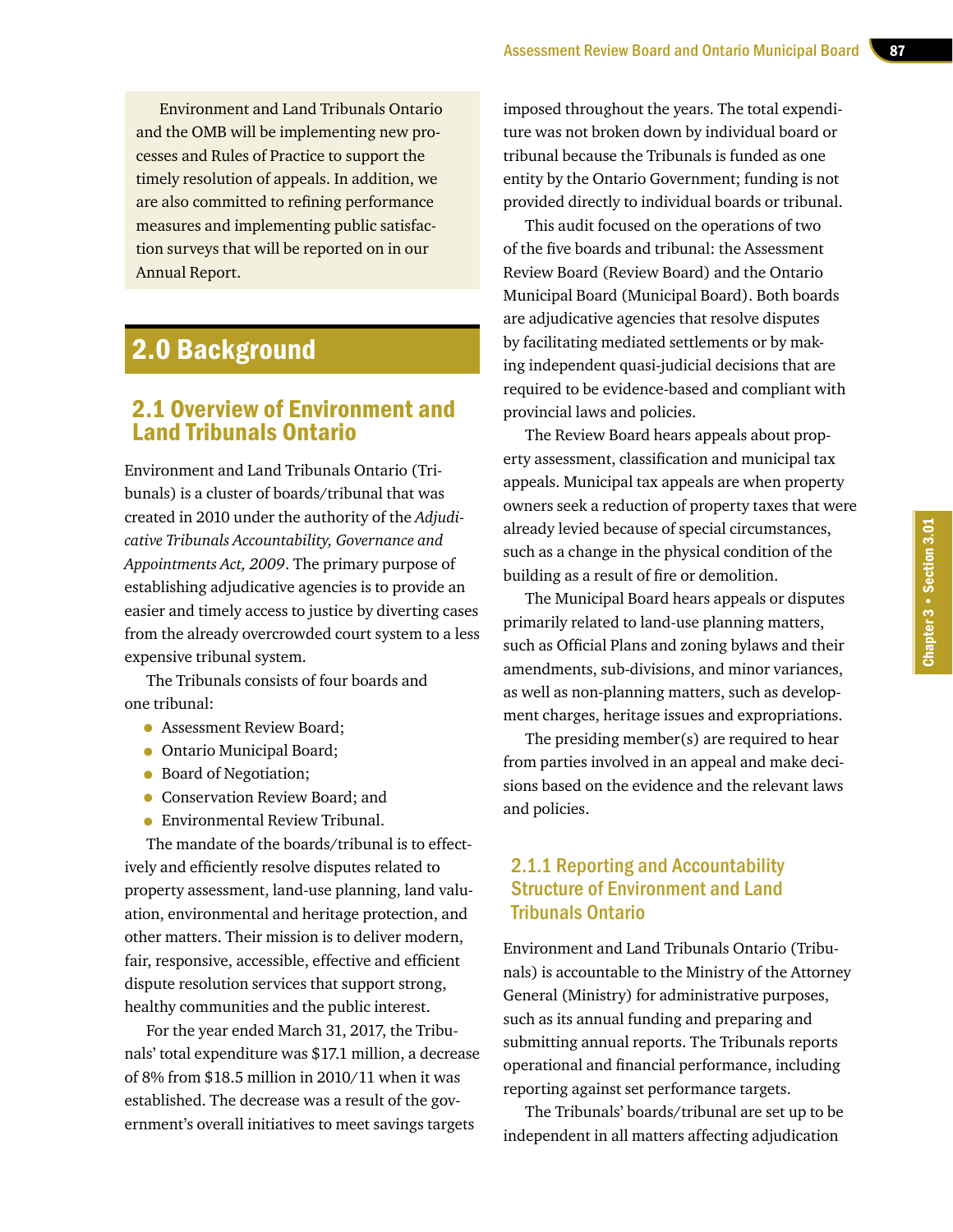

#### Figure 1: Reporting and Accountability Structure of Environment and Land Tribunals Ontario

While Environment and Land Tribunals Ontario (Tribunals) reports to the Attorney General for administrative purposes, it and its boards/tribunal are set up to be independent in all matters affecting adjudication and the resolution of disputes that come before them.

Executive Office<sup>1</sup>

...... The Executive Lead and sub departments provide administrative and operational support for the Tribunals.

#### \* Focus of this audit

•Assessment Review Board\* •Ontario Municipal Board\* •Board of Negotiation •Conservation Review Board •Environmental Review Tribunal

Associate Chairs (3)

- 1. Executive Office and Legal Services also report to Environment and Land Tribunals Executive Chair.
- 2. The Case Management Units provide support for intake, review and verification of all appeals filed within the Tribunals, to ensure that applications for appeal meet the legislative deadline and jurisdictional requirements, and to collect all required data and information in preparation for any appeal hearing events.

Legal Services<sup>1</sup> | Director of

Executive Lead

**Operations** 

Case Management Units<sup>2</sup>

Decision Unit<sup>3</sup>

Business Planning and Corporate Services

3. The Decision Unit provides support for board and tribunal members by ensuring that their decisions are in compliance with the required hearing report format and that the members' decision reports contain no grammatical or spelling errors. This Unit is not permitted to interfere in the decision-making process followed by board members.

and the resolution of disputes that come before them. **Figure 1** shows the reporting and accountability structure of the Tribunals.

# 2.2 Appointment of Board Members and Their Responsibilities

Because both the Assessment Review Board (Review Board) and Ontario Municipal Board

(Municipal Board) are responsible for making independent quasi-judicial decisions, the skills and qualifications of their members are essential to achieve their mandates. The *Adjudicative Tribunals Accountability, Governance and Appointments Act, 2009* requires that the selection process for the appointment of members to an adjudicative tribunal be competitive and merit-based. See **Appendix 1** for the process of new appointment of board members.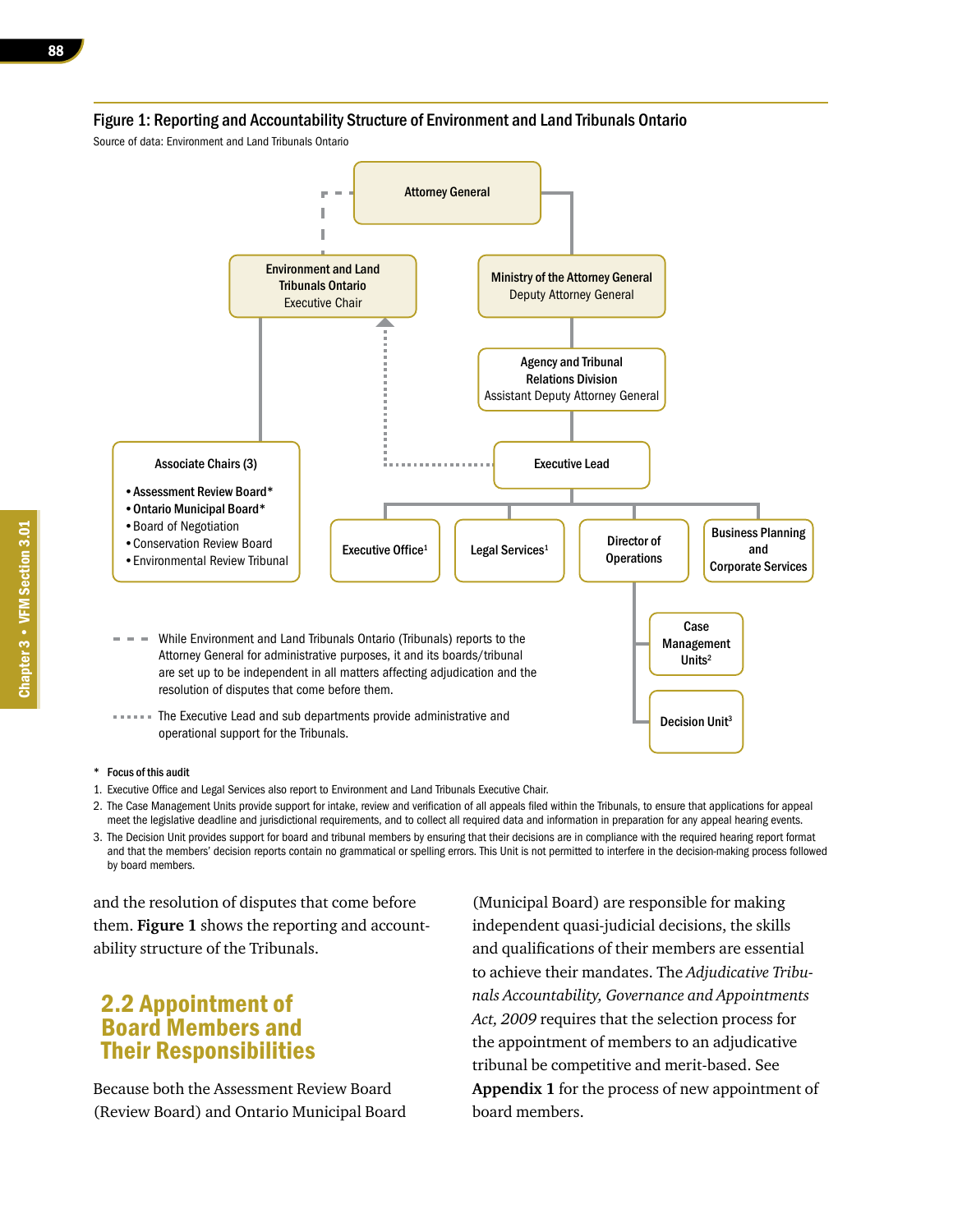Under the Agencies and Appointments Directive, upon recommendation of the Executive Chair, a member can be appointed for an initial term of two years and after that the appointee is eligible for re-appointment for a three-year term. After completion of terms totalling five years and on the recommendation of the Executive Chair, the appointee is eligible for re-appointment for a further term of five years.

Board members are responsible for resolving disputes under applicable legislation, policies and statutes using a variety of dispute resolution methods. As an adjudicator, a member is required to do the following:

- understand and apply the relevant laws, policies and regulations;
- maintain impartiality and open-mindedness while conducting the hearing process;
- review and analyze all evidence and submissions thoroughly; and
- issue independent decisions that are timely and based on evidence and policy, sound and reasonable.

Board members are also required to comply with the Tribunals' conflict-of-interest rules and code of conduct.

As of March 2017, the Review Board had 21 members (12 full-time and nine part-time) and the Municipal Board had 27 members (20 full-time and seven part-time).

# 2.3 Assessment Review Board

#### 2.3.1 Mandate of the Assessment Review Board

The Assessment Review Board (Review Board) is an independent adjudicative tribunal established under the *Assessment Review Board Act*, with a mandate to hear appeals about property assessment and classification and municipal tax appeals.

Property assessment appeals are typically filed with the Review Board by property owners who believe that their property has been incorrectly assessed or classified by the Municipal Property

Assessment Corporation (MPAC). MPAC is a notfor-profit organization that delivers assessment services on behalf of all municipalities in Ontario. Our Office last audited MPAC in 2010. Since 2009, all residential property owners must file a Request for Reconsideration with MPAC as the first step in attempting to settle their appeal with MPAC before going to the Review Board.

The Review Board hears property assessment appeals under the *Assessment Act* and municipal tax appeals under the *Municipal Act, 2001*, the *City of Toronto Act, 2006*, and the *Provincial Land Tax Act, 2006*.

#### 2.3.2 Property Assessment and Taxation in Ontario

Ontario's current property assessment and tax system plays a fundamental role in funding local municipal services as well as the Province's elementary and secondary school system.

Property taxes raise approximately \$27 billion per year in Ontario. Approximately 65% of that amount relates to residential properties and 35% relates to business properties. There are approximately five million properties in Ontario.

As is the practice in many other North American jurisdictions, property tax in Ontario is calculated by multiplying a property's assessed value by an applicable tax rate. The tax rate is the sum of two numbers:

- multiple tax rates set by a municipality to enable it to meet its own budgetary needs; plus
- the education tax rate, set by the Province, to fund school boards.

The determination of each property's assessed value is critical because it ultimately determines how much tax a property owner must pay.

The Ministry of Finance, municipalities, MPAC, the Review Board and property owners are key players involved in the property tax and assessment system in Ontario. Their roles and responsibilities are summarized in **Figure 2**.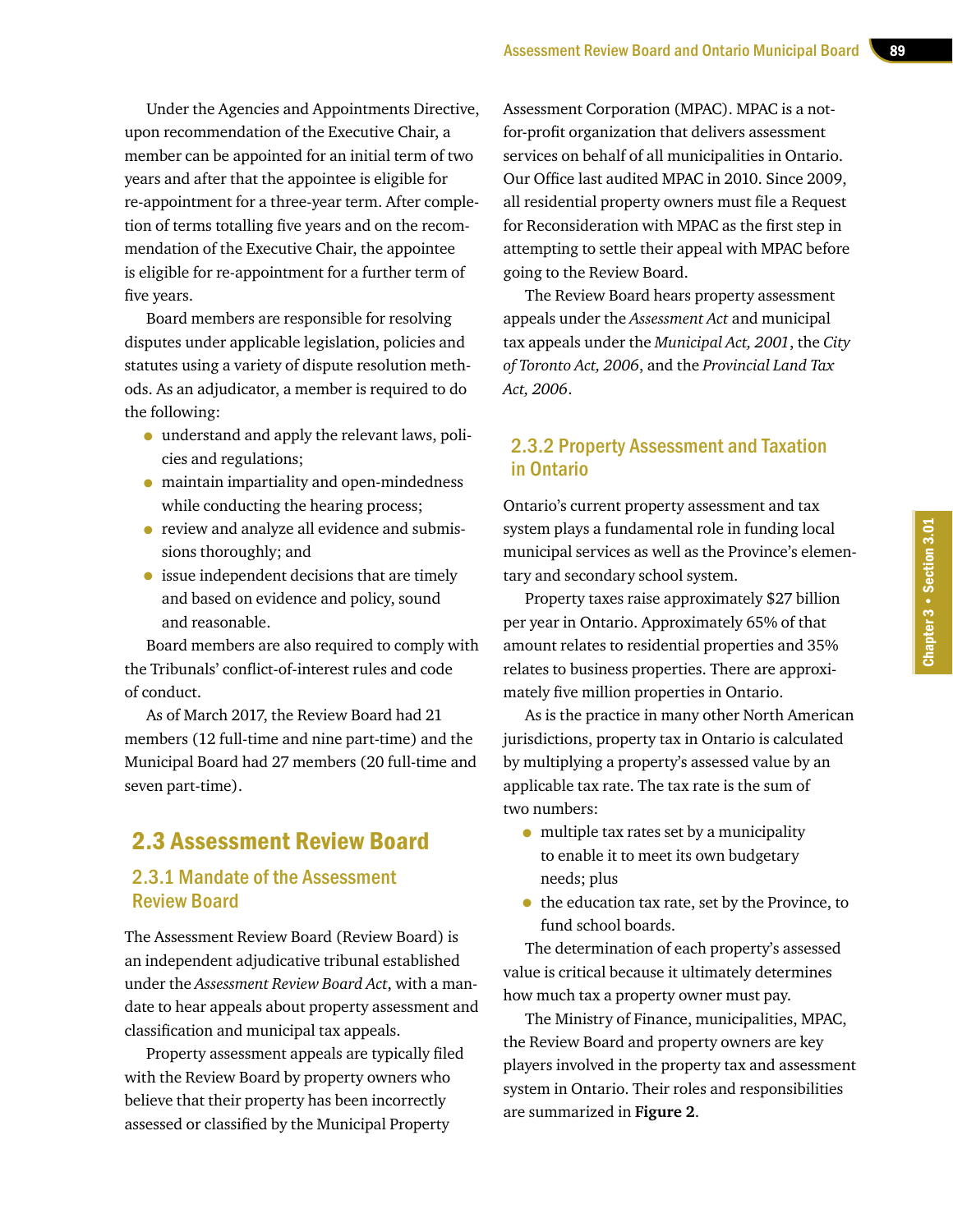#### Figure 2: Key Players Involved in the Property Tax and Assessment System

Source of data: Assessment Review Board and Municipal Property Assessment Corporation

| <b>Key Player</b>                | <b>Role and Responsibility</b>                                                                                                                                                     |
|----------------------------------|------------------------------------------------------------------------------------------------------------------------------------------------------------------------------------|
| <b>Provincial Government</b>     | The Ministry of Finance governs the property tax system in Ontario by establishing the following:                                                                                  |
|                                  | assessment policies                                                                                                                                                                |
|                                  | municipal tax parameters                                                                                                                                                           |
|                                  | education tax rate policies                                                                                                                                                        |
|                                  | other laws and regulations regarding property assessment                                                                                                                           |
| <b>Municipalities</b>            | Administer the property tax system:                                                                                                                                                |
|                                  | • set municipal tax rates; and                                                                                                                                                     |
|                                  | bill and collect property taxes                                                                                                                                                    |
| <b>Municipal Property</b>        | Provides assessment services on behalf of all municipalities in Ontario.                                                                                                           |
| Assessment<br>Corporation (MPAC) | Administers the property assessment system, including the classification and establishment of the<br>assessed values for all properties across the province.                       |
|                                  | MPAC's role in the appeal process is to prove the accuracy of its assessment.                                                                                                      |
| <b>Assessment Review Board</b>   | Hears appeals from property owners or municipalities who disagree with the accuracy of the<br>assessment or classification that MPAC has established for a property.               |
| Property owners                  | File an appeal with the Assessment Review Board if they disagree with their property assessment<br>or believe their property is incorrectly classified based on their current use. |
|                                  | Property owners can hire agents and lawyers, at their own cost, to represent them during the<br>appeal process.                                                                    |

Under the *Assessment Act* (Act), MPAC assesses all properties in Ontario every four years to determine the most current assessed value. Each property is valued as of a valuation date, which the Act specifies is January 1 of the year preceding the four-year assessment cycle. The assessed value of a property for the current assessment cycle might be higher than its assessed value for the previous cycle. If this occurs, the property owner's taxes typically will increase. In such cases, the Act provides for a process known as "phasing." Rather than imposing the full tax increase on the property owner in the first year of the assessment cycle, the tax increase is imposed in stages. The property owner pays 25% of the tax increase for the first year, 50% in the second, 75% in the third, and 100% in the fourth year.

The Act sets both the year of assessment and the assessment cycle being covered. **Figure 3** indicates the last four assessment durations and the assessment cycles. For instance, effective January 1, 2016, MPAC issued assessment notices to property owners that indicated the assessed value of each property they owned. It also stated that the 2016 assessed value will be used to determine the property tax amount the owner has to pay during the upcoming four-year cycle—from 2017 to 2020.

The Review Board estimated that of the five million properties in Ontario that were assessed by MPAC, about 1% of these property assessments were appealed to the Review Board during a four-year property assessment cycle. Of these, approximately 70% were resolved or settled by the parties without a formal hearing on the merits held by the Review Board and only about 30% required a hearing by the Review Board within a four-year assessment cycle.

#### 2.3.3 Assessment Appeal Process in Other Provinces

Overall, the assessment appeals system in other provinces differs than the system in Ontario in two main areas: the length of the property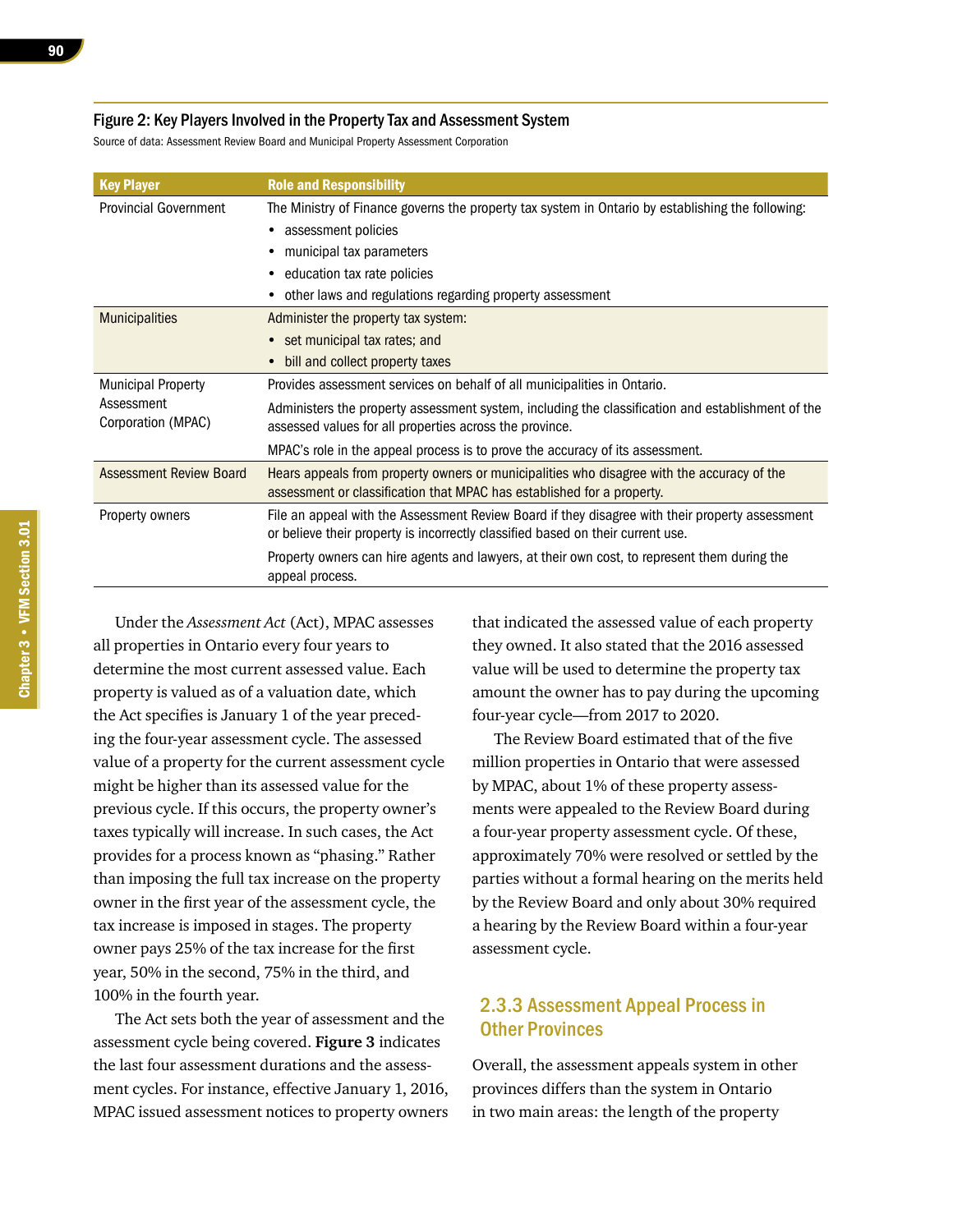Figure 3: Date of Property Assessment Valuation and the Assessment Cycles, 2005, 2008, 2012, and 2016 Source of data: Assessment Review Board and Municipal Property Assessment Corporation

| <b>Property Assessment</b> |                                                 |
|----------------------------|-------------------------------------------------|
| <b>Valuation Date*</b>     | <b>Period Covered for Each Assessment Cycle</b> |
| January 1, 2005            | 2006, 2007, 2008 (3 years)                      |
| January 1, 2008            | 2009, 2010, 2011, 2012 (4 years)                |
| January 1, 2012            | 2013, 2014, 2015, 2016 (4 years)                |
| January 1, 2016            | 2017, 2018, 2019, 2020 (upcoming 4 years)       |

The Municipal Property Assessment Corporation is responsible for issuing assessment notices to all property owners in Ontario.

assessment cycle, and the party who conducts the property assessments.

With respect to the length of the property assessment cycle, we noted the following lengths:

- Saskatchewan: four years, which is the same as in Ontario;
- Manitoba: two years; and
- Alberta, British Columbia and Nova Scotia: annually.

While an annual assessment can provide a quicker reflection of changes in property values, the longer cycle could provide greater stability and predictability to property owners and municipalities because the increase of property taxes based on the changes in property values can be adjusted gradually over the phase-in period.

With respect to the party who conducts the property assessments, in British Columbia, the BC Assessment, a Crown corporation, functions similarly to MPAC in Ontario. Both Nova Scotia and Saskatchewan also have a corporation or agency that is responsible for property assessments, although municipalities in Saskatchewan are also able to arrange their own assessments. In Alberta, municipalities are responsible for performing the assessments with the Province retaining responsibility to assess only specialized classes of property, such as property used for power generation and transmission, telecommunications, pipelines and wells. In Manitoba, the Province is responsible for property assessments—with the exception of the City of Winnipeg, which is responsible for conducting its own assessments.

All Provinces provide property owners with the opportunity to formally appeal the results of their property assessment, but the appeal process varies. Highlights of the processes in British Columbia, Alberta, Saskatchewan, Manitoba and Nova Scotia are in **Appendix 2**.

# 2.4 Ontario Municipal Board

#### 2.4.1 Land-Use Planning in Ontario

Land-use planning is a process of managing land and resources. **Appendix 3** summarizes the key legislation and authorities of land-use planning in Ontario.

The *Planning Act* (Act) is the basis for Ontario's land-use planning system. The Act defines the approach to planning and development in Ontario as well as the roles of the key participants, such as elected municipal councils. The key components of the land-use planning system include:

- provision for public consultation and input into decision making;
- procedures for the preparation of Official Plans, zoning bylaws, and the process considering land-use planning applications;
- municipal empowerment and accountability; and
- the role of the Ontario Municipal Board (Municipal Board) in adjudicating appeals related to land-use planning decisions.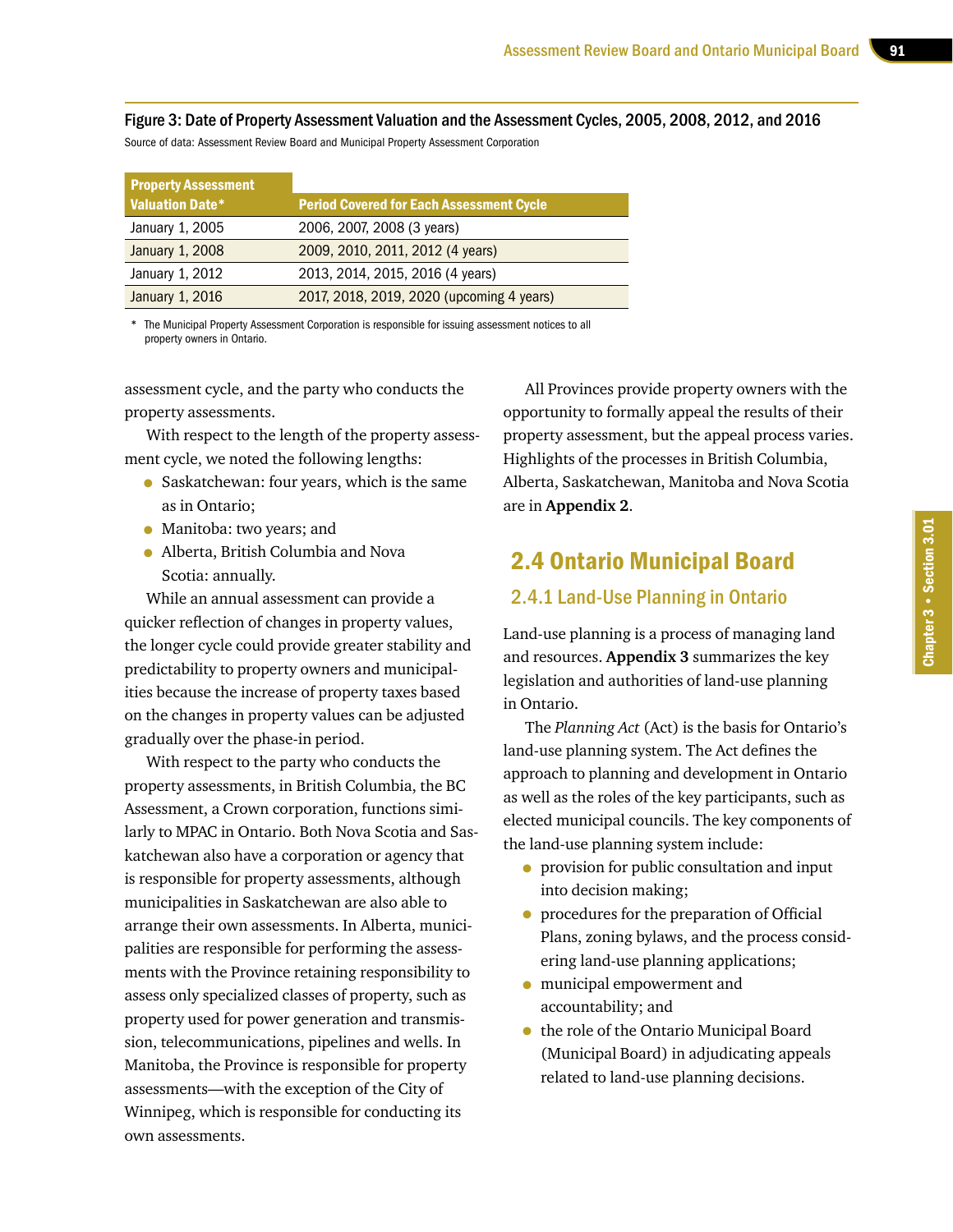The provincial government issues the Provincial Policy Statement and provincial plans that set out the matters of provincial interest regulating the development and land use throughout Ontario. The Provincial Policy Statement integrates the government's land use interests and applies to the entire province. The Ministry of Municipal Affairs is responsible for updating the Act and the Provincial Policy Statement and other provincial plans. This provincial-led policy regime is to be implemented by municipalities through their Official Plans and zoning bylaws. Official Plans establish broad landuse principles, whereas zoning bylaws are specific in their permissions or restrictions.

The current land-use planning process has resulted in greater local responsibility for managing land-use planning matters. Local communities set out their own goals and rules in their Official Plans, which control how they grow and develop. A municipality can amend its Official Plan at any time.

The Act requires public input in the planning process, especially in regard to a municipality's Official Plan. The Act provides the legal authority and procedures that decision-makers must follow. The Act also provides that approval authorities must ensure that their decisions are consistent with the Provincial Policy Statement and conform, or not conflict, with various provincial plans that are in effect. The Act generally creates the right of appeal for the public and proponent related to planning decisions.

#### 2.4.2 Land-Use Appeal Process in Ontario and Role of the Ontario Municipal Board

The Ontario Municipal Board (Municipal Board) is set up as an independent adjudicative tribunal that renders decisions at arm's length from the government. The Municipal Board is authorized to hear appeals under the Act, such as Official Plans and zoning bylaws and their amendments. Board members' decisions are required to comply with the *Planning Act*, the Provincial Policy Statement, and

other applicable provincial plans, and are in the public interest.

The Act creates the right of appeal by anyone or any party—for example, a corporation, a not-forprofit organization, a municipality or a concerned citizen—of municipal planning decisions. The Municipal Board has the authority to dismiss an appeal, or allow the appeal in whole or in part. The *Ontario Municipal Board Act* and the *Statutory Powers Procedures Act* define the Municipal Board's jurisdiction and authorities to conduct hearings.

The length of hearings can range from a few hours to several weeks, depending on the complexity of the appeal. The majority of hearings involve multiple parties, such as neighbours, proponents and municipalities. In addition, evidence is often given by experts, such as planning witnesses, with their evidence presented and cross-examined. During a hearing, a board member could hear evidence based on the Act, the Provincial Policy Statement, and municipal planning bylaws and rules. A board decision is required to tell the parties, particularly the side the decision goes against, how the decision was arrived at and the steps taken and evidence tested to ensure that the result was just and correct.

#### 2.4.3 Land-Use Appeal Process in Other Jurisdictions

While other provinces, such as Alberta, Saskatchewan, Manitoba, New Brunswick, and Nova Scotia, have a provincial board that hears appeals related to land-use planning decisions, no provincial board in Canada has as extensive a jurisdiction over planning-related matters as the Ontario Municipal Board. This is because, in Ontario, more land-use matters are subject to appeal—from minor variance applications to major planning issues, such as the expansion of urban settlements.

Also, unlike Ontario, municipal Official Plans and similar planning documents in the majority of provinces cannot be appealed to their provincial boards. While the Manitoba Municipal Board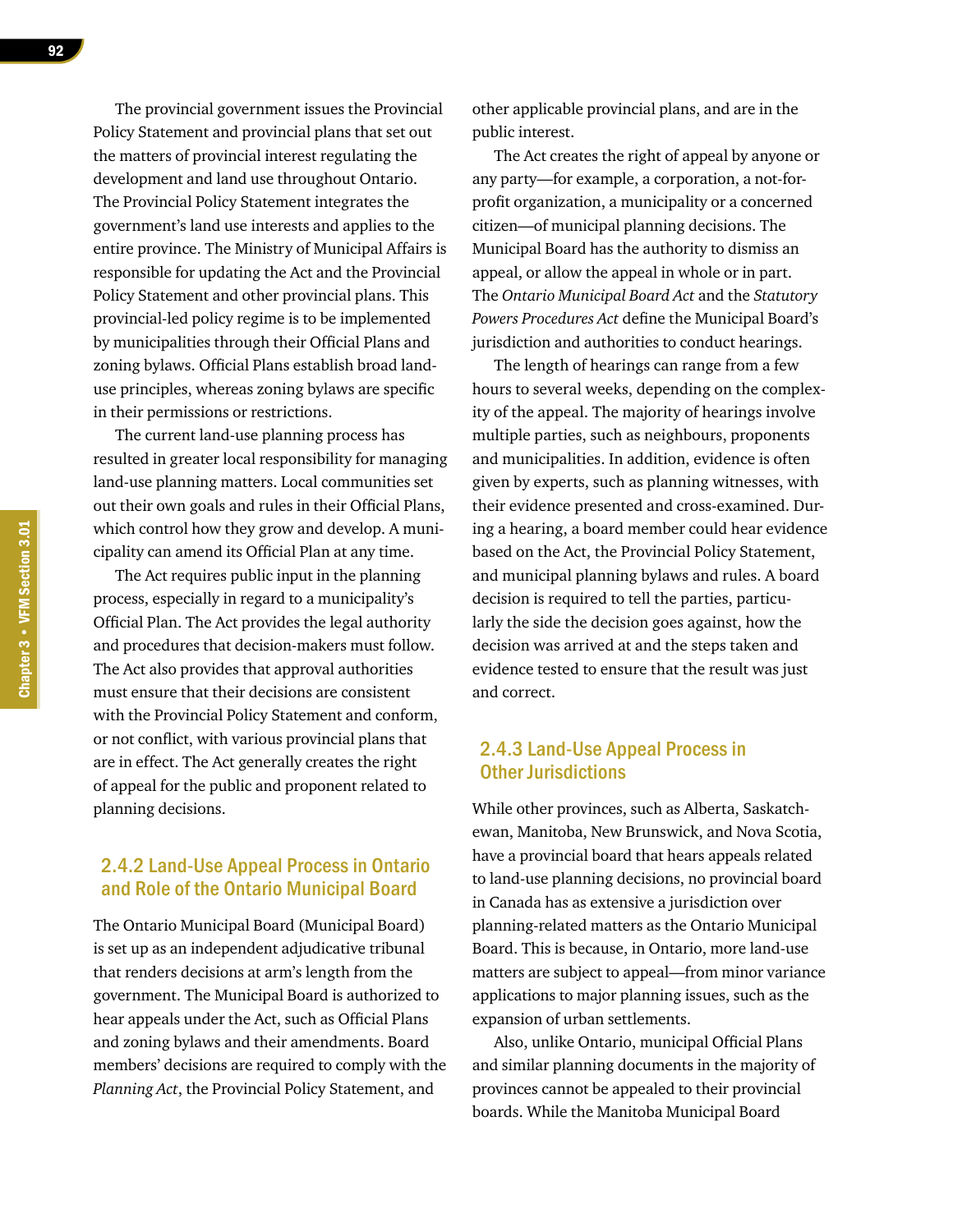allows the appeals of Development Plans (similar to Official Plans in Ontario), these appeals need to be referred to them by the Minister of Indigenous and Municipal Relations and the Minister has the discretion as to whether or not they accept the board's recommendations following the board's review of the appeal.

The strongest contrast to the system in Ontario is in British Columbia, which has no formal land-use appeal board at the provincial or local government level. Local governments in British Columbia have been recognized as an independent, autonomous and accountable order of government since 1996. In British Columbia, if someone is not satisfied with a local government's land-use planning decision, he or she could consider initiating an action against the local government through the courts.

#### 2.4.4 Government Review of the Ontario Municipal Board

Over the last several years, Ontario Municipal Board (Municipal Board) decisions have been criticized by the public as lacking objective and clear rationale, especially decisions that appeared to align with developers in overturning sections of municipal Official Plans and other zoning bylaws that took the municipalities years to develop. Citizen groups have also complained that they lacked a level playing field at the Municipal Board in dealing with complex proposals from developers.

In June 2016, the government announced a comprehensive review of how the Municipal Board operates and its role in the Province's land-use planning system in an attempt to make it more efficient and accessible to all Ontario residents. The government released a consultation paper in October 2016 that outlined the following five focus areas:

- the Municipal Board's jurisdiction and powers;
- citizen participation and local perspective;
- clear and predictable decision making;
- modern procedures and faster decisions; and<br>• alternative dispute resolution and
- alternative dispute resolution and fewer hearings.

The government review of the Municipal Board was largely based on over 1,000 submissions from stakeholders—such as municipalities, environmental groups, developers, and citizen associations—and from Ontarians who participated in any of the 12 public meetings held across the province.

The government heard a range of viewpoints regarding the Province's land-use planning system and the Municipal Board. These views included:

- citizens feel they do not have a meaningful voice in the process;
- more weight should be given to municipal decisions;
- board decisions are unpredictable;
- hearings cost too much and take too long; and
- there are too many hearings and more mediation should be used.

In May 2017, the government introduced Bill 139, an Act to enact the *Local Planning Appeal Tribunal Act, 2017* and the *Local Planning Appeal Support Centre Act, 2017* and to amend the *Planning Act*, the *Conservation Authorities Act* and various other Acts. The bill passed second reading in the Ontario Legislature in September 2017. The bill, if passed after its third reading and given royal assent, will further limit the scope of appeals that are currently heard by the Municipal Board under the *Planning Act* and will repeal the *Ontario Municipal Board Act*. The Municipal Board will be re-named as the Local Planning Appeal Tribunal (Appeal Tribunal).

The government's proposed reforms include the following:

- Giving greater weight to the decisions of local communities. For complex land-use planning appeals, the new Appeal Tribunal would only be able to overturn certain municipal decisions if they do not follow provincial policies or municipal Official Plans.
- Sheltering major planning decisions by the Province from appeal. Provincial approvals of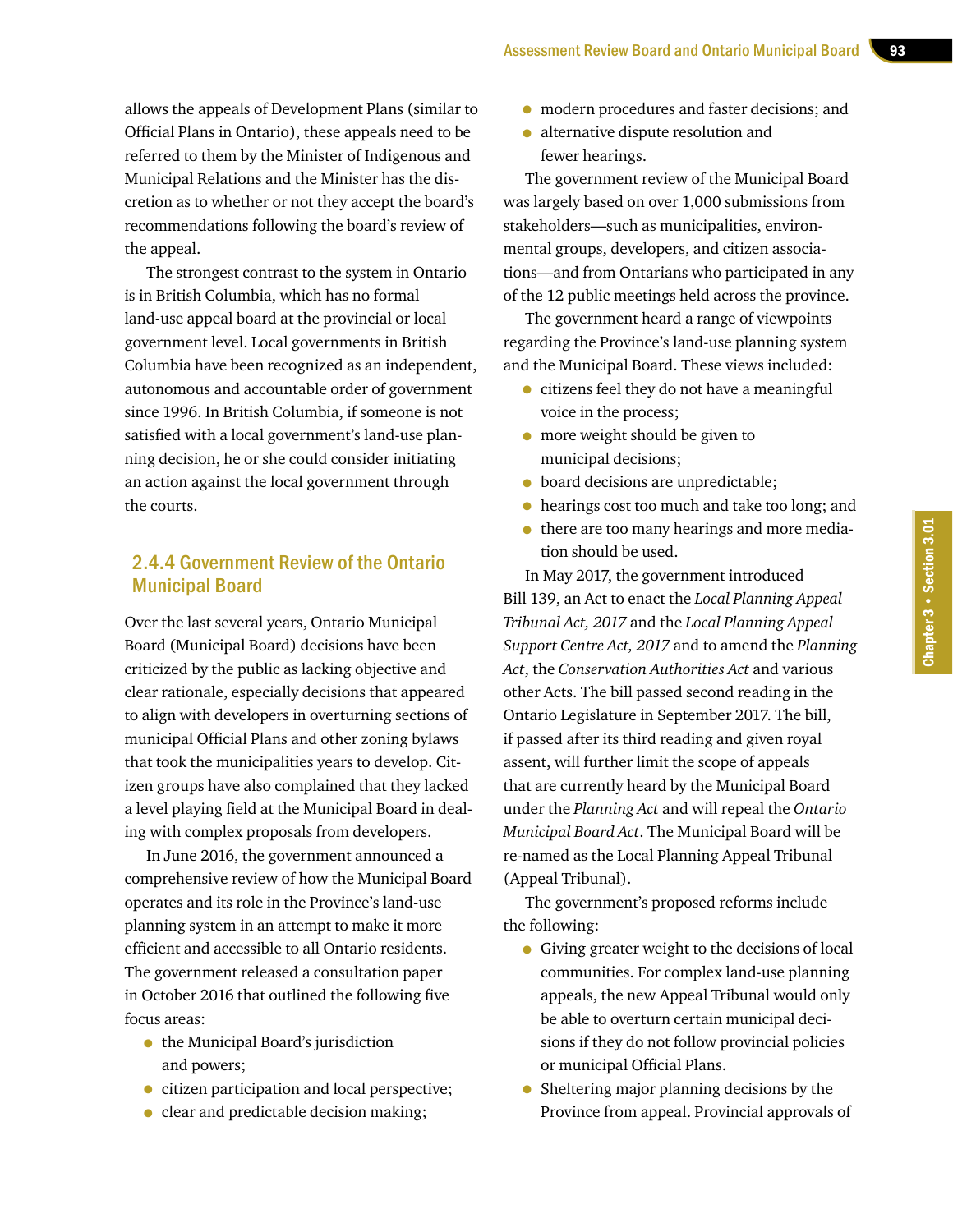major planning documents would no longer be appealable.

- Making planning appeals more accessible to the public by creating the Local Planning Appeal Support Centre, a new independent agency that would provide free legal and planning support to Ontarians.
- Improving the hearing process at the Appeal Tribunal to make it faster, fairer and less adversarial, including:
	- requiring the Appeal Tribunal to hold a case-management conference in complex land-use planning appeals. This conference would be used to define and narrow the issues and discuss opportunities for settlement, including mandatory mediation for certain appeals;
	- increasing use of multi-member panels;
	- establishing timelines for hearing and prehearing processes. For example, limiting the time for oral presentations in major land-use planning appeals;
	- eliminating examination and cross examination by parties;
	- clarifying the Appeal Tribunal's power to guide a hearing, including asking questions, examining a party and requiring a party to produce evidence or witnesses. This active adjudication would keep the hearing focused and improve citizens' participation in the process;
	- improving predictability and accessibility through public posting of the Appeal Tribunal decisions, including executive summaries in plain language; and
	- the Minister may make regulations relating to practices and procedures of the Appeal Tribunal, including the conduct and format of hearing or pre-hearings, admission of evidence and format of decisions.

The government review did not look in depth at the operational issues of the Municipal Board, which is the primary focus of this audit.

# 3.0 Audit Objective and Scope

The objective of our audit was to assess whether the Assessment Review Board (Review Board) and Ontario Municipal Board (Municipal Board), in conjunction, when appropriate, with Environment and Land Tribunals Ontario (Tribunals) and the Ministry of the Attorney General (Ministry) had effective systems and procedures in place to ensure that:

- the Boards' resources for handling disputes are managed in an efficient and cost-effective manner, in accordance with applicable legislation and regulations; and
- accurate and complete data on the effectiveness of both Boards is collected, analyzed, and used for decision-making and operations improvements, and publicly reported in contributing to a fair, accessible and transparent justice system.

Both the Review Board and Municipal Board follow a quasi-judicial process in making their decisions. These decisions, and the judgment of the board members, were not a subject of this audit.

In planning for our work, we identified the audit criteria we would use to address our audit objective (see **Appendix 4** for criteria). These criteria were established based on the applicable legislation, directives, policies and procedures, internal and external studies, and best practices. Senior Ministry management and the Tribunals' executives reviewed and agreed with the suitability of our objectives and associated criteria.

We conducted our audit between December 2016 and June 2017. We obtained written representation from the Ministry management and the Tribunals' executives that, effective November 10, 2017, they have provided us with all information they were aware of that could significantly affect the findings or the conclusion of this report.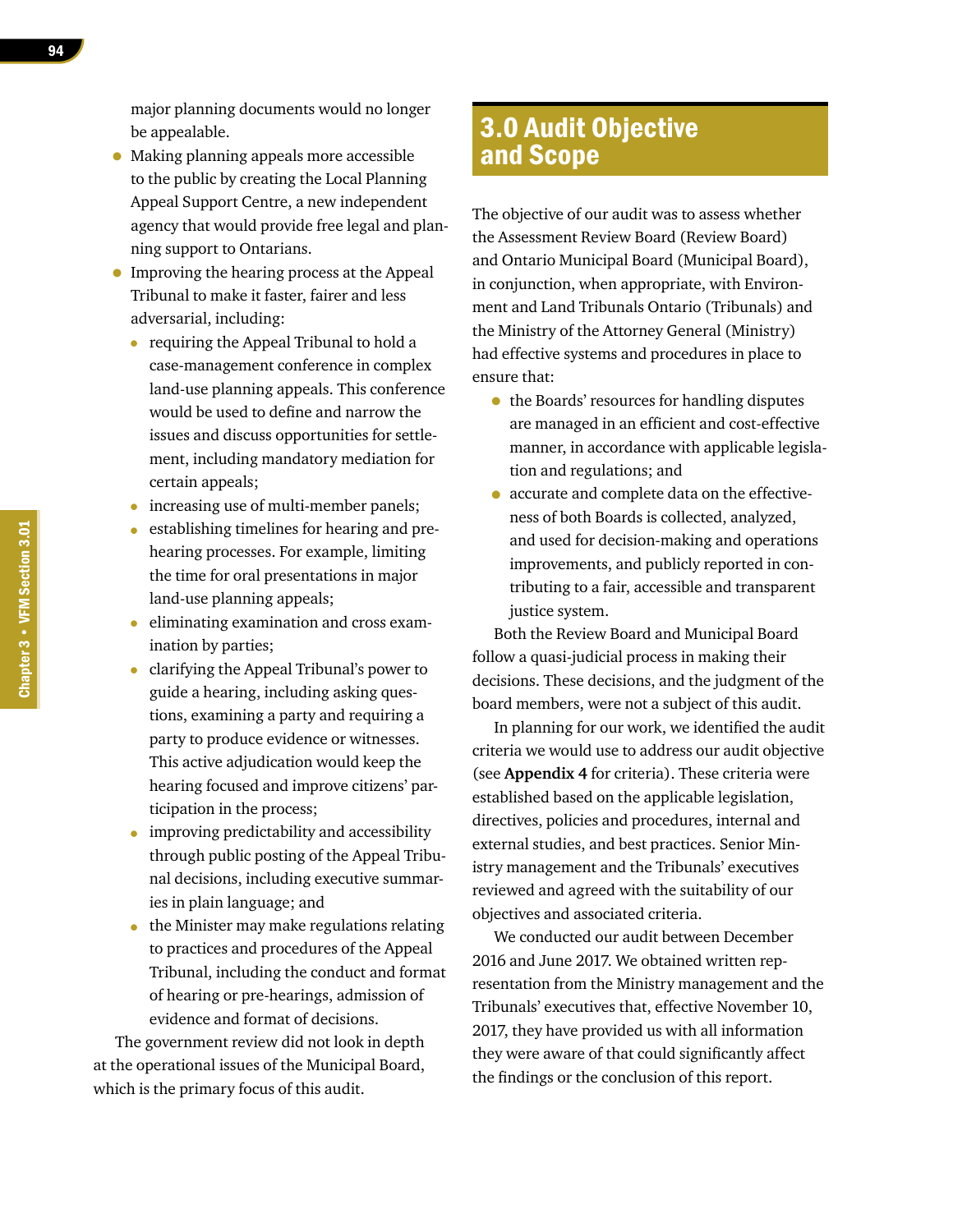Our audit work was conducted at the Boards' office in Toronto. In conducting our audit, we reviewed relevant documents and decisions, analyzed information, interviewed appropriate Ministry staff and board members and staff, and reviewed relevant research from Ontario and other provinces. The majority of our file review went back three to five years, with some trend analysis going back as far as 10 years. We also attended several hearings handled by both Boards to obtain more understanding of the actual hearing process.

We met with numerous representatives and stakeholder groups to get their perspectives on the operations of both Boards.

As for the Review Board, we met with representatives of the Ministry of Finance and the Municipal Property Assessment Corporation, which administers the property assessment system—including the classification and establishment of the assessed values for all properties across the province. In addition, we talked to representatives from stakeholder groups, including the Association of Municipalities of Ontario, the Ontario Municipal Tax and Revenue Association, the Municipal Finance Officers' Association of Ontario, several municipalities, and agent representatives for property owners.

To assist our understanding of the Municipal Board, we talked with representatives from stakeholder groups, including the Regional Planning Commissioners of Ontario, the Association of Municipalities of Ontario, the Building Industry and Land Development Association, and the Ontario Professional Planners Institute. We also held discussions with municipalities to gain their perspectives on the appeal process at the Municipal Board.

We reviewed relevant documents regarding the recent government review of the Municipal Board. These included information on the public consultations gathered from the town hall meetings in fall 2016; submissions by municipalities and stakeholder groups; briefing notes and presentations to Ministry senior management; and other internal documents.

We reviewed a sample of decisions rendered by the Municipal Board between 2013 and 2016, based on major complaints from the public. Our review of these cases was intended to identify areas in which the Municipal Board could improve its operations, not to question the merits of the decisions made by individual board members.

In 2013 and 2015, the Ministry's internal audit, among other things, reviewed the per diem payments to part-time board members at both the Review Board and Municipal Board. Since then, both Boards revised and strengthened their fee-forservice framework to compensate their part-time members starting in January 2017. As a result, our audit regarding the use of board members' work hours was largely focused on full-time members.

# 4.0 Detailed Audit Observations—Assessment Review Board

# 4.1 Property Owners Wait Years for Property Assessment Appeals To Be Resolved

#### 4.1.1 Number of Property Assessment Appeals Decreased Since 2009, but Backlogs Significant

The Assessment Review Board (Review Board) categorizes property assessment appeals as two types: residential and non-residential.

Over the past three assessment cycles up to 2016, the total number of property assessment appeals received by the Review Board has decreased 34% from approximately 88,400 in the 2006–2008 cycle to approximately 58,290 in the 2013–2016 cycle. **Figure 4** shows the decreasing trend.

While the number of non-residential appeals remained relatively stable over the same period, the number of residential appeals decreased significantly—by 62%.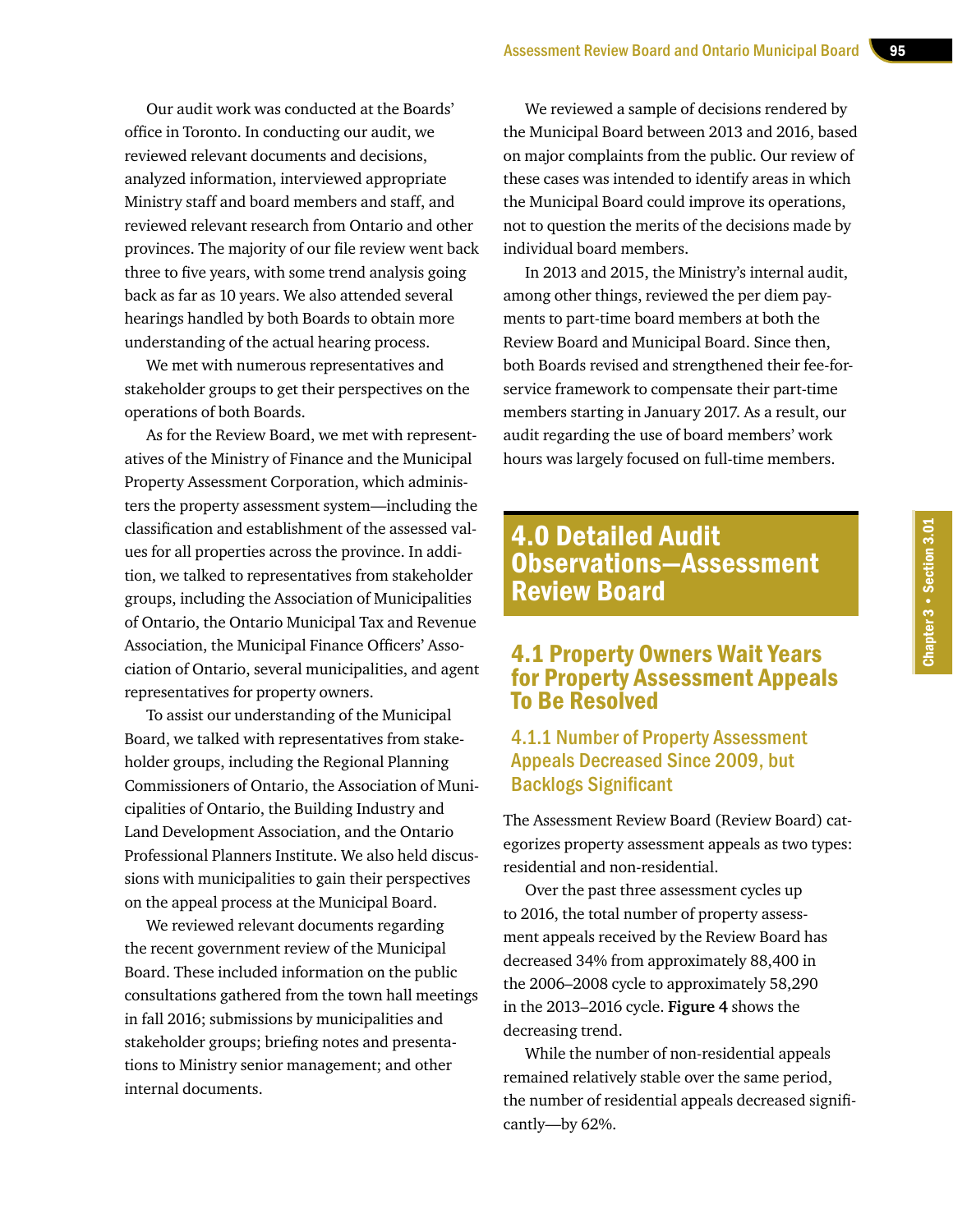#### Figure 4: Number of Appeals Received by Assessment Review Board, by Type, by Property Assessment Cycle 2006–2008, 2009–2012, and 2013–2016

Source of data: Assessment Review Board



Note: The figures exclude the number of municipal tax appeals (about 960 during 2013-2016 cycle); and deemed appeals that are considered duplicated counts by the Office of the Auditor General (discussed in Section 4.2).

The decrease in residential appeals was primarily due to an amendment to the *Assessment Act* made in 2009. The amendment requires all residential property owners to file a mandatory Request for Reconsideration with the Municipal Property Assessment Corporation (MPAC) before owners can file a property assessment appeal with the Review Board.

#### 4.1.2 Review Board's Previous Attempts to Reduce Backlogs Had Minimal Improvement

Although the total number of residential appeals has decreased significantly since 2009, the Assessment Review Board (Review Board) has been struggling to eliminate its backlog. **Sections 4.1.2**  to **4.1.4** discuss the backlog issue.

The *Assessment Act* requires that appeals before the Review Board should be heard and disposed of by the Review Board "as soon as practicable," which is up to the Review Board. As shown in **Figure 5**, the Review Board resolved the following percentage of appeals in its cycles:

- 75% in 2013–2016;
- 67% in 2009–2012; and
- 68% in 2006–2008.

In February 2013, the Review Board revised its "appeals streaming strategy" for the 2013–2016 assessment cycle. A key scheduling consideration was that adjournments would be granted at the discretion of the Review Board only in limited circumstances, such as emergencies. The Review Board's goal was to resolve the entire backlog related to the tax years from the 2009–2012 cycle and earlier, and to resolve 90% of all appeals received during the 2013–2016 cycle.

During the 2013–2016 property assessment cycle, the Review Board received a total of 58,286 assessment appeals; 39,563 (68%) appeals on nonresidential properties and 18,723 (32%) appeals on residential properties. Approximately 70% of the property assessment appeals were filed in 2013, the first year of the cycle.

If the Review Board had met its internal target, it would have resolved all outstanding property assessment appeals received during the 2009–2012 and earlier cycles, leaving approximately 5,830 property assessment appeals outstanding. This is based on the Review Board's goal to resolve 90% of about 58,290 appeals outstanding at the end of the 2013–2016 cycle.

However, as of March 2017, we noted that the Review Board still had 16,601 unresolved appeals, which were close to three times higher than the targeted 5,830 outstanding appeals. **Figure 6** shows the breakdown of the 16,601 outstanding appeals by their filing dates. While 14,790 appeals have been outstanding for four years or less, the Review Board could not provide us with a breakdown of these appeals between residential and non-residential appeals but informed us they were largely nonresidential. The remaining 1,811 appeals have been outstanding for more than four years, of which 564 of them have been outstanding between eight and 19 years. Of the 1,811 appeals, about 1,740 (or 96%) of them were non-residential appeals and the other 70 (or 4%) were residential appeals.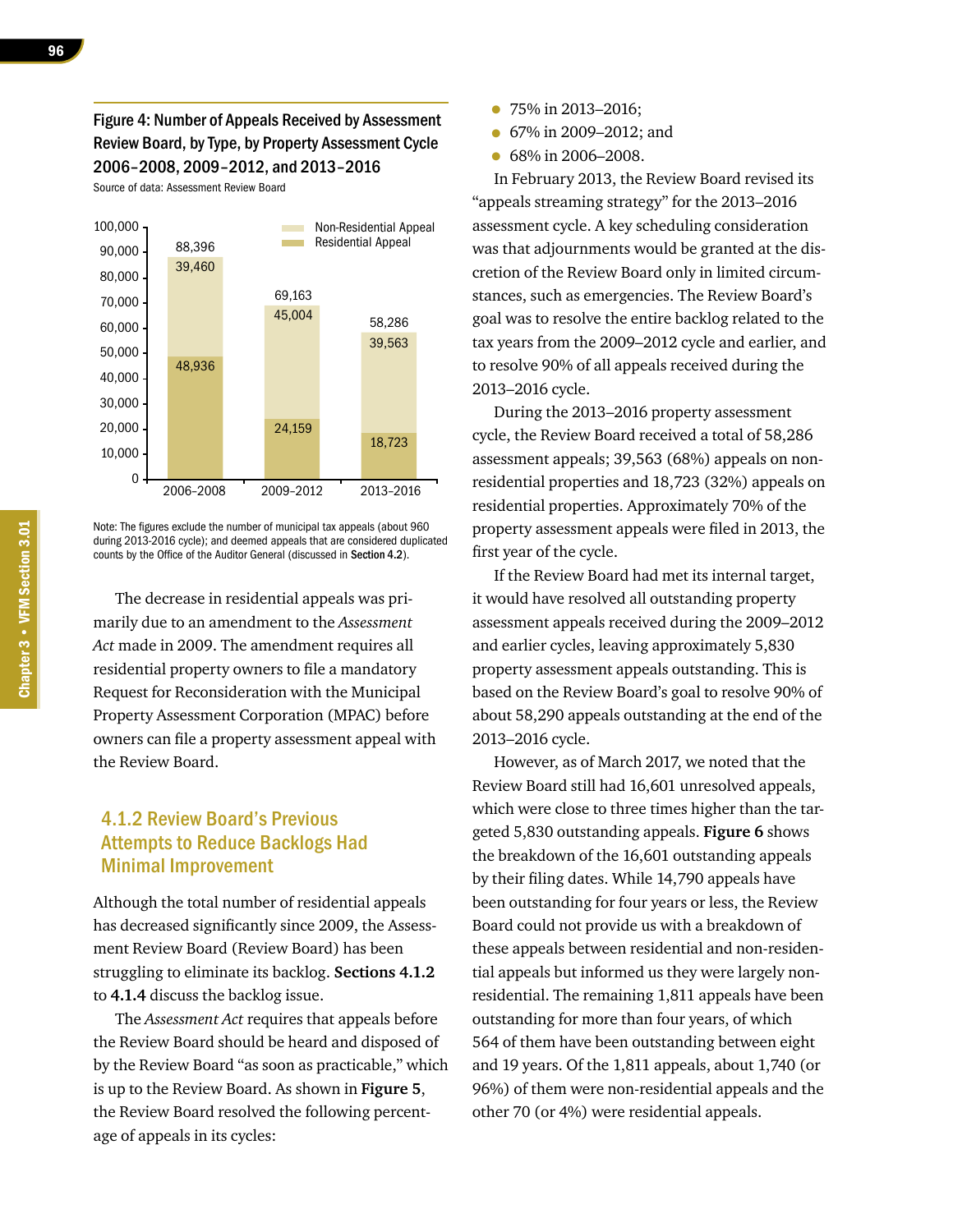#### Figure 5: Number of Appeals\* Received and Resolved, for the 2006-2008, 2009-2012, and 2013-2016 Property Assessment Cycles

Source of data: Assessment Review Board

|              |                     | # of Appeals*<br><b>Resolved Within</b> |            |
|--------------|---------------------|-----------------------------------------|------------|
|              | # of Appeals $*$    | the Same                                |            |
| <b>Cycle</b> | <b>Received (A)</b> | Cycle (B)                               | % Resolved |
| 2006-2008    | 88,400              | 60.440                                  | 68         |
| 2009-2012    | 69,160              | 46.360                                  | 67         |
| 2013-2016    | 58,290              | 43,500                                  | 75         |

Excludes the number of municipal tax appeals received by the Assessment Review Board. During the 2013-2016 cycle, the Review Board received about 960 municipal tax appeals.

As mentioned above, the Review Board was able to resolve 75% of appeals in the 2013–2016 cycle, but this rate was far from its 90% targeted resolution rate.

#### Appeals Streaming Strategy Not Effective

Although the 2013–2016 strategy was to address delays in processing appeals, the strategy did not prove to be as effective as the Review Board expected for the following reasons:

- The Review Board stated that it was not proactive in managing its caseload; rather, the parties controlled the movement of appeals through the system and the Review Board was reactive by granting repeated adjournments.
- Although the Review Board knew that, historically, approximately 70% of property assessment appeals are received in the first year of a four-year cycle, it did not consider whether the existing number of board members was sufficient to resolve the cases when they are filed in the first year.
- Based on our discussion with representatives from municipalities, board members, the Review Board's Associate Chair, and the Municipal Property Assessment Corporation (MPAC), we heard that the parties to an appeal often failed to provide complete and timely exchange of required information before their hearings occurred. All parties

contributed to the delays. However, the Review Board had no detailed information to further analyze the reasons for delays.

- The Review Board tried to impose a requirement that a pre-hearing be held within 18 months of receipt for all non-residential appeals, but failed because it did not enforce this timeline, nor establish any consequence for non-compliance. In many cases, the Review Board granted adjournments because one or more of the parties had not completed the pre-hearing exchange of pleadings or disclosure. The Review Board rarely rejected a request for an adjournment, even though it had the legislative authority to deny an adjournment unless warranted. We noted that the average number of adjournments had remained unchanged at three adjournments per appeal that went to a hearing from the 2009–2012 cycle to the 2013–2016 cycle.
- The Review Board attempted to use telephone conference calls with the parties to set pre-hearing dates. According to several board members, MPAC, and municipality representatives, the calls were not effective to establish pre-hearing dates because parties would not comply with a date. The time spent by board members in making those calls was not productive. During the 2013–2016 cycle, board members made a total of 7,500 calls. The Review Board estimated that the time to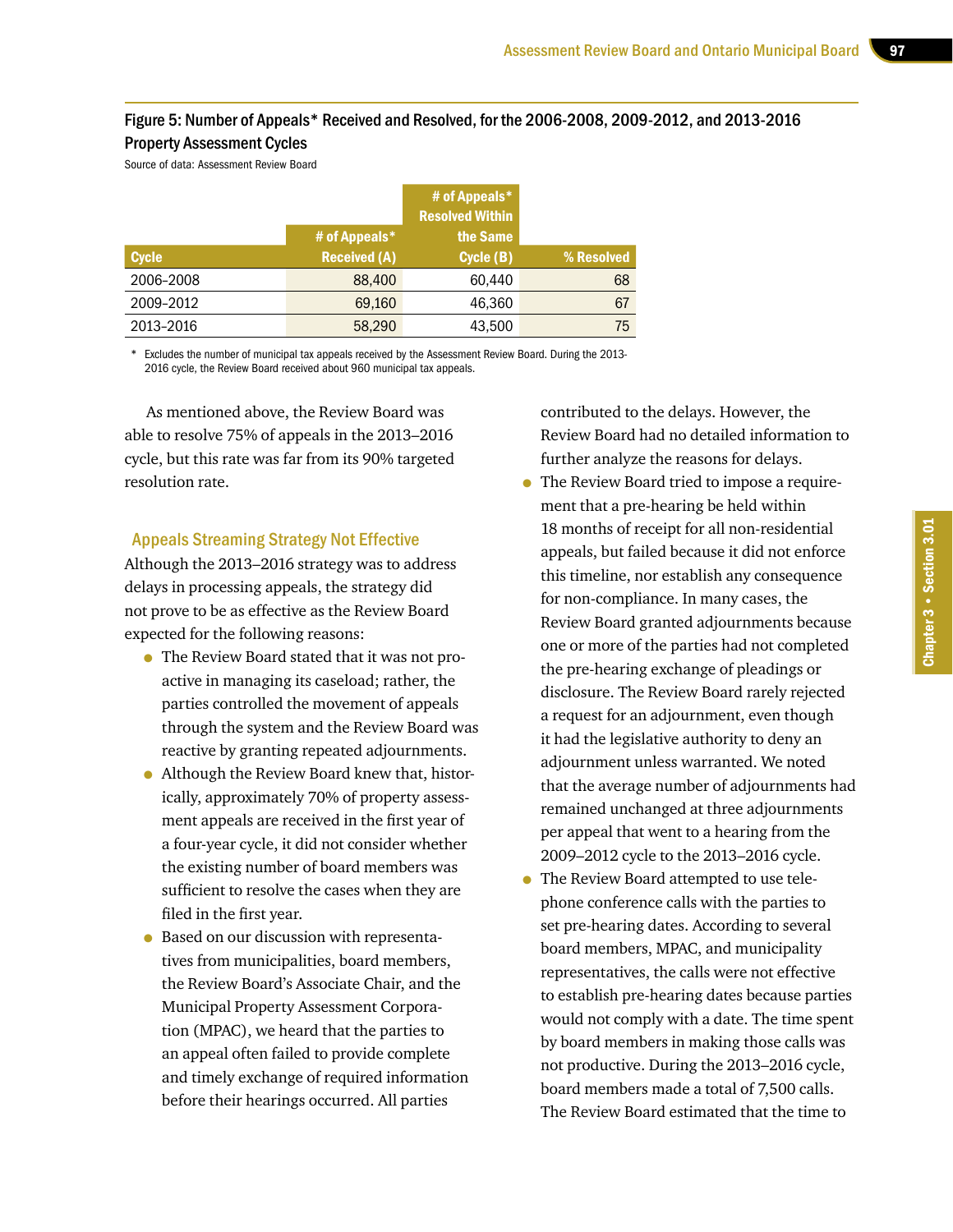#### Figure 6: Breakdown of the Number of Property Assessment Appeals Outstanding as of March 2017

Source of data: Assessment Review Board

|              | # of Appeals Received |                                  |
|--------------|-----------------------|----------------------------------|
|              | that were Outstanding | <b>Length of Time Unresolved</b> |
| Cycle(s)     | as of March 2017      | as of March 2017                 |
| 2013-2016    | 14.7901               | 4 years or less                  |
| 2009-2012    | 1,247                 | Over 4 years and up to 8 years   |
| 1998-2008    | $564^2$               | Over 8 years and up to 19 years  |
| <b>Total</b> | 16,601                |                                  |

1. Further breakdown of the 14,790 was unavailable. However, based on the best data available that was generated in another report, the breakdown of the number of 11,578 outstanding appeals was as follows:

 • 2,206 appeals were filed for the taxation year 2016;

 • 2,783 appeals were filed for the taxation year 2015;

• 1,636 appeals were filed for the taxation year 2014;

 • 4,953 appeals were filed for the taxation year 2013.

2. Sixty-four of the 564 appeals were filed in 1998.

arrange and conduct a single telephone conference call required four to five hours of both administrative staff time and board members' time. Due to the telephone conference calls not being a productive tool to a timelier resolution of the appeals, by the end of 2016, the Review Board discontinued the use of these calls to establish pre-hearing dates.

#### Review Board Has Set Target to Clear All Backlogs by 2020

For the upcoming 2017–2020 cycle, the Review Board set a target to resolve all appeals—both existing backlogs and new appeals—by the end of 2020 using new established timelines. Once an appeal commences, all parties must follow the new timeline, which can only be amended or adjourned in exceptional circumstances. Examples of exceptional circumstances are serious illness of a party or family member, accidents, or storms. Vacations and scheduling conflicts are not considered exceptional circumstances.

Based on the Review Board's historical resolution rate of property assessment appeals over the past three tax cycles, its target for the 2017–2020 cycle may be optimistic. The Review Board indicated to us that it intended to increase the use of

mediation for non-residential appeals as an alternative dispute resolution so that more non-residential appeals can be settled without a formal hearing. However, we noted that the number of nonresidential appeals scheduled for mediation was low—close to 1,450, which represented only 4% of the 39,563 non-residential appeals received during the 2013–2016 cycle.

#### Other Jurisdictions Use Advanced Technologies to Manage Files

We noted that other jurisdictions use advanced technologies that could help manage the appeal files more effectively. For example, the Assessment Review Board for the City of Calgary offers an e-portal that allows users to file and manage their appeals on property or business assessments. While Ontario allows users to file appeals electronically, the e-portal for the City of Calgary also allows users to submit evidence disclosures, request postponements, submit withdrawal requests and access the board decision through the same secure password-protected portal.

One of the tools used by the Property Assessment Appeal Board in British Columbia is online dispute resolution. This involves parties to an appeal communicating with each other in a secure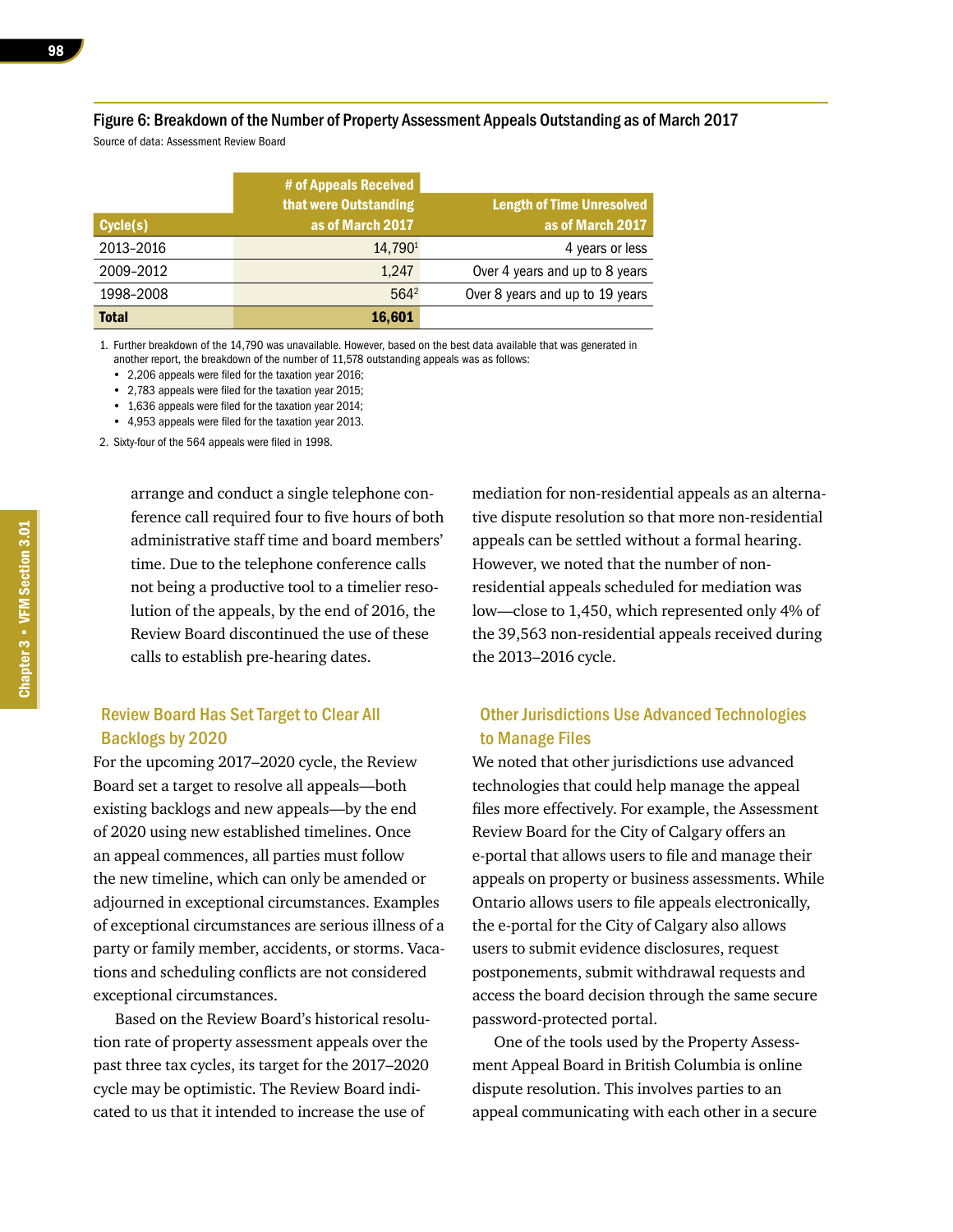online platform with board facilitation in an effort to resolve their dispute. The Property Assessment Appeal Board of British Columbia reported in its 2016 annual report that while online dispute resolution took more time for parties and board members than a one-hour teleconference, the resolution rate using this method over the last four years was higher than when teleconferences were used.

#### Review Board Estimates It Needs 10 More Part-Time Members to Handle Caseload

After the end of our fieldwork, the Review Board prepared an internal document, dated July 31, 2017, that identifies the staffing needs for the 2017–2020 assessment cycle. Based on its historical data and assumptions, the Review Board estimated that it would require 10 part-time members by the end of 2018 in addition to the nine part-time and 12 full-time members as of March 2017. However, the Review Board had not yet forecast the financial requirement to pay for the additional part-time members in its proposal. The Review Board also stated that even a small change in the rates of mediation and settlement will significantly impact the number of members required to manage its caseload.

#### 4.1.3 Large Number of Appeals Are Pending Resolution; Some Cases Date Back to 1998

As of March 2017, the Assessment Review Board (Review Board) had about 1,810 appeals that have been outstanding since they were filed between 1998 and 2012—about 1,740 related to nonresidential properties and about 70 to residential properties. The assessment value of the properties being appealed totalled approximately \$20 billion. Sixty-one percent of these properties were located in the Greater Toronto Area, 20% were in southwest Ontario, and the remaining 19% were in the central, eastern and northern regions of the province.

The Review Board cited complexity as the primary reason for the backlog of cases dating back for many years. As shown in **Figure 4** in **Section 4.1.1**, starting in 2009, the majority of appeals filed were non-residential properties, which are typically more complicated, and therefore, take longer to resolve than appeals on residential properties.

We reviewed a sample of the older outstanding appeals filed in 2012 or earlier and found that the Review Board scheduled a series of hearing events, but no conclusion or settlement was reached on the appeals. The delays affected property owners, residential and non-residential, as well as municipalities.

It is important to both municipalities and property owners that appeals before the Review Board are resolved in a timely manner. Excessive delays negatively impact their ability to effectively manage their financial affairs. For example:

- An appeal on a residential housing complex with an assessed value of \$8.9 million was filed with the Review Board in February 2012 for the 2011 tax year. An initial hearing event for the property was held in July 2012, five months after the appeal was filed. The Review Board granted four adjournments between 2012 and 2016. For example, a full hearing was scheduled for April 2016 but was adjourned with no justification provided. Because the appeal was still outstanding at the time of our audit, the ultimate financial impact on the municipal property tax whether the owner has to pay less or more was unknown at the time of our audit.
- An appeal was filed in March 2009 on a yacht club assessed at \$294 million in the 2009 tax year. An initial hearing event for the property was held in December 2010, one year and nine months after the appeal was filed. Since then, there have been 14 hearing events, including several telephone conference calls, between 2011 and 2017. The case also was delayed by the Review Board granting numerous adjournments. The appeal was still outstanding in June 2017, at the end of our audit fieldwork.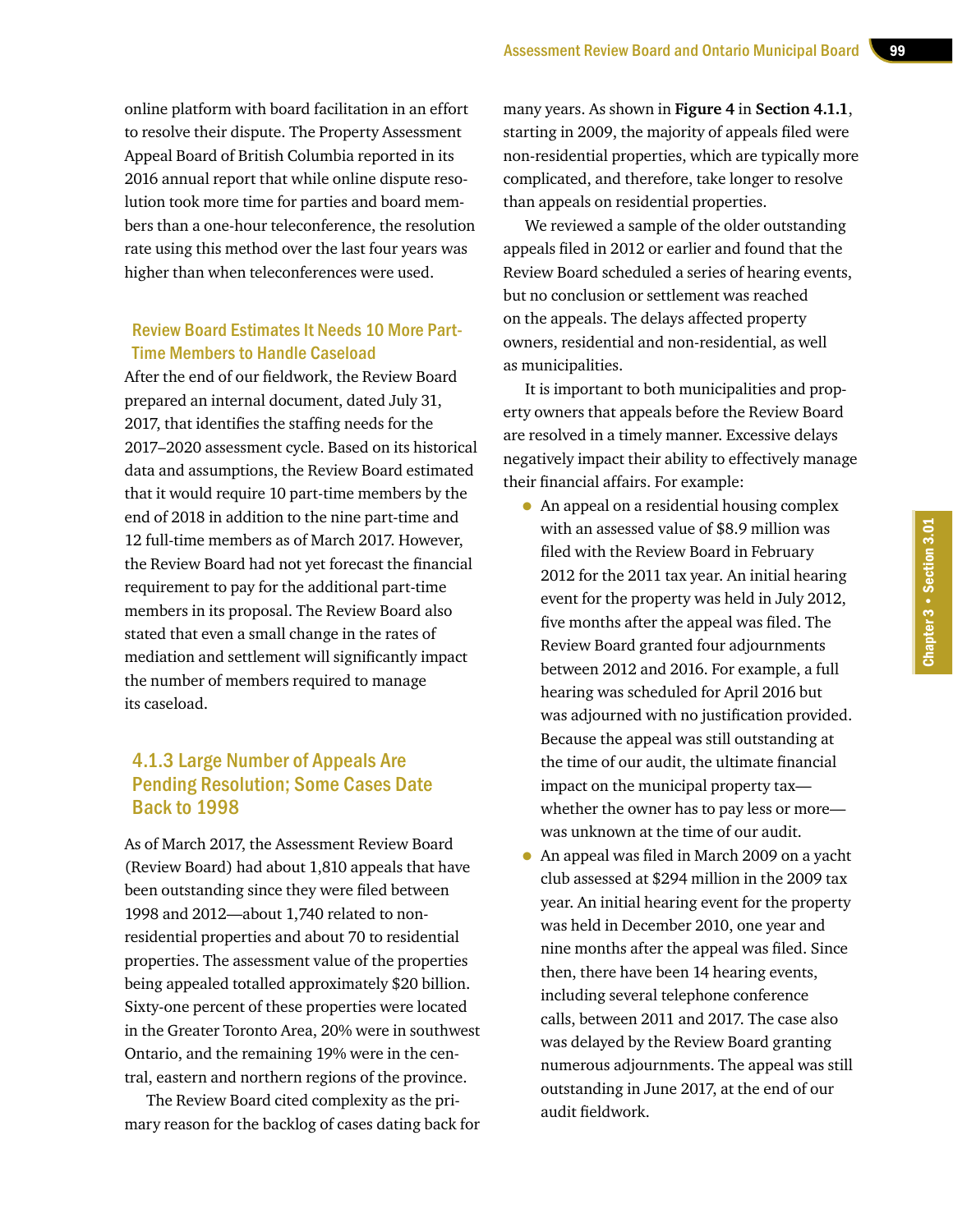The impact of delays on municipalities is discussed further in **Section 4.1.4**.

#### Appeals Concerning Multiple Properties with Same Owner Take Years to Resolve

We found 1,380 of the 1,810 older appeals were classified by the Review Board as "central issue" appeals. Central issue appeals are multiple appeals from the same owner of properties located throughout the province but are being appealed based on the same issue regarding the assessed value. For example, a large retailer with multiple stores appealed the assessment methodology used for similar properties.

These appeals are grouped together and managed by an individual board member, who brings the two sides together in an attempt to develop a consistent approach to managing the multiple appeals. To avoid any perception of bias, the board member managing the central issue would not be the same board member who hears the appeals related to the central issue.

We reviewed a sample of central issue appeals to understand why they took significant time to resolve. The following case, with sequences of events, provides insight why central issues took years to resolve:

- A large retailer filed an appeal in early 2009 for 167 stores across the province for the 2009–2012 assessment cycle and, when it was not settled, filed another appeal in early 2013 for 212 stores for the 2013–2016 assessment cycles. The retailer argued that the assessment methodology used by MPAC resulted in its properties being assessed at a higher value than they should be.
- In 2013, the parties brought a motion to the Review Board to have all the appeals combined and handled together. After that, serious negotiations began between the retailer and MPAC. The Review Board indicated that since 2013, 24 hearing events, such as teleconferences, were held.

• In 2016, the parties agreed on an assessment methodology for the properties. The combined decrease in assessed value for the stores was approximately \$300 million in the 2009–2012 cycle and \$335 million in the 2013–2016 cycle. We followed up with a sample of municipalities and noted that the amount of property tax refunds that they had to issue to the large retailer as a result of the re-assessments ranged from \$80,000 for one store in one municipality to \$1.7 million for two stores in another municipality.

We noted that several affected municipalities across the province expressed concerns with the adjusted values for the retail properties because they resulted in large property tax refunds to the property owner for both the 2009–2012 and 2013– 2016 cycles and also because the appeals took a long period of time to resolve. If the appeals for the 2009–2012 cycle had been settled prior to the property assessment for the 2013–2016 cycle, appeals for the 2013–2016 cycle may not have had to be filed. The difficulty this system has caused municipalities is discussed further in **Section 4.1.4** below.

#### 4.1.4 Delays Have Created Uncertainty for Municipalities

An efficient and timely property assessment appeal process is an important component of procedural fairness and timely access to justice. Because the municipal tax payable by property owners is calculated based on a percentage of their property's assessed value, it is important to both municipalities and property owners that appeals before the Assessment Review Board (Review Board) are resolved efficiently. Failure to dispose of appeals in a timely manner results in both a backlog of appeals and a period of time in which both the municipality and the property owner are unsure whether property tax has to be paid or refunded.

For a municipality, the excessive delays in resolving high-dollar property assessment appeals negatively impact its ability to effectively manage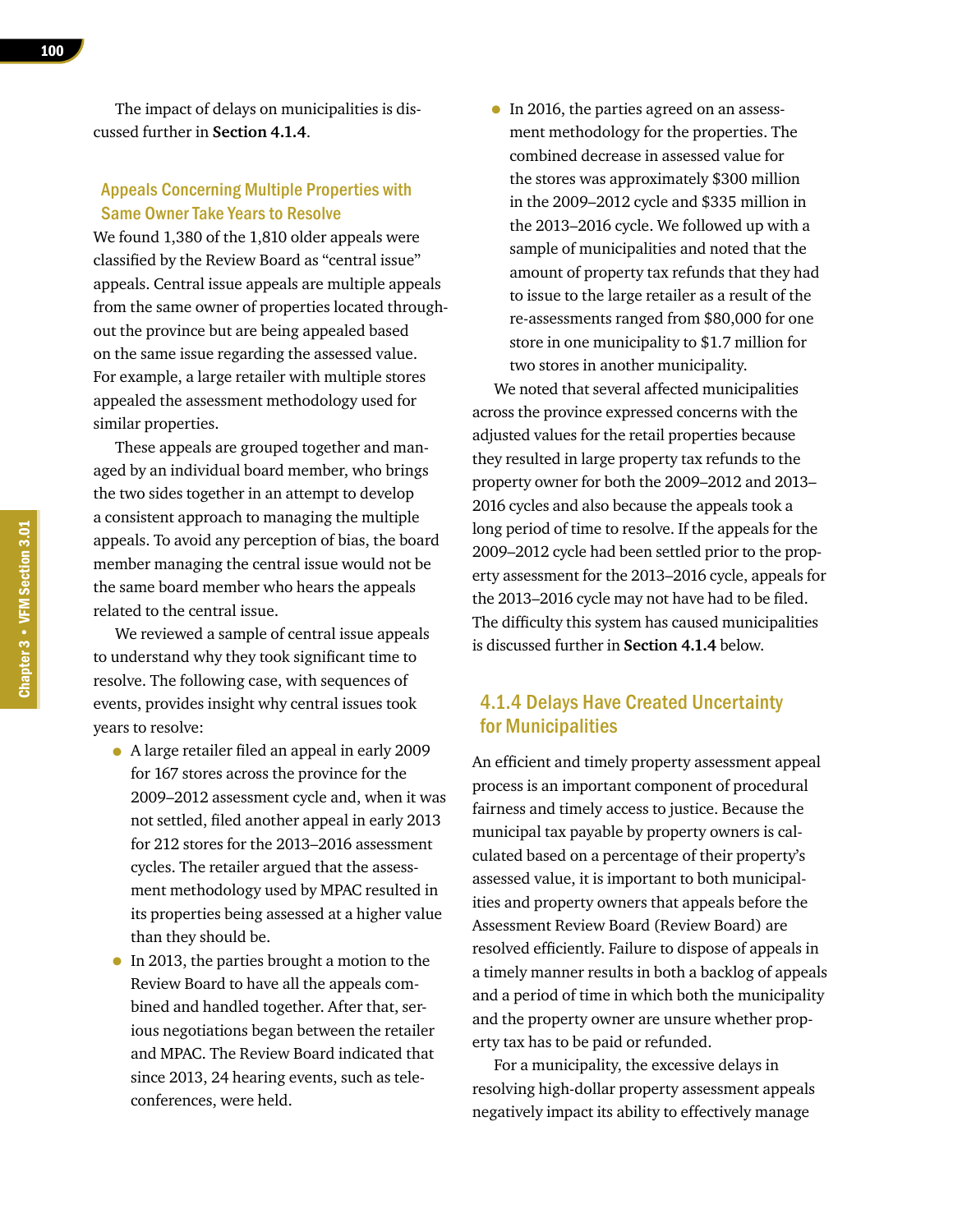its fiscal affairs. To cover the losses in property tax revenue, a municipality might be forced to increase its future property tax rates and/or reduce existing municipal services or seek assistance from the Province.

For example, the Review Board took approximately one-and-a-half years and four years respectively to resolve two cases. The outcome of the Review Board's decisions significantly reduced the assessment value of two properties located in two small communities. The property taxes generated from the two properties cover a significant portion of the communities' tax base. The municipalities were required to refund a total of \$10.7 million in property taxes previously paid by the property owners during the 2009 to 2012 taxation years.

Based on our discussion with municipal stakeholders, we noted that they have had difficulties in establishing adequate reserves for their annual budgets because the appeal system is on a four-year cycle. This is compounded when appeals are not resolved from earlier tax cycles because it is even more difficult for the municipalities to establish an appropriate reserve for multiple tax cycles.

# RECOMMENDATION 1

To help ensure timely resolution of appeals, we recommend that the Assessment Review Board:

- enforce its new timelines, policies and procedures to be complied with by all parties involved in an appeal;
- minimize the number of outstanding appeals from the 2017–2020 property assessment cycle; and
- assess the cost-benefit of using new technology, such as online dispute resolution and storing appeal information and evidence electronically, and take steps to use such technology as warranted.

#### MINISTRY RESPONSE

The Ministry of the Attorney General (Ministry) will monitor and track the Assessment Review

Board (ARB)'s commitment to resolve its backlog by March 31, 2021.

The Ministry will monitor ARB improvements to processes and procedures.

The Ministry will work with Environment and Land Tribunals Ontario to assess its business case for new technology. There is a longterm ministry technology plan in place to help all tribunals modernize their operations.

### RESPONSE FROM ENVIRONMENT AND LAND TRIBUNALS ONTARIO

Timeliness and efficiency are core values of the Assessment Review Board (ARB) and Environment and Land Tribunals Ontario (ELTO). Proceedings will be conducted in a just, expeditious and cost-effective manner and will be proportional to the issues that must be determined to resolve the dispute.

The ARB reviewed its processes and procedures that were in place for the 2013 to 2016 assessment cycle. We recognized the opportunity for improvement and held numerous consultations with stakeholders. The ARB intends to resolve 100% of its current and new caseload within the next four-year cycle ending March 31, 2021. The ARB has introduced new processes and Rules of Practice to achieve this goal.

ELTO will be seeking approval and funding from the Ministry of the Attorney General to develop and implement new technology to assist with the timely resolution of appeals and that will provide better data allowing for improved tracking and analysis.

## 4.2 Annual Caseload Statistics Reported to the Public Overstated for Many Years

The *Assessment Act* (Act) allows a person to file an appeal in any year of the four-year assessment cycle. When an appeal is filed for a taxation year but is not resolved in that taxation year, the Act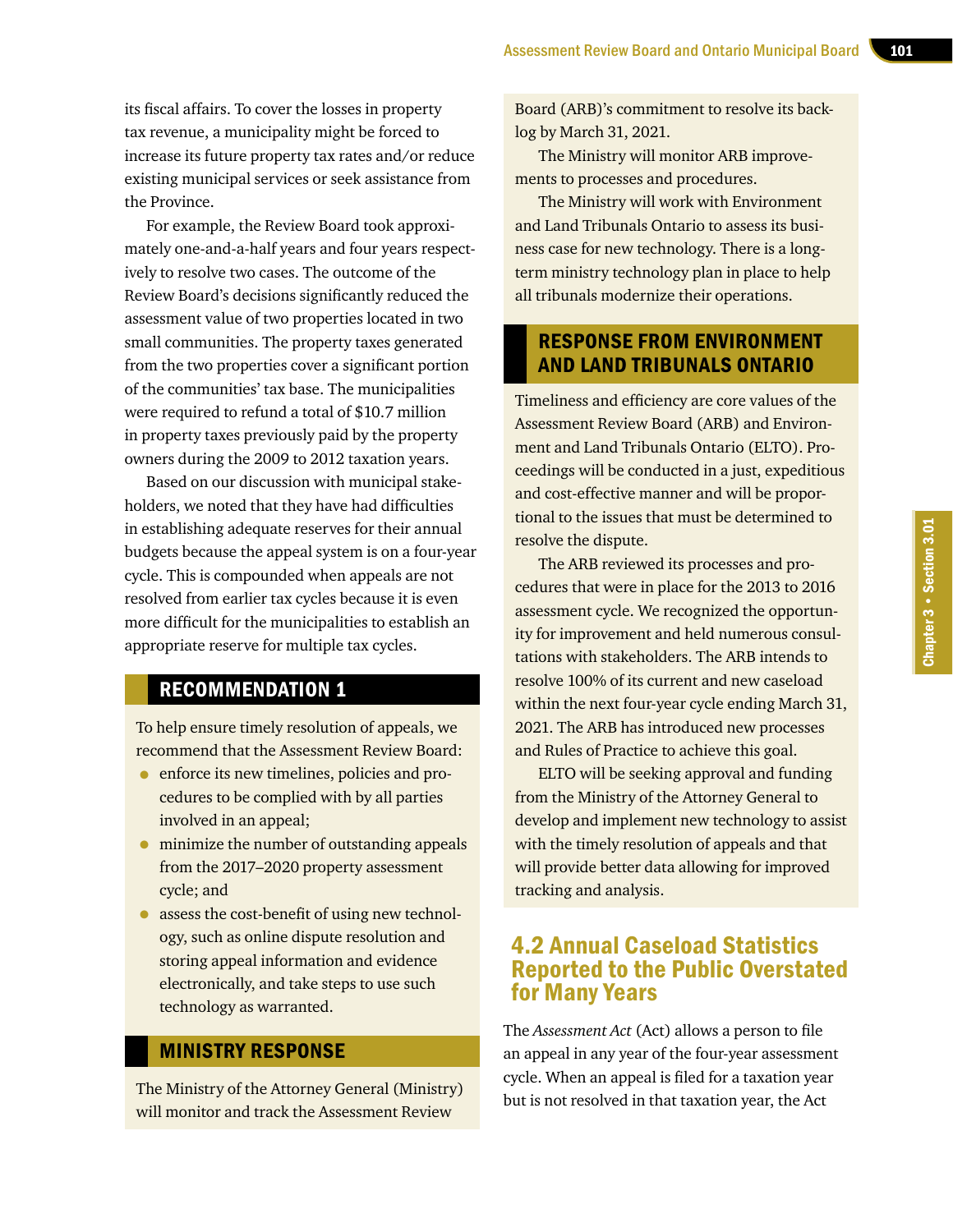stipulates that the appellant (the person who is appealing) is "deemed to have brought the same appeal" for each subsequent year in the taxation cycle, which is called a "deemed appeal." The Assessment Review Board (Review Board) will automatically create a new appeal for the next tax year and repeat it until the end of the cycle if the appeal is not resolved earlier.

For example, if an appeal was filed in the first taxation year of the assessment cycle but is not resolved until the fourth year of the cycle, the Review Board will count the appeal four times one for the original appeal and three deemed appeals. The deeming requirement also saves a property owner from having to re-file or pay a fee for an appeal in the subsequent years if it was not resolved in the first year.

Although the deeming rule is defined under the Act, determining caseload numbers and how the numbers should be presented are at the discretion of the Review Board.

In its annual report, the Review Board publicly reports its caseload statistics using both the original and deemed appeals from both residential and non-residential property owners. (It also reports appeals of municipal taxes but the numbers were small.) We found that the numbers shown in the annual report were significantly overstated: as much as 507% in 2015/16 as shown in **Figure 7**  and further explained below. The Review Board provided an explanation of the statutory requirement for deemed appeals in its annual report, but the explanation does not quantify or indicate the workload impact of these additional appeals.

In addition, the Review Board does not normally track or monitor the original and deemed appeals separately. At our request, the Review Board generated the numbers of the original appeals for comparison. **Figure 7** compares the two sets of caseload statistics. Column A shows the numbers in the annual report versus Column B, which is the actual caseload. Column A includes the number of original appeals, any subsequent deemed appeals, and municipal tax appeals. Column B includes the

original appeals only. While Column B excludes the number of municipal tax appeals, the numbers were so small that they did not justify the large gaps between the two sets of numbers. Because the Review Board chose to publicly report the number of original appeals and the deemed appeals together, the annual caseloads reported in its annual report were significantly overstated.

Based on our discussions with board members and staff, the deemed appeals create minimal amount of additional work for the board members. During a hearing, the member will render the same decision for the original and deemed appeals. Any additional work is largely administrative.

# RECOMMENDATION 2

To ensure the public is well informed of complete and relevant information and the Assessment Review Board (Review Board) has information useful for its own decision making, we recommend that the Review Board explain how the existing statistics are arrived at and report on the numbers that better reflect its caseloads in its annual report.

#### MINISTRY RESPONSE

The Ministry of the Attorney General will work with Environment and Land Tribunals Ontario to monitor and track reporting on deemed appeals.

#### RESPONSE FROM ENVIRONMENT AND LAND TRIBUNALS ONTARIO

The *Assessment Act* (Act) mandates the deeming of appeals. Under the Act, there are several distinct forms of deeming, including annual (section 40), factual error (section 32), omitted (section 33) and supplementary (section 34). The creation of deemed appeals has been automated within the Assessment Review Board (ARB)'s case management system. However, each deemed appeal must still be scheduled,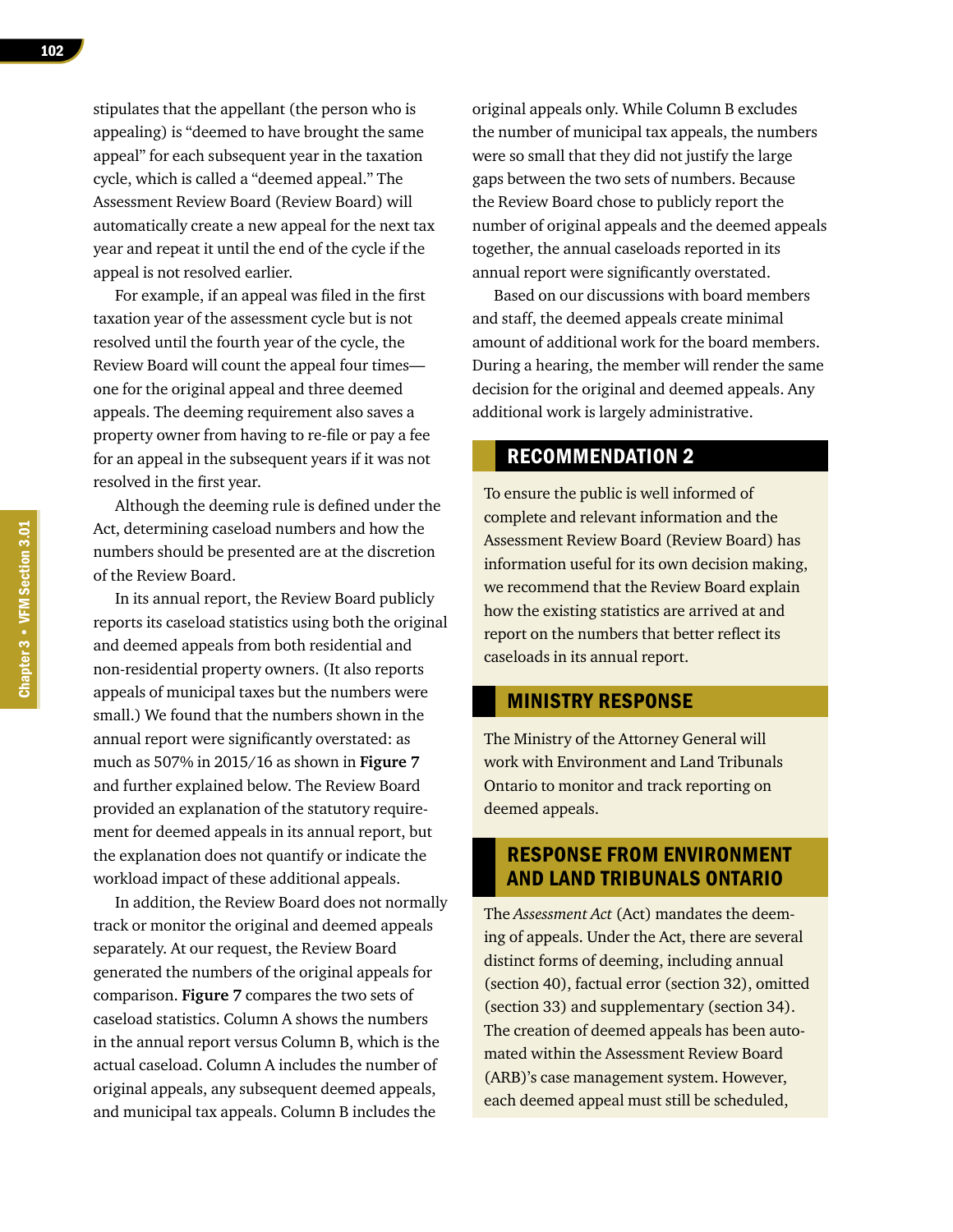#### Figure 7: Caseload Statistics Comparison, 2013/14–2015/16

Source of data: Assessment Review Board

|                                | # Shown in the        | # of Actual           |                   |                        |
|--------------------------------|-----------------------|-----------------------|-------------------|------------------------|
|                                | <b>Annual Report1</b> | Caseload <sup>2</sup> | <b>Difference</b> |                        |
|                                | (A)                   | (B)                   | $(A) - (B)$       | <b>Overstated by %</b> |
| April 1, 2013-March 31, 2014   |                       |                       |                   |                        |
| <b>Opening Balance</b>         | 80,000                | 34,390                | 45,610            | 133                    |
| Appeals Received               | 45,000                | 27,255                | 17,745            | 65                     |
| <b>Total Appeals for Year</b>  | 125,000               | 61,645                | 63,355            | 103                    |
| Appeals Resolved               | 63,000                | 19,803                | 43,197            | 218                    |
| <b>Balance End Fiscal Year</b> | 62,000                | 41,842                | 20,158            | 48                     |
| April 1, 2014-March 31, 2015   |                       |                       |                   |                        |
| <b>Opening Balance</b>         | 62,000                | 41,842                | 20,158            | 48                     |
| Appeals Received               | 42,000                | 6,323                 | 35,677            | 564                    |
| <b>Total Appeals for Year</b>  | 104,000               | 48,165                | 55,835            | 116                    |
| Appeals Resolved               | 38,000                | 17,336                | 20,664            | 119                    |
| <b>Balance End Fiscal Year</b> | 66,000                | 30,829                | 35,171            | 114                    |
| April 1, 2015-March 31, 2016   |                       |                       |                   |                        |
| <b>Opening Balance</b>         | 66,000                | 30,829                | 35,171            | 114                    |
| Appeals Received               | 32,000                | 5,272                 | 26,728            | 507                    |
| <b>Total Appeals for Year</b>  | 98,000                | 36,101                | 61,899            | 171                    |
| Appeals Resolved               | 37,000                | 13,244                | 23,756            | 179                    |
| <b>Balance End Fiscal Year</b> | 61,000                | 22,857                | 38,143            | 167                    |

1. Numbers include the original appeals, deemed appeals, and municipal tax appeals. The number of municipal tax appeals filed at the Assessment Review Board was small: 436 in 2013; 378 in 2014; 136 in 2015; and 9 in 2016.

2. Numbers include the original appeals only.

heard and a decision rendered. For deemed appeals, the issues raised may be different from the original appeal and the adjudicator must make a decision for each deemed appeal.

In the interests of greater transparency and clarity, the ARB will undertake in future reports to separate out the figures for original and the categories of deemed appeals (annual, factual error, omitted and supplementary).

# 4.3 Evaluation of Review Board's Overall Performance Needs Improvement

The Assessment Review Board (Review Board) can measure its performance in a number of areas and

use this information. However, the Review Board reports publicly on only two performance measures: timeliness in resolving residential appeals only—non-residential appeals are excluded; and timeliness in issuing a decision.

The Review Board has a target of resolving 90% of residential appeals within 365 days of receipt. The Review Board reported that it had achieved beyond its target with an actual performance of 100% in 2013/14, 2014/15 and 2015/16, and 98% in 2016/17. In comparison, another report we received from the Review Board indicated that, as of March 31, 2017, 1,358 residential appeals that were filed for the 2013 to 2016 taxation years had been outstanding for over 365 days. We found that the 1,358 figure was significantly higher than an estimated 380 residential appeals expected to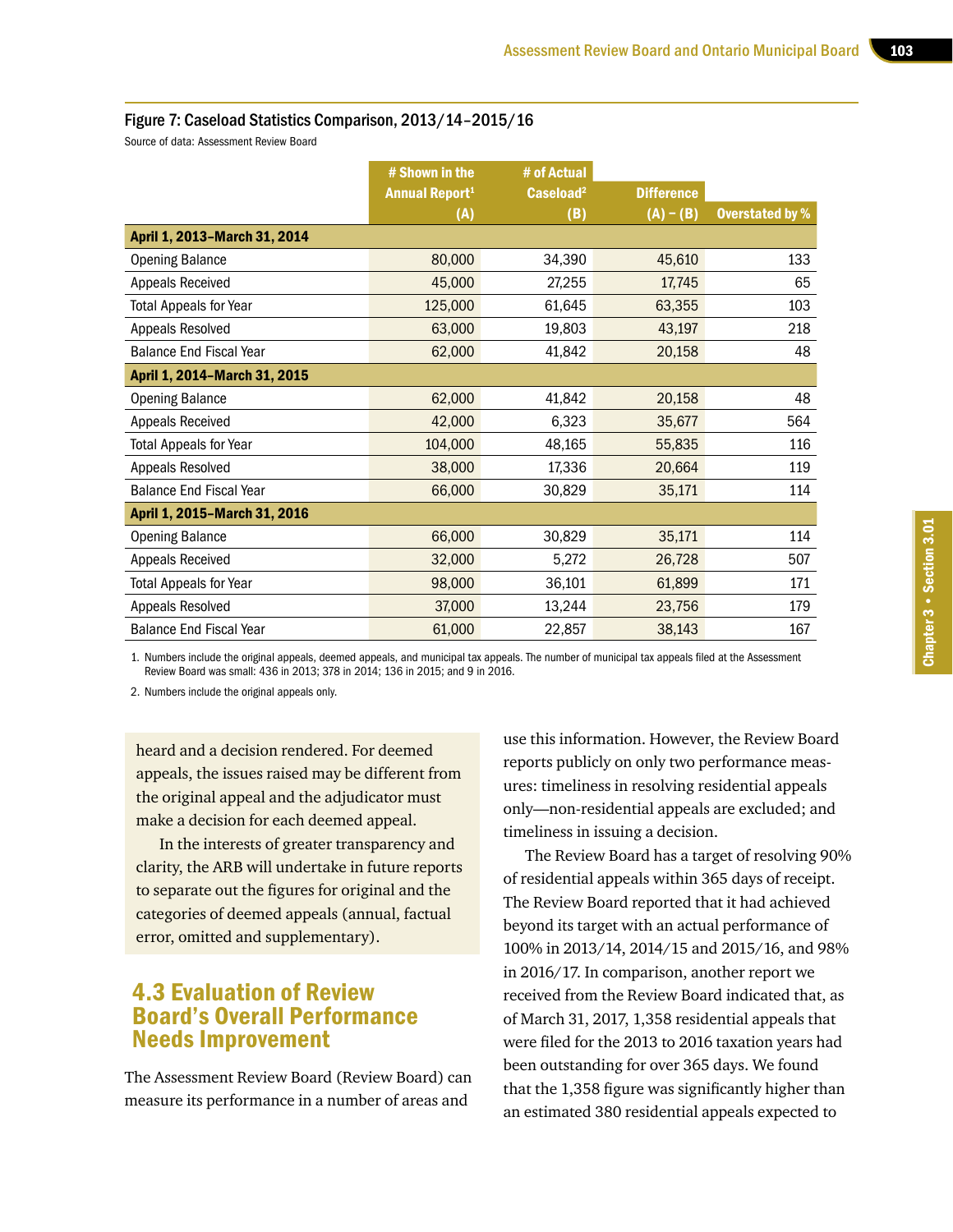be outstanding if the Review Board had achieved beyond its targets in all four fiscal years up to 2016/17. After we brought up the discrepancy to the Review Board, it confirmed that the actual performances published between 2013/14 and 2016/17 were incorrect due to an error later identified in the logic in programming to arrive at the figures. The Review Board informed us that it will fix this error in its future performance reports. In addition, we also question whether the 365 days is reasonable and acceptable to residential property owners.

The Review Board has a target of issuing 90% of decisions within 60 days after the hearing ends. The Review Board achieved beyond its target at 97% in both 2015/16 and 2016/17.

Some additional performance measures that the Review Board can include, however, are the following:

- timeliness in resolving non-residential appeals. They represented almost 70%, or about 39,560 of 58,290 appeals, of its total caseload during the 2013–2016 cycle;
- users' satisfaction. For example, determine whether home owners are satisfied with the existing targeted 365-day turnaround time for residential appeals; and
- cost per appeal.

We suggested the first performance measure—the timeliness in resolving non-residential appeals—because the Review Board does not measure this for non-residential appeals.

The last two performance measures were suggested by the Ministry of the Attorney General in 2015 to all tribunals to better evaluate their performances. However, the Review Board was not reporting them at the time of our audit. It indicated that it was working on these additional performance measures. It noted that progress was dependent on the resources available at the Government Justice Technology Services, which provides information technology support services to the Review Board. Additional staff time from the Government Justice Technology Services will be needed to

extract the required data from the Review Board's information system to track and monitor the additional performance measures.

#### Cost Per Appeal Cannot Be Calculated

With respect to the calculation of the actual cost per appeal, the Review Board does not have the data to determine the ratio. This is because of the following:

- the expenditures for all five boards/tribunal are combined and reported under Environment and Land Tribunals Ontario (Tribunals). The expenditures are not broken down by individual boards/tribunal;
- the Tribunals has two Registrars who are responsible for the operations of all five boards/tribunal. The time spent by the two Registrars by individual boards/tribunal is not recorded;
- similar allocation is lacking for other backoffice costs, such as payroll, finance, training, supplies, overhead and other administration costs; and
- the lack of information on how board members spend their work hours, which is discussed in **Section 4.4**.

#### Review Board Does Not Analyze Results of Members' Decisions

The Review Board does not monitor results of members' decisions to identify whether systemic problems exist with current assessment values and property classifications. By identifying whether any issues exist, corrective action could be taken to improve the consistency of the property assessment and appeal process. Based on discussions with board members, they indicated that such reviews of decisions might be beneficial, but it is not within the Review Board's jurisdiction to conduct the reviews. Any changes to the jurisdiction of the Review Board are required to be legislated by the Ministry of Finance. The Review Board further indicated that each appeal is different and unique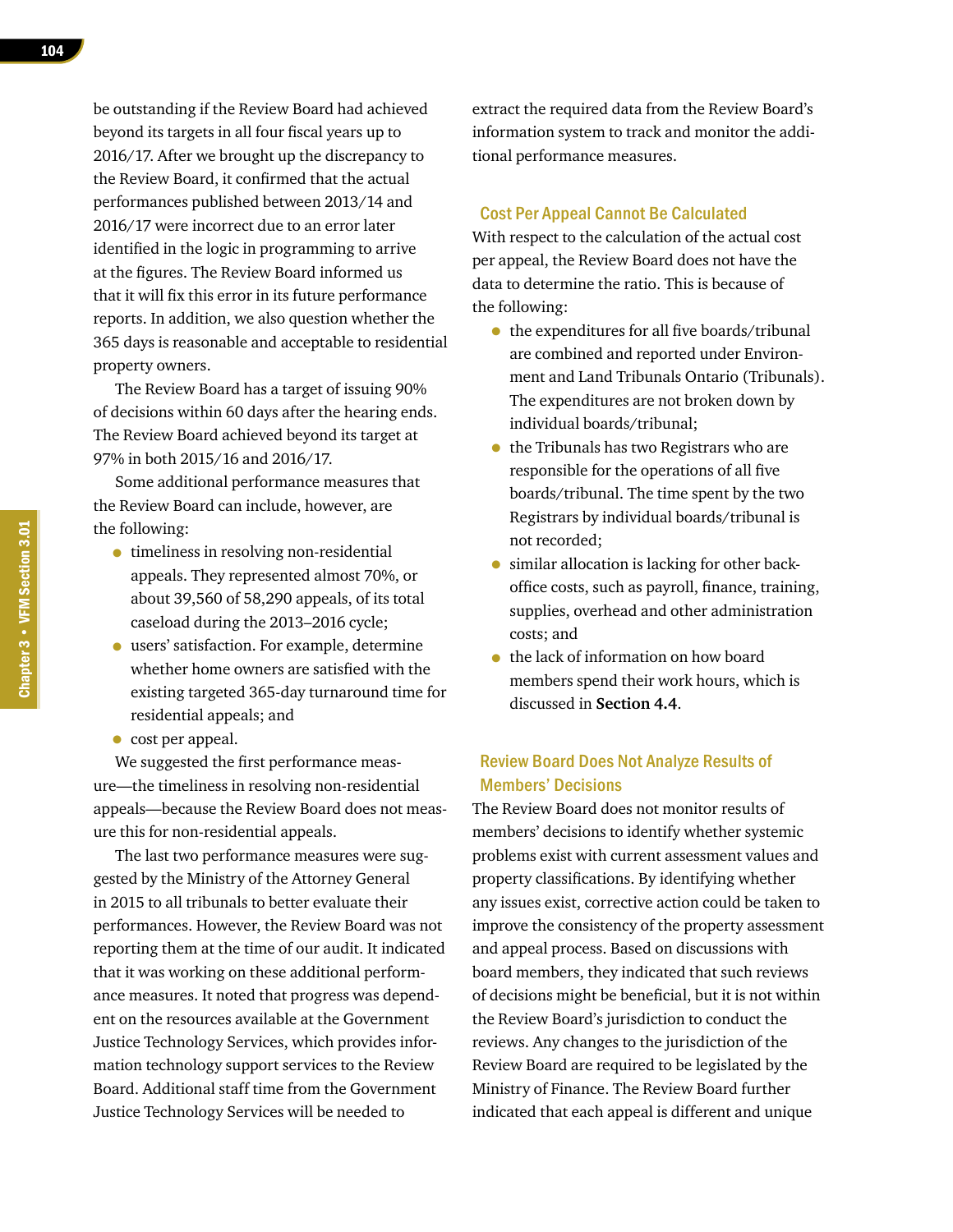and that it is difficult to ascertain whether systemic problems exist.

During our audit, we requested information on members' decisions made on property assessment values and classifications. For the five years between 2012 and 2016, we noted the following (see **Figure 8**):

#### Residential Appeals:

- on average, for 5% of the residential appeals, members assessed the properties higher than the amount assessed by the Municipal Property Assessment Corporation (MPAC);
- 21% of the appeals resulted in no change in value;
- 74% of the appeals resulted in lower property values; and
- the total re-assessed value was reduced by 8.4%.

#### Non-Residential Appeals:

- on average, for 4% of the non-residential appeals, members assessed the properties higher than the amount assessed by MPAC;
- 24% of the appeals resulted in no change in value;
- 72% of the appeals resulted in lower property value; and
- the total re-assessed value was reduced by 9.3%.

For property classification, in 83% of appeals, the members agreed with the property clas-

sification determined by MPAC and in 17% the members disagreed.

These results show that in the majority of the property assessment appeals that make it to a formal hearing on the merits and are not otherwise settled or withdrawn, the Review Board disagreed with the initial property values assessed by MPAC.

We noted that other administrative tribunals, such as the Human Rights Tribunal of Ontario, the Social Benefits Tribunal, and the Social Security Tribunal of Canada, report on the outcomes of their decisions:

- Both the Human Rights Tribunal of Ontario and the Social Benefits Tribunal report on the number and percentage of appeals granted versus denied.
- The Social Security Tribunal of Canada reports on the number and percentage of the applicants who were successful or denied in appealing decisions on Employment Insurance, Old Age Security and the Canada Pension Plan.

The Review Board could also consider publicly reporting on an outcome measure, such as the number of decisions issued by the Review Board, and overall percentage change in assessed value by property type, residential and non-residential. This data would not be used to evaluate the performance of the Review Board; rather, the data could provide transparency to the public on the outcomes of the Review Board's decisions as a whole.

Figure 8: Summarized Result of Decisions Made by the Assessment Review Board, Five Years Aggregate, 2012–2016

Source of data: Assessment Review Board

|                 |                                                                      | % of Appeals     |                                                                     | <b>Decision Value</b>                                              |
|-----------------|----------------------------------------------------------------------|------------------|---------------------------------------------------------------------|--------------------------------------------------------------------|
|                 | <b>Assessed Higher</b><br>than the Value<br><b>Assessed by MPAC*</b> | <b>No Change</b> | <b>Assessed Lower</b><br>than the Value<br><b>Assessed by MPAC*</b> | <b>Compared to the</b><br>Initial Value Assessed<br>by $MPAC*(\%)$ |
| Residential     | 5                                                                    | 21               | 74                                                                  | Reduced by 8.4                                                     |
| Non-Residential | 4                                                                    | 24               | 72                                                                  | Reduced by 9.3                                                     |

\* The Municipal Property Assessment Corporation (MPAC) is responsible for the classification and establishment of the assessed values for all properties across the province.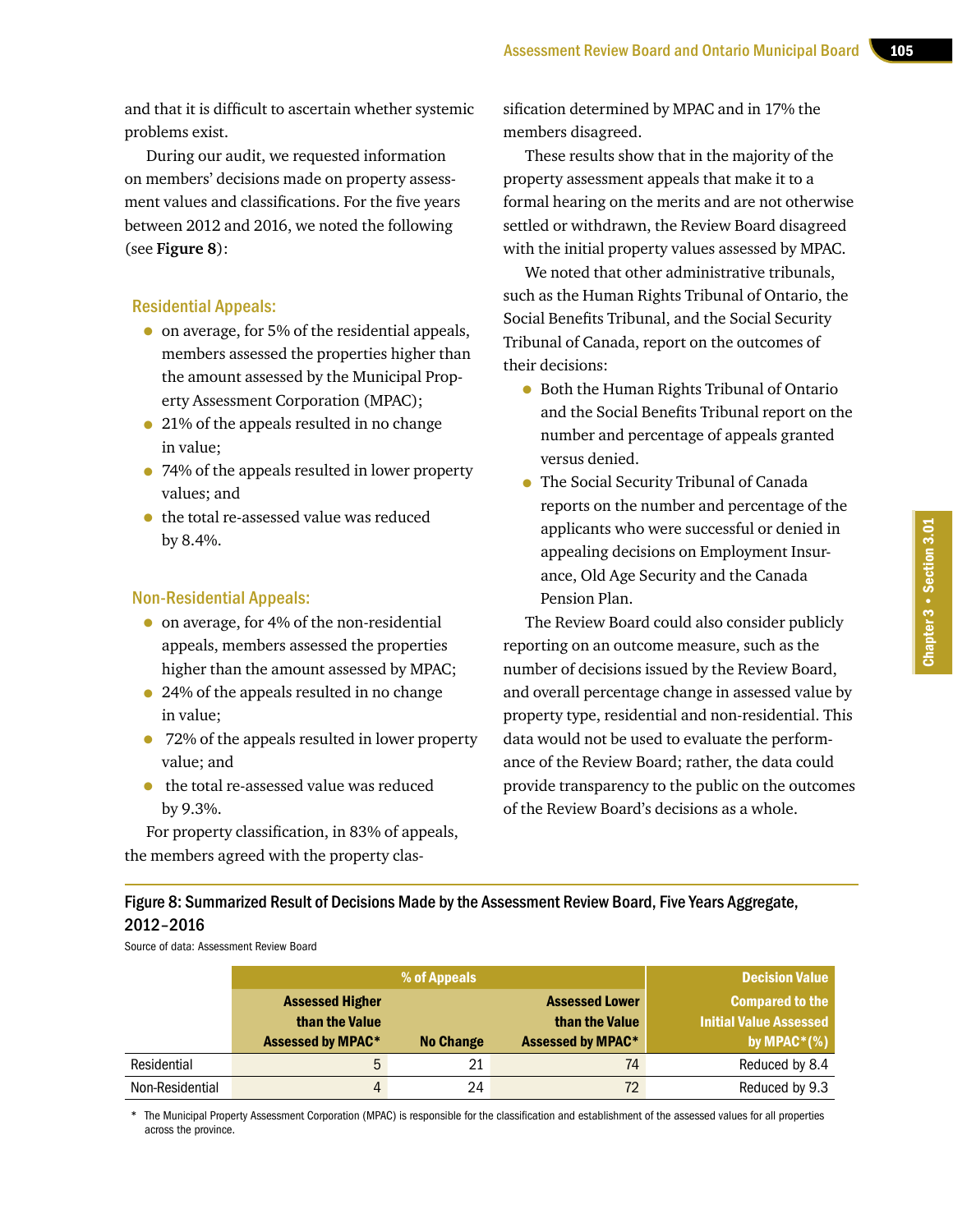# RECOMMENDATION 3

To better evaluate and report on its key activities and increase its transparency to the public, we recommend that the Assessment Review Board:

- establish a reasonable target to resolve nonresidential appeals and measure it against its actual performance;
- report on other performance measures, which can be separately measured on residential and non-residential appeals, such as user satisfaction, average cost per appeal and average turnaround time in handling appeals, as suggested by the Ministry of the Attorney General; and
- report on its overall outcome of decisions by types of appeals.

#### MINISTRY RESPONSE

The Ministry of the Attorney General (Ministry) will monitor and track the Assessment Review Board (ARB)'s commitment to resolve its backlog by March 31, 2021.

The Ministry will continue to work with Environment and Land Tribunals Ontario (ELTO) to further develop and implement performance measures.

The Ministry will monitor results of the customer service survey in ELTO's annual report.

#### RESPONSE FROM ENVIRONMENT AND LAND TRIBUNALS ONTARIO

As noted in the response to **Recommendation 1**, the Assessment Review Board (ARB) intends to resolve 100% of its current and new caseload within the next four-year cycle ending March 31, 2021. The ARB has introduced new processes and Rules of Practice to achieve this goal.

The Ministry of the Attorney General (Ministry) has established a cross-cluster working group to develop and implement new performance measures. It has proposed that a

consistent methodology for determining average cost per case be developed. As the working group, under the Ministry's leadership, develops new performance measures, Environment and Land Tribunals Ontario (ELTO) will endeavour to implement them in a timely manner and report on them in our Annual Report and Business Plans.

ELTO has begun a pilot project on client satisfaction surveys. ELTO intends to review the results of the pilot early in 2018 and make adjustments to the questions and approach as necessary with the intention of launching the survey on a wider scale in the new fiscal year. Survey results will be reported in ELTO's annual report.

For the 2018/19 Annual Report, the ARB will report on the number of appeals where the assessment was revised or the appeal was dismissed.

## 4.4 Actual Time Spent Reported by Board Members Neither Consistent Nor Analyzed

As of March 2017, the Review Board had a total of 21 members, including 12 full-time and nine part-time members, all of whom are independent adjudicators appointed by the Provincial Cabinet through an Order in Council. Full-time members are paid an annual salary, while part-time members are paid on a per diem basis. Monitoring the use of full-time board members is important given that full-time members are paid regardless of actual time spent in hearings.

The Review Board does not have a formal policy requiring its full-time members to record how they spent their work hours by individual appeals. However, board members do have a practice of completing timesheets, but do so inconsistently. For example, some members recorded the actual number of hours worked, while others recorded the number of hours scheduled. As a result, the Associate Chair cannot confirm how members spent their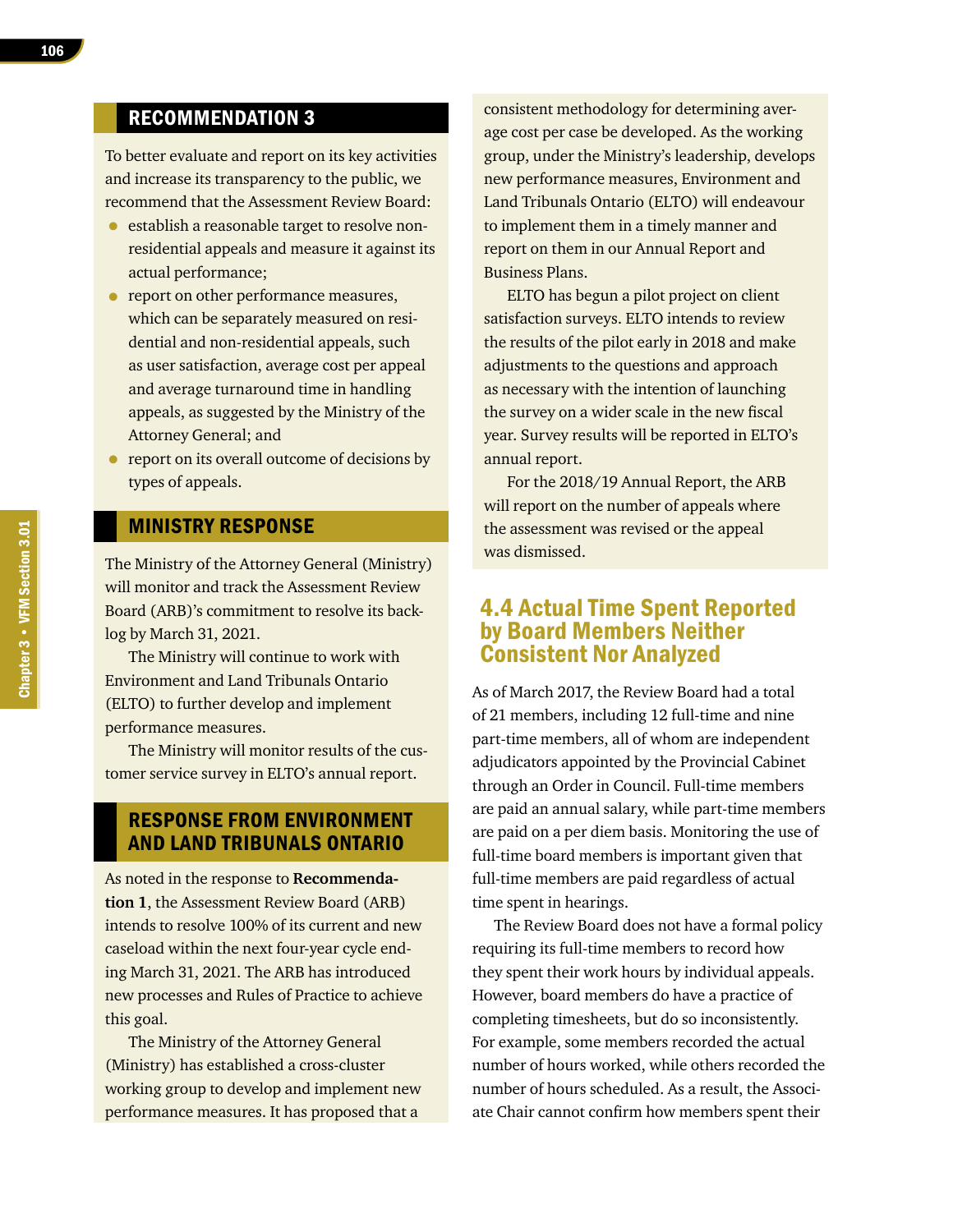work hours. In addition, the prepared timesheets do not require any oversight by the Associate Chair and no analysis is done to assess the effective use of members' time.

The Review Board maintains a schedule of upcoming planned hearing events that are allocated to board members based on their availability and experience. Other than conduct hearings, board members also prepare for hearings, travel for business, attend committee meetings, write decisions, attend training, and fulfil other administrative duties. However, the Review Board does not track the actual time spent by members on the hearing events or any of these other activities.

As is the Review Board's policy, hearings are conducted in the municipality where the appeal originated. The Review Board is unable to verify actual time spent at hearings held in various municipalities. Instead, it relies on the professionalism and honesty of its members.

In the absence of a formal policy and an effective time-reporting system, the Review Board cannot do the following:

- allocate members' time more effectively to address existing backlogs and new caseloads;
- assess whether members are spending their time efficiently and cost-effectively. For example, how full-time members spend their time when hearings are rescheduled or cancelled at the last minute was not monitored;
- evaluate whether their resources are allocated equitability and effectively. For example, assess whether some members have a much heavier or lighter workload than others;
- review and assess how efficiently part-time board members are being used compared with full-time members;
- determine the proper mix of full-time and part-time members to meet the yearly anticipated appeal caseload; and
- calculate the cost per hearing or appeal.

**Figure 9** shows that, from 2013 to 2016, a total of approximately 2,750 hearings were cancelled, resulting in the cancellation of close to 3,130 planned hearing days. The possible reasons for these cancellations were adjournments, appeals were settled by the parties, and/or appeals were withdrawn by a party prior to a hearing; however, the Review Board did not record the reason for each cancellation.

For hearings that were cancelled one to two weeks prior to the hearing date, the Associate Chair of the Review Board would attempt to designate the previously assigned board member to another hearing event or a new hearing on another appeal so that the member's time was better utilized. However, if a hearing was cancelled three or fewer days prior to the hearing date, it was very difficult to reassign the full-time member to another hearing. Due to the short notice, another hearing

Figure 9: Selected Statistics on Cancelled Hearings, 2013–2016

| <b>Calendar Year</b> | <b>Total # of Hearings</b><br><b>Cancelled</b><br>(# of Hearing Days) | <b>Total # of Hearings</b><br><b>Cancelled</b><br><b>3 or Fewer Days</b><br><b>Before Hearing*</b> | % of the # of<br><b>Hearings Cancelled</b><br><b>3 or Fewer Days</b><br><b>Before Hearing</b> |
|----------------------|-----------------------------------------------------------------------|----------------------------------------------------------------------------------------------------|-----------------------------------------------------------------------------------------------|
| 2013                 | 601 (698 days)                                                        | 330                                                                                                | 55                                                                                            |
| 2014                 | 838 (988 days)                                                        | 468                                                                                                | 56                                                                                            |
| 2015                 | 575 (619 days)                                                        | 326                                                                                                | 57                                                                                            |
| 2016                 | 737 (822 days)                                                        | 415                                                                                                | 56                                                                                            |
| <b>Total</b>         | 2,751 (3,127 days)                                                    | 1,539                                                                                              | 56                                                                                            |

Source of data: Assessment Review Board

The equivalent number of hearing days that were cancelled three or fewer days before a hearing was not provided by the Review Board because of the significant amount of time that it would take to access this information.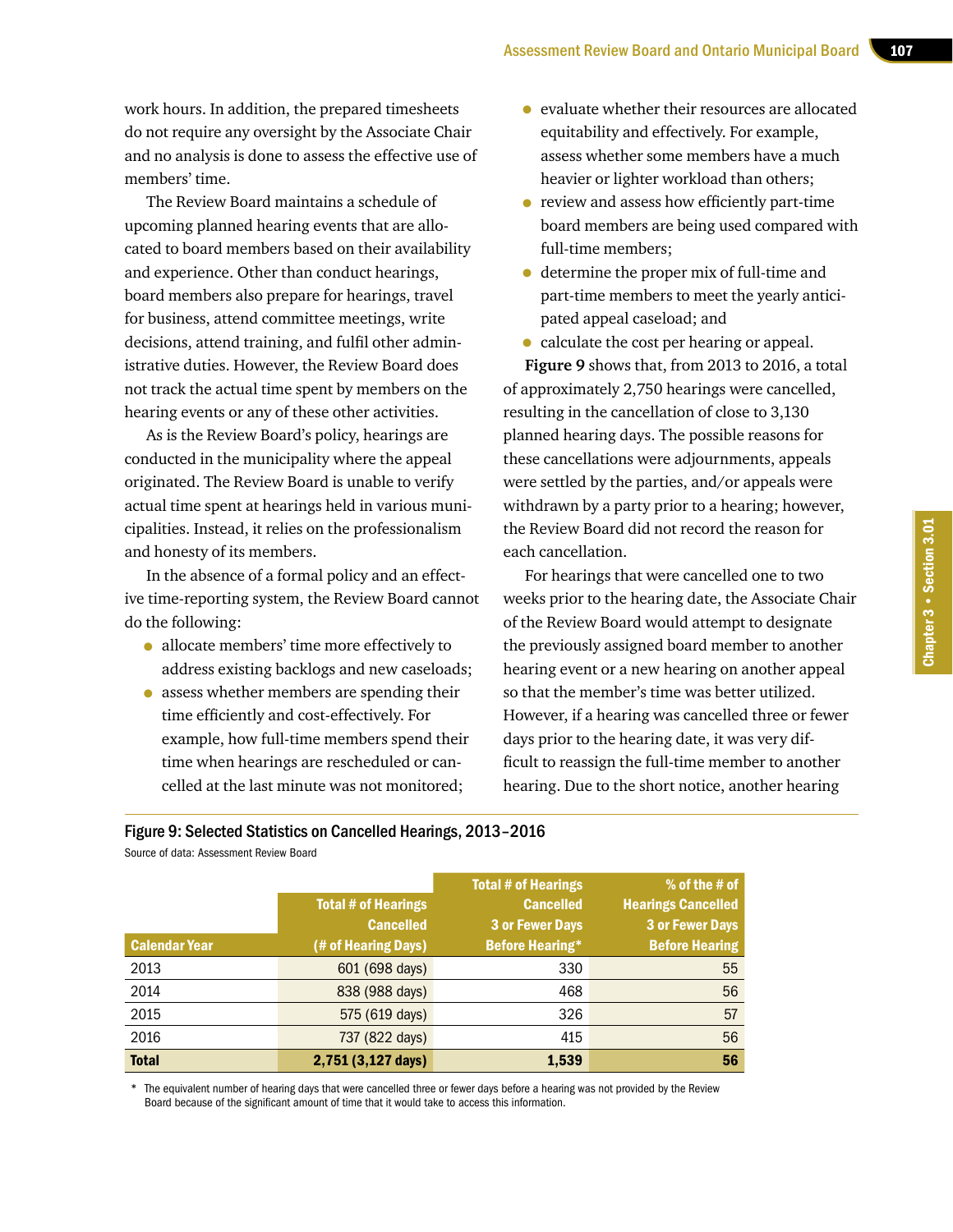could not be scheduled and all other hearings in that short time period would already be assigned. Consequently, the member would perform other duties, such as decision writing and research, and/ or would be assigned to special projects by the Associate Chair.

Since there was no real time reporting, neither we nor the Review Board were able to confirm how members spent their time when hearings were cancelled a few days before hearings. We noted that, between 2013 and 2016, about 1,540 hearings, or 56% of the approximately 2,750 hearings cancelled, were cancelled three or fewer days before the hearing date (as discussed earlier, see **Figure 9**).

### RECOMMENDATION 4

To help monitor and manage board members' time resources effectively, we recommend that the Assessment Review Board review and analyze actual time spent by individual board members on each appeal by key activities, such as hearing events, decision writing and mediations.

#### MINISTRY RESPONSE

The Ministry of the Attorney General will work with Environment and Land Tribunals Ontario to assess systems currently in place for governing member schedules and activities.

#### RESPONSE FROM ENVIRONMENT AND LAND TRIBUNALS ONTARIO

Environment and Land Tribunals Ontario and the Assessment Review Board recognize the importance of efficiency and making the best use of limited resources.

In the next fiscal year, we will implement processes and measures to better review and analyze actual time spent by all individual board members on key activities including hearing events, decision writing and mediation.

## 4.5 Review Board Does Not Conduct Quality Reviews of Members' Oral Decisions and Performance

#### 4.5.1 Majority of Members' Decisions Receive No Peer Review

At the conclusion of an Assessment Review Board (Review Board) hearing, board members use their professional judgment, based on evidence heard, to render either an oral decision or issue a written decision at a later date. An oral decision is a verbal explanation of how the member came to the decision. A written decision also explains how a decision was made and provides support. Of all the board members' decisions from 2012 to 2016, approximately 80% were oral and about 20% were written. Unlike written decisions, oral decisions are not subject to peer quality assurance reviews.

As a best practice, an effective quality assurance review would check that the required legislation is followed and that the integrity, appropriateness, and consistency of decision-making are maintained. During the 2013–2016 cycle, either an experienced board member or Vice Chair reviewed each written decision to ensure it provided a full and complete explanation of the rationale for the decision. The reviewers checked that the evidence and submissions were fully considered by the board member and that the decision was supported by the relevant statutory provisions and applicable case law.

When an oral decision is made by a board member, a request for a written decision can be made either at the end of the hearing or up to 14 days after the hearing ends. We noted that the Review Board received very few requests, ranging from 17 to 40 each year between 2012 and 2016, for the members to provide written reasons to support their oral decisions rendered. **Figure 10** shows the number of oral and written decisions issued over the past five years.

If a party to an appeal disagrees with a Review Board decision, the party can request a review of the decision by the Review Board itself. If an error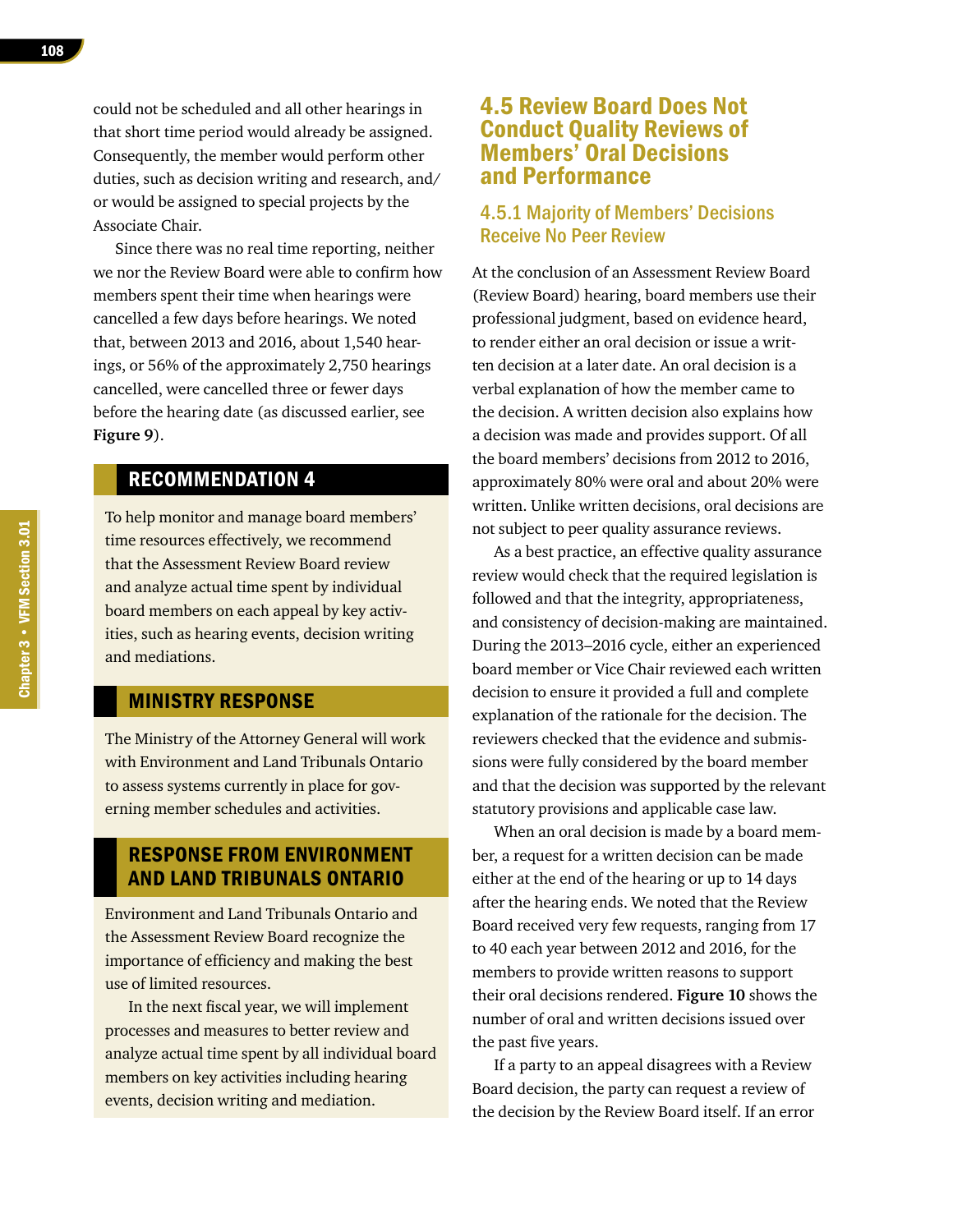#### Figure 10: Number of Oral and Written Decisions Issued, 2012–2016

Source of data: Assessment Review Board

| l Calendar Year                         | 2012  | 2013  | 2014  | 2015  | 2016  |
|-----------------------------------------|-------|-------|-------|-------|-------|
| # of oral decisions issued <sup>1</sup> | 5,269 | 5.837 | 3.748 | 1.906 | 1,511 |
| # of written decisions issued           | 1,239 | 974   | 642   | 751   | 334   |
| Total <sup>2</sup>                      | 6.508 | 6.811 | 4.390 | 2.657 | 1.845 |

1. Any parties involved in a hearing may request a written reason for an oral decision either at the time when an oral decision was rendered or within 14 days following the oral decision. The total number of requests for the members to write reasons to support their oral decisions was low: 23 in 2012; 40 in 2013; 39 in 2014; 32 in 2015; and 17 in 2016.

2. The decreasing trend was due to fewer formal hearings being conducted from 2012 to 2016.

in law is made, the party can appeal to the Courts for a judicial review of the decision. We noted that both the requests for reviews and the number of appeals submitted to the Courts of decisions were relatively small compared with the number of decisions issued by the Review Board. While the low number could mean that the parties are satisfied with the Review Board's decision, it could also mean that the parties may decide not to appeal further due to additional time and money that might require.

#### Members' Decisions Need to Be More Transparent

We found that the decision-making process by board members could be more transparent. Decisions are discretionary: members exercise their judgement based on the evidence submitted, and the majority of residential and non-residential appeals are decided by a single board member. As discussed above, approximately 80% of decisions were oral and therefore not subject to quality assurance review. As well, although any party to an appeal is entitled to have a court reporter transcribe a hearing, it had almost never happened in the period between 2012 and 2016. The party would have to pay for the transcription.

The Review Board also does not make an audio recording of the hearings. It cited that technical difficulties—for example, the difficulty of recording properly when many parties are involved—were the main concern. However, we noted that the Landlord and Tenant Review Board has provided audio

recording since its inception in 1997. Any parties who are involved in an appeal with that board can request copies of a recorded hearing for a minimal fee. Effective August 1, 2017, the Criminal Injuries Compensation Board also records its oral hearings and pre-hearings using a digital recorder.

The benefits of audio recordings include preserving the hearing for internal reviews, following up on complaints, protecting members from allegations of misconduct, serving as a memory aid for members when writing their decisions, and aiding evaluations of members' performance.

We also noted that other jurisdictions, such as in Alberta, the legislation requires all Assessment Review Boards to keep a record of each hearing. The cities of Calgary and Edmonton, for example, meet this legislative requirement by audio recording all their hearings and offer to provide parties with an audio recording of their hearing for a minimal fee upon request.

#### RECOMMENDATION 5

To increase the transparency of the decisionmaking process and to help ensure that member decisions are supportable, impartial and are made in accordance with applicable legislation and regulations, we recommend that the Assessment Review Board conduct a cost/benefit analysis of providing audio-recording services to enable it to perform quality reviews on a random sample of oral decisions and to make audio-recording services available to the parties who are involved in an appeal.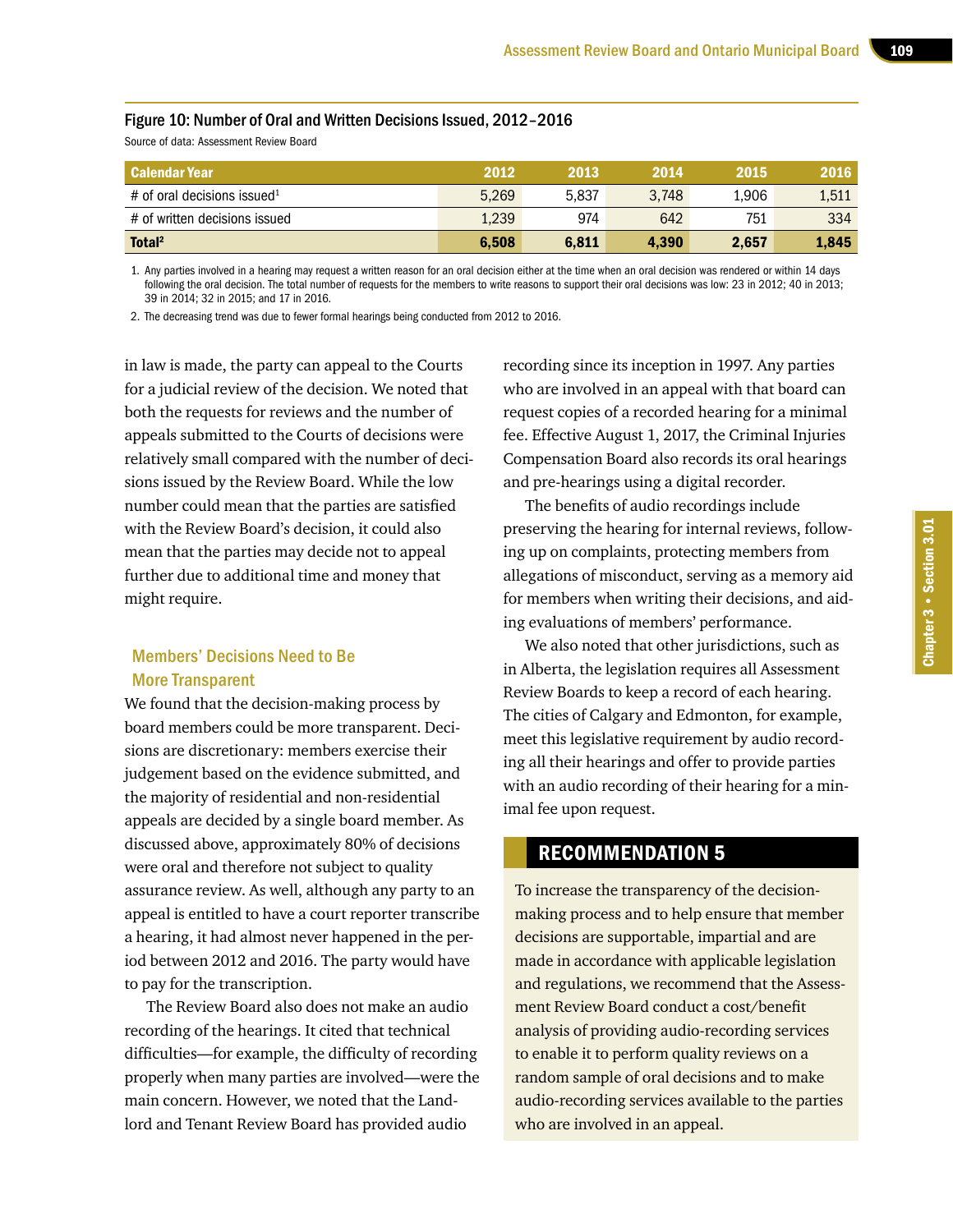#### MINISTRY RESPONSE

The Ministry of the Attorney General will review the cost-benefit analysis of providing audio recordings to all parties involved in an appeal.

#### RESPONSE FROM ENVIRONMENT AND LAND TRIBUNALS ONTARIO

Within the next fiscal year, Environment and Land Tribunals Ontario will undertake to complete a cost/benefit analysis of making audio recordings available for parties and for quality review.

## 4.6 Insufficient Documentation to Justify the Hiring of Board Members

The *Adjudicative Tribunals Accountability, Governance and Appointments Act, 2009* requires that the selection process for the appointment of members to an adjudicative tribunal be competitive and merit-based. The criteria to be applied in assessing candidates should include the following:

- experience, knowledge and training in the subject matter and legal issues dealt with by the tribunal;
- aptitude for impartial adjudication; and
- aptitude for applying alternative adjudicative practices and procedures as set out in the tribunal's rules.

Based on a sample of appointment files we reviewed, it was not always clear how the candidates for a particular appointment were evaluated and whether the candidates who performed the best in the recruitment competition were the candidates recommended for appointment.

For example, in 2013, the Review Board ran a recruitment competition and recommended six candidates for part-time Review Board members out of 21 candidates interviewed. Of the six candidates recommended, four were appointed. The Review Board did not have further information on why two of the candidates recommended were not appointed, and indicated to us that it was the Attorney General's decision as to whether or not to accept the recommendations from the Review Board. In 2014, because there were still vacant parttime positions, the Review Board re-interviewed three of the 17 unsuccessful candidates from the 2013 competition using a different panel. No documentation could be located to indicate why these candidates were selected for an interview as opposed to other unsuccessful candidates from the 2013 competition.

For the three candidates selected to be re-interviewed, the Review Board's correspondence to the Ministry of the Attorney General indicated that the candidates had placed highly in the 2013 competition. However, the scoring documents completed by the interview panel members in 2013 indicated that two of the three selected candidates did not receive high scores in the 2013 competition. In addition, there was no documentation on file to show any comments or scoring from either of the interview panel members when the three candidates were re-interviewed in 2014. All three candidates were subsequently appointed to the Review Board.

We found similar issues when reviewing files on member selection and appointments at the Ontario Municipal Board, which is discussed in **Section 5.7**.

#### RECOMMENDATION 6

To ensure the appointment process of board members under the *Adjudicative Tribunals Accountability, Governance and Appointment Act, 2009* is adhered to, we recommend that the Assessment Review Board, together with Environment and Land Tribunals Ontario, thoroughly document its justification of recommended and selected candidates.

#### MINISTRY RESPONSE

The Ministry of the Attorney General will monitor and track improvements to processes for documenting the selection of member candidates for recommendation.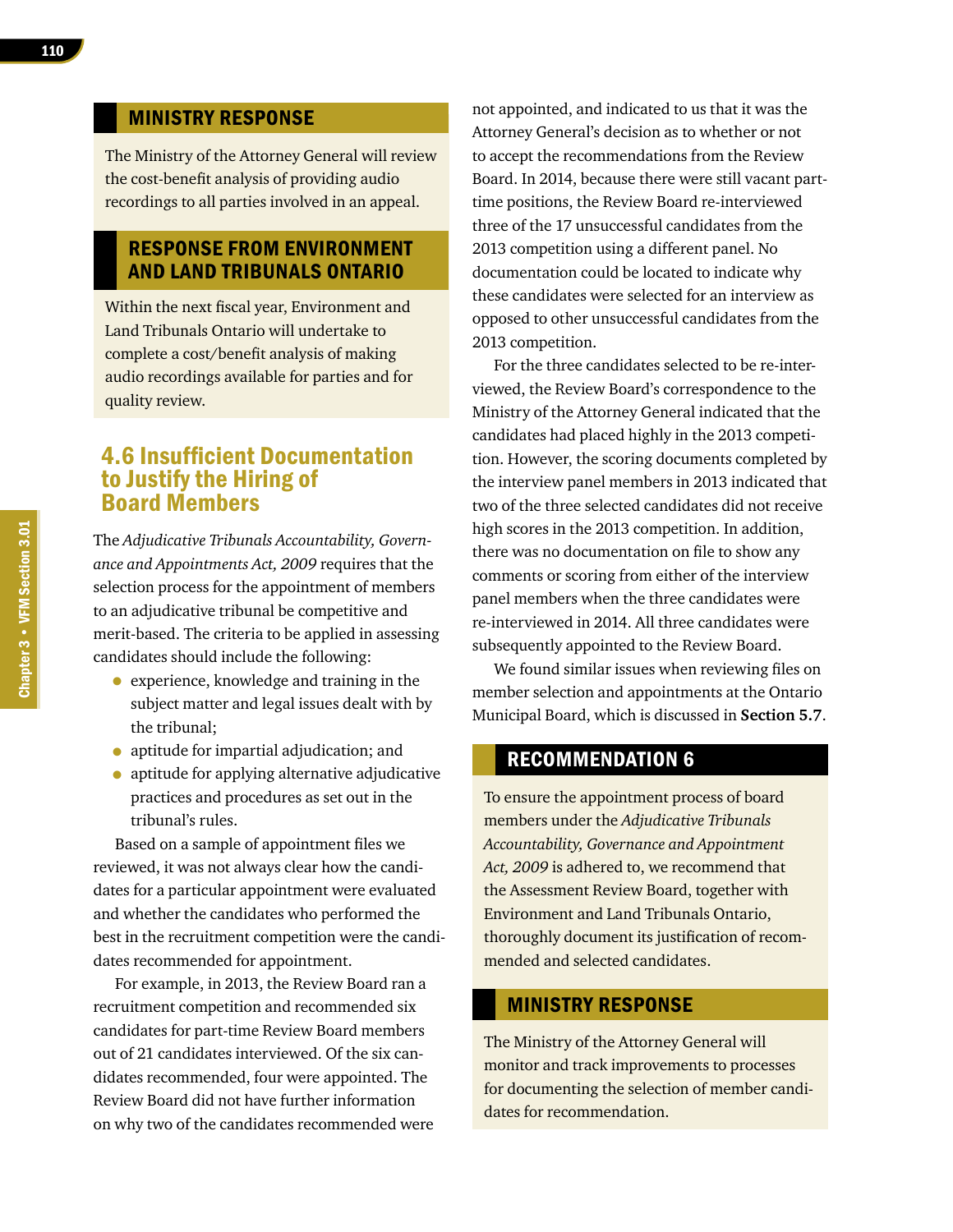## RESPONSE FROM ENVIRONMENT AND LAND TRIBUNALS ONTARIO

Environment and Land Tribunals Ontario (ELTO) and the Assessment Review Board are committed to a merit-based approach to the selection of members recommended for appointment by the Executive Chair.

Within the next six months, ELTO will review its processes for documenting the selection of member candidates for recommendation and implement improvements to ensure complete written documents are created and stored.

# 5.0 Detailed Audit Observations—Ontario Municipal Board

The key mandate of the Ontario Municipal Board (Municipal Board) is to effectively and efficiently resolve disputes related to land-use planning.

Between 2012/13 and 2016/17, the Municipal Board received approximately 1,500 files each year—with a range between about 1,700 and 2,400 appeals (See **Figure 11**). The Municipal Board held, on average, about 1,700 hearings and issued approximately 1,100 decisions each year.

If a party to an appeal disagrees with a Municipal Board decision, it can request a review of the decision by the Municipal Board itself. If an error in law is made, the party can appeal to the Courts for a judicial review of the decision. We noted that both the requests for reviews (a total of 166 requests between 2013 and 2016) and the number of appeals of decisions submitted to the Courts (a total of 25 appeals between 2013 and 2016) were relatively small compared with the number of decisions issued by the Municipal Board.

Our audit identified several operational issues that the Municipal Board should address before transitioning to the new Local Planning Appeal Tri-

### Figure 11: Number of Files Opened and Appeals\* Received by Ontario Municipal Board (Municipal Board), 2012/13–2016/17

Source of data: Ontario Municipal Board



One file may contain multiple appeals. For example, a proposed development for a property may include a municipal Official Plan amendment, a zoning bylaw amendment and a draft subdivision plan each of these is called a "planning instrument." In this case, each of these planning instruments can be separately appealed by multiple parties, but they are combined and treated as one file by the Municipal Board because all these appeals are related to the one property. Municipal Board hearings and other hearing events (such as mediation) are scheduled based on an individual property or individual "file."

bunal (discussed in **Section 2.4.4**) to help ensure it will function efficiently and cost-effectively in resolving land-use related disputes.

# 5.1 Municipal Board Operations Need Improvement Before Transforming to New Tribunal

Our review of the operations of the Municipal Board identified areas that needed to be improved, in particular:

• The Municipal Board informed us that cases were assigned to board members based on factors such as members' background, their experience and workloads. However, the Municipal Board had no formal policy in place and, in the majority of cases, only one member was assigned to hearings. One-member decisions could be subjective. The Municipal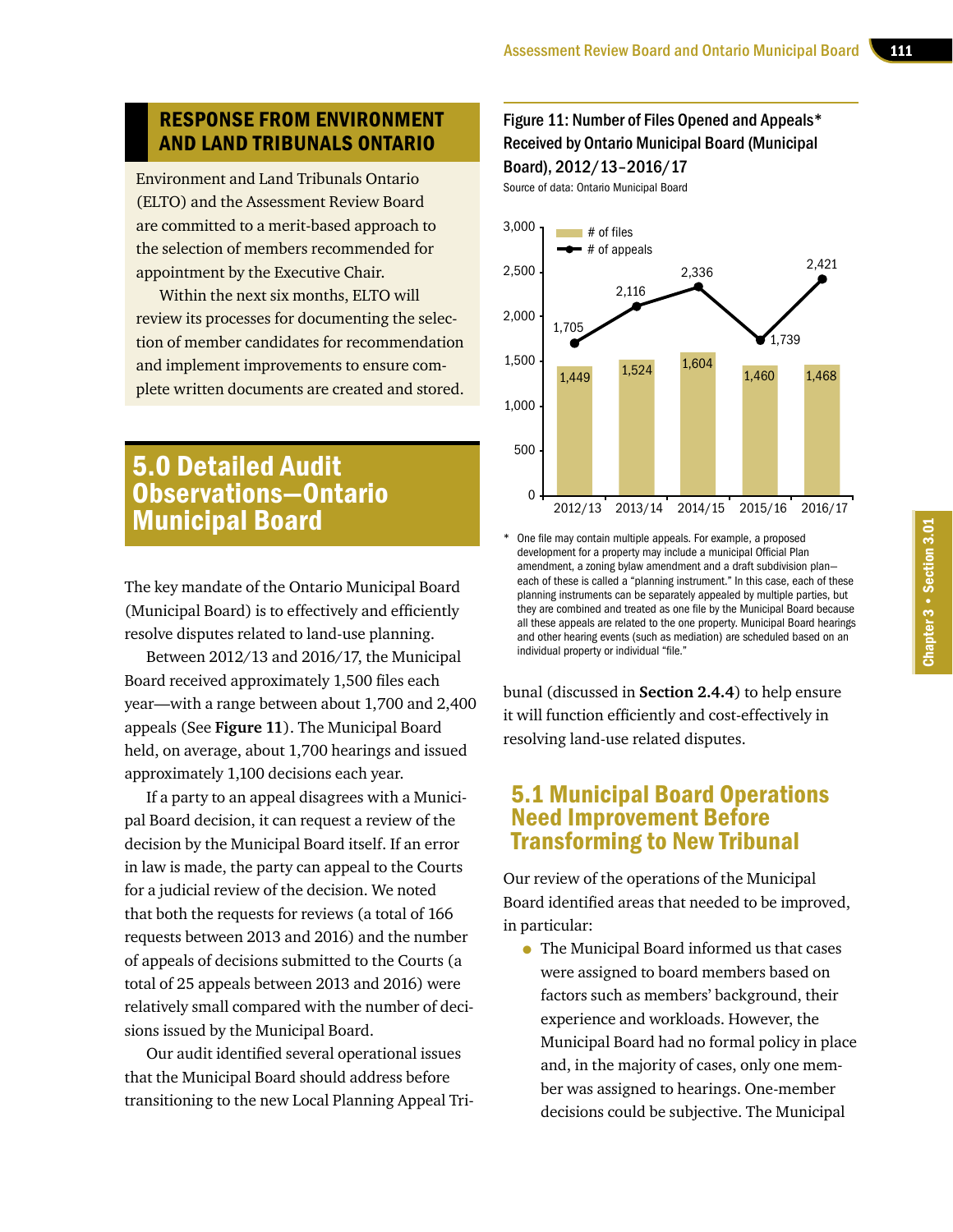Board informed us that it was unable to assign a multi-member panel for most cases due to lack of member resources. Having multiplemember panels will minimize the risk of bias from a one-member panel.

- Similar to the Review Board, the Municipal Board does not provide audio-recording services at the hearings for subsequent internal and/or external review, when needed. **Section 4.5** discussed the benefits in providing audio recordings. Technical difficulties were also cited by the Municipal Board to explain why it did not provide such services to participants involved in an appeal.
- The Municipal Board does not conduct formal client satisfaction surveys of hearing participants. We noted that, for example, the Municipal Government Board in Alberta conducts formal client satisfaction surveys of hearing participants annually. It asked participants to rate areas, such as whether the hearing process was easy to understand, whether the appeal process was fair, unbiased and impartial, whether they were satisfied that the written decisions were issued in a timely manner, and their overall satisfaction.
- The proposed legislation (as mentioned in **Section 2.4.4**) is intended to improve efficiency and accessibility to Ontarians by making the hearing process faster, fairer and less adversarial. Our follow-up on complaints from the public indicated that the proposed legislation would help address some concerns of complainants. However, improvements are required in hiring (discussed in **Section 5.7**) and training of board members. Our follow-up review indicated that complaints came mainly from municipalities and citizen groups expressing concerns that the Municipal Board's decisions lacked objective and clear rationale. In addition, citizen groups complained about a perceived lack of a level playing field in their disputes with developers.

#### Concerns Expressed by Municipalities

One major concern expressed by municipalities was that the Municipal Board at times stepped outside of its jurisdiction to arbitrarily overturn sections of their Official Plans without proper interpretations of the *Planning Act*.

While we acknowledge the concerns expressed by municipalities, our audit was not to question the merits of the decisions made by individual board members. Our audit's intent was to identify areas in which the Municipal Board could improve how it operates to help it transition to the new Appeal Tribunal as discussed below.

#### Case 1: Town of Richmond Hill

The Town of Richmond Hill (Richmond Hill) in the development of its Official Plan policies related to parkland dedication utilized the precise wording of Section 42 of the *Planning Act*, which permitted one hectare of parkland per 300 units of development, or the cash equivalent.

In 2012, a group of developers appealed Richmond Hill's Official Plan policy of the "one hectare per 300 units" requirement to the Municipal Board. One board member, after conducting formal hearings from November 2013 to May 2014, issued a decision in January 2015 against Richmond Hill by imposing a 25% cap on the application of what is explicitly permitted by the *Planning Act*. According to Richmond Hill, a cap of 25% of the parkland permitted under the *Planning Act* also meant that Richmond Hill would receive an estimated \$60 million less from the developers at the time, which would severely constrain it from acquiring additional green space in the town to serve its growing community. Following the ruling, Richmond Hill requested the Municipal Board to reconsider its decision, which it did but then re-affirmed its decision without granting a new hearing. Richmond Hill, joined by four other municipalities (City of Markham, Town of Oakville, City of Vaughan and City of Mississauga), then appealed the Municipal Board decision to the Divisional Court. The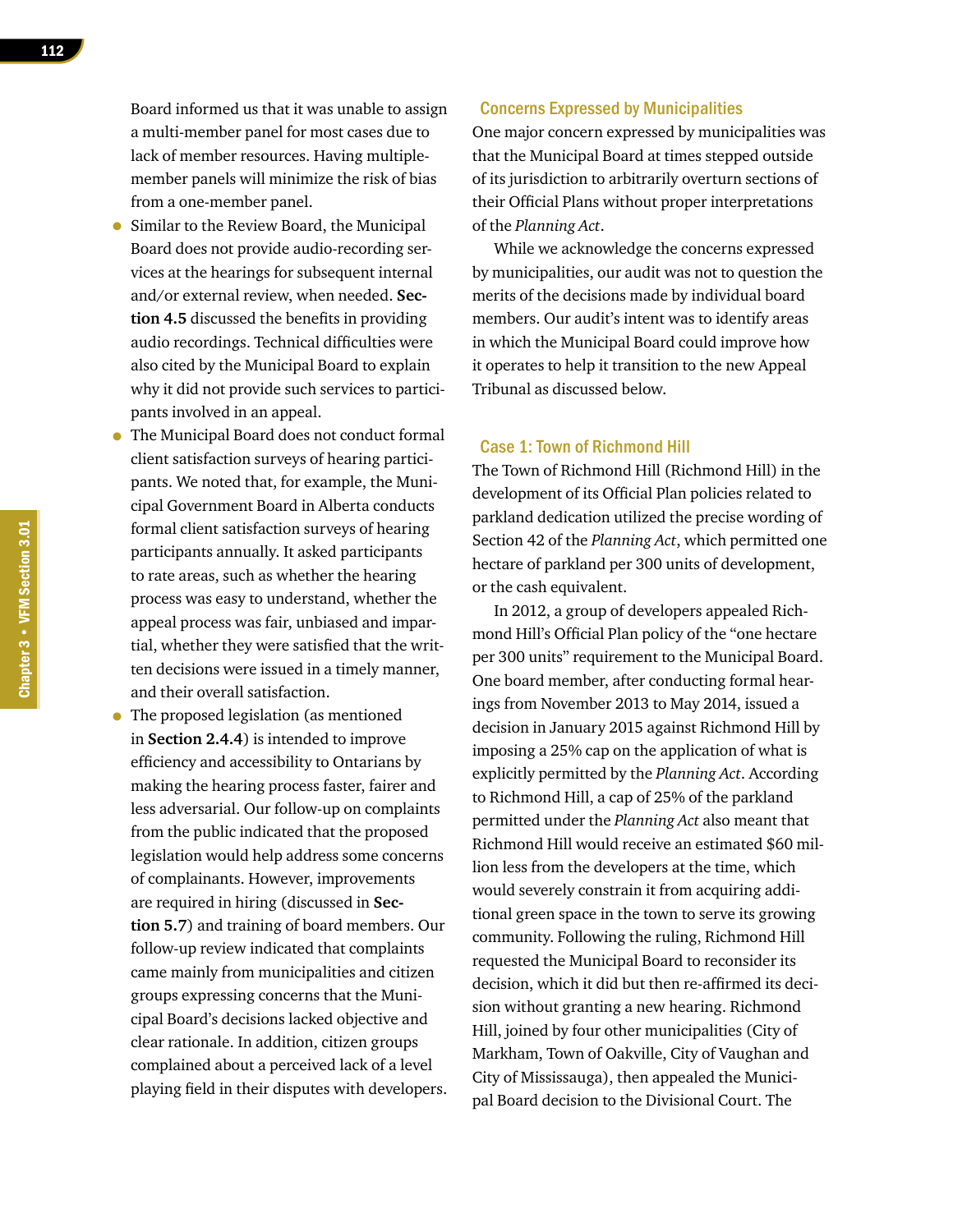Divisional Court ruled in 2016 that the Municipal Board erred in law and did not have jurisdiction to modify Richmond Hill's Official Plan policy that was based upon the *Planning Act*. The developers appealed the Divisional Court's decision and were granted leave to be heard in the Court of Appeal. The appeal was under consideration by the Court at the completion of our audit.

Based on Case 1, we observed that:

- The Divisional Court ruling that the Municipal Board had erred in law indicated that training for the Municipal Board's members might require strengthening to ensure board members do not render a decision that is outside the authority of the Municipal Board.
- The proposed legislation change to the Municipal Board would not address the municipal concern. Specifically, appeals similar to the Richmond Hill case can still be heard and decided by the new Local Planning Appeal Tribunal (Appeal Tribunal) because Richmond Hill is designated as a lower-tier municipality of the Regional Municipality of York.

#### Case 2: Region of Waterloo

The Region of Waterloo (Waterloo), after five years of extensive public consultation, approved an Official Plan (Plan) in 2009. The Plan was established based on the Provincial Growth Plan to constrain sprawl and encourage transit use. The Plan, with a 2031 planning horizon, allowed 85 hectares of farmland on the edge of Waterloo for development expansion. The then Ministry of Municipal Affairs and Housing approved Waterloo's Official Plan in 2010.

More than 20 developers filed appeals in 2010 against Waterloo's Official Plan. The majority of them challenged the amount of land for development. Instead of 85 hectares of farmland, the appellants argued that 1,053 hectares, based on an older provincial guideline, should be available for development. In its decision rendered in January 2013, a two-member panel of the Municipal

Board supported the appellants' position and declared 1,053 hectares of farmland could be used for development. Following the ruling, Waterloo requested the Municipal Board to reconsider its decision, which it did but then re-affirmed its decision without granting a new hearing.

In 2013 and 2014, Waterloo undertook two proceedings in Divisional Court. In the first court proceeding, Waterloo asserted the Municipal Board erred in its interpretation of the Provincial Growth Plan for the Golden Horseshoe region in southern Ontario. In the second court proceeding, Waterloo asserted that there was a reasonable apprehension of bias in the hearing that resulted in the January 2013 ruling by the Municipal Board. Apprehension of bias is a legal standard for disqualifying tribunal decision-makers where there is bias or the appearance or perception of bias. The two Municipal Board members assigned to conduct the hearings also attended a training session provided by a consultant who also was an expert witness representing some of the appellants at the same time that the appeal was pending before the Municipal Board.

In order to avoid additional costs for court proceedings and reduce the uncertainty of the already prolonged case, Waterloo entered settlement discussions with the appellants and reached a settlement agreement in July 2015, six years after Waterloo's Official Plan was approved by the region's council. The settlement decision was that 255 hectares of land could be used for development as of 2015 and possibly another 198 hectares of land may be added for a total of 453 hectares, which was less than half the area (1,053 hectares) requested by the appellants. Waterloo withdrew its court proceedings without any of the allegations being adjudicated in court.

The Region of Waterloo spent a total of \$1.7 million on legal fees and expert witnesses for the appeal. This cost would have been avoidable if appeals to municipal Official Plans, which were approved by the provincial government, were not appealable.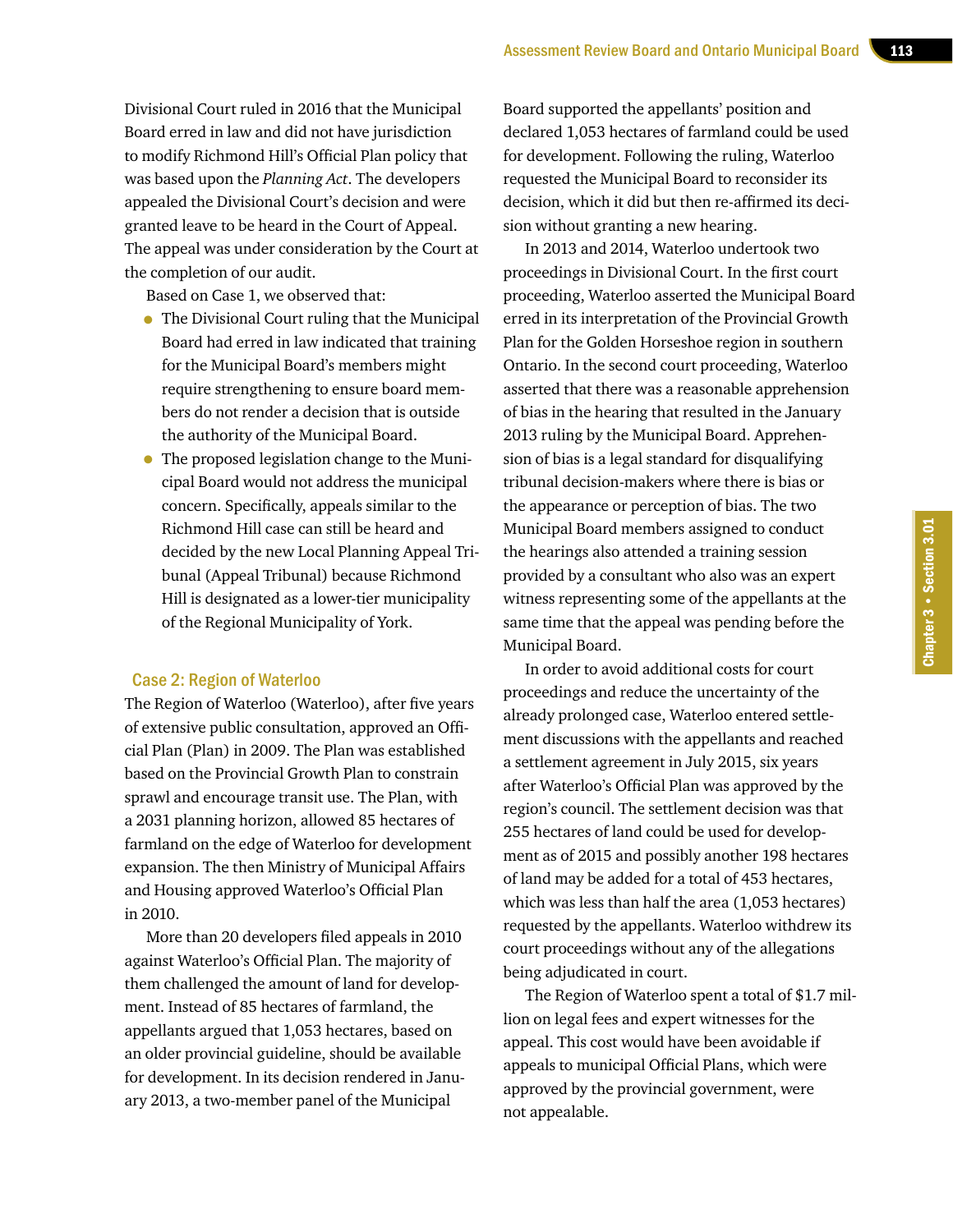We also noted that the Region of Halton raised a similar concern that it spent a considerable amount of time and money to defend its Official Plan that was already approved by its elected regional councils and the then Ministry of Municipal Affairs and Housing. It informed us that it spent \$3.5 million on external legal fees and expert witnesses to defend its Official Plan throughout the appeal process between 2011 and 2016 for over 40 appeal cases.

Similarly, the Region of York also informed us that it spent approximately \$4 million on external legal fees and expert witnesses to defend its Official Plan through the appeals process between 2010 and 2014 for over 62 appeals.

Based on Case 2, we observed that:

- Under the proposed legislation change to the Municipal Board, appeals similar to the Waterloo case would not be appealable at the new Appeal Tribunal because, unlike the Town of Richmond Hill, the Region of Waterloo is designated as an upper-tier municipality. This also would apply to the Region of Halton and the Region of York.
- While the case was settled between the parties due to concerns of costs and uncertainty, it highlights the risk of apprehension or perception of bias by board members that could undermine the credibility of the Municipal Board.

#### Concerns Expressed by Citizens

In the City of Toronto, the Municipal Board approved a 10-storey building in early 2014. The hearing lasted three days and was heard by one Municipal Board member. The developer had filed an appeal after the city council did not make a decision on a proposed amendment to rezone the land within the statutory timeline.

For the hearing, the developer hired an expert planning witness to provide evidence that the development complied with the *Planning Act* and associated planning principles. The neighbouring residents did not have an expert witness to present their case and evidence on their behalf. The residents provided their own statements and evidence.

The board member approved the 10-storey project (the original project was 11 storeys) against the concerns of the neighbouring residents. The member's decision stated that "the concerns of the neighbours were heartfelt and sincere," adding that the project would have an effect on their properties in terms of increased traffic and shadows due to the height of the new development. However, the member stated that the site plan represented an attractive addition to the area and should be approved.

A common complaint against the Municipal Board is that developers have an unfair advantage by having expert witnesses to ensure their side is more convincingly presented than the opposing side.

Based on this case, we observed that:

• Because the proposed legislation would provide free legal and other support to citizens in appeals before the new Appeal Tribunal, the legal support would be giving the citizens a level playing field against developers or municipalities in appeals before the Municipal Board.

#### RECOMMENDATION 7

To help strengthen its operations and increase the transparency of the decision-making process, we recommend that the Ontario Municipal Board:

- establish a formal policy to guide the assignment of board members to conduct formal hearings based on factors such as members' background, their experience and workload;
- conduct cost/benefit analysis of providing audio-recording services to the parties who are involved in an appeal;
- conduct formal participant satisfaction surveys in a timely manner to assess areas, such as: whether the hearing process was easy to understand; whether the appeal process was fair, unbiased and impartial;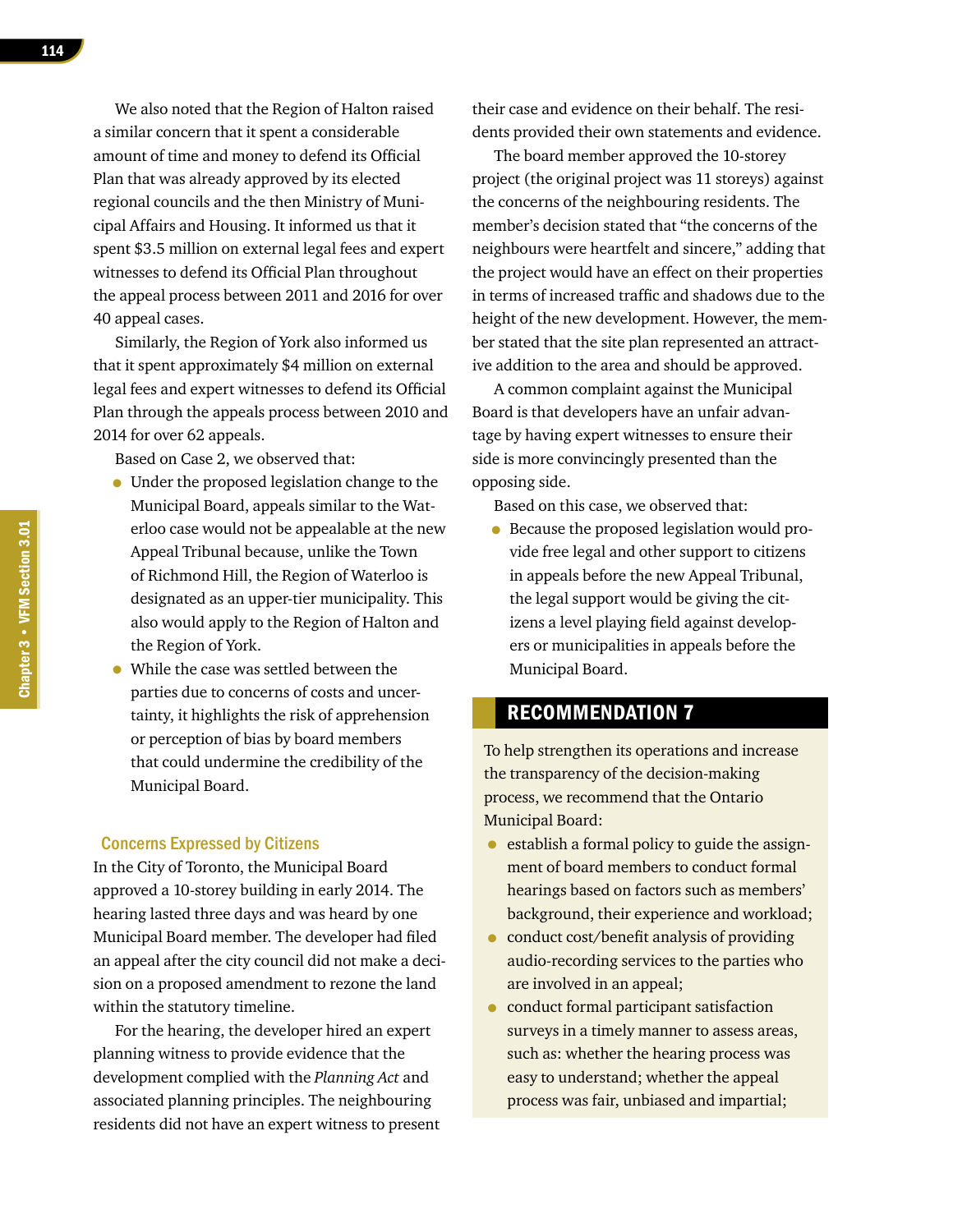whether the written decisions were issued in a timely manner; and participants' overall satisfaction; and

• provide additional training to assist board members in making decisions that are within their authority and to avoid apprehension or perception of bias in all cases.

#### MINISTRY RESPONSE

The Ministry of the Attorney General (Ministry) will monitor and track any new policies to guide the assignment of members to hearings.

The Ministry will review the cost-benefit analysis of providing audio recordings to all parties involved in an appeal.

The Ministry will work with Environment and Land Tribunals Ontario (ELTO) to assess its business case for new technology. There is a long-term Ministry technology plan in place to assist all tribunals in modernizing their operations.

The Ministry will monitor the results of the client satisfaction survey in ELTO's annual report.

## RESPONSE FROM ENVIRONMENT AND LAND TRIBUNALS ONTARIO

Within the next six months, Environment and Land Tribunals Ontario (ELTO) and the Ontario Municipal Board (OMB) will establish a formal policy to guide the assignment of members to hearings.

Within the next fiscal year, ELTO will undertake to complete a cost/benefit analysis of audio recordings for parties.

In June 2017, ELTO and the OMB undertook a pilot project to begin a client satisfaction survey on decisions issued by the OMB. The results of this pilot were reviewed, and a revised survey with questions encompassing all ELTO boards and services was prepared and is currently being tested. ELTO intends to review the results of this pilot early in 2018 and make adjustments to the questions and approach as necessary with the intention of launching the survey on a wider scale in the new fiscal year. Survey results will be reported in ELTO's annual report.

The OMB has concerns with the reference in the audit report to three arbitrarily selected cases, one of which is still before the courts for consideration. We are concerned that this creates the impression that the conduct and the substantive outcomes in these cases were faulty. The review of substantive outcomes and hearing procedures of adjudicative tribunals rests with the courts, where proper legal tests can be applied or where the consideration of evidence can be reviewed.

The OMB regularly provides professional development to adjudicators that addresses all of these areas. The OMB is in compliance with all ethics training responsibilities under the *Adjudicative Tribunals Accountability, Governance and Appointments Act, 2009*. The Auditor, having touched upon some unsubstantiated allegations of a perception of bias in a single case, has not identified any tangible basis for concern in this area.

With respect to whether decisions are made within its authority, the Board considers that the court is the appropriate body to identify errors, rather than a value-for-money audit.

The OMB will continue to provide board member training in areas including ethics and the Board's mandate, consistent with its core values and legal requirements.

# 5.2 Scheduling Target for Minor Variance Appeals Not Met

Minor variance appeals challenge decisions made by a municipal Committee of Adjustment, which deals with homeowners' requests for approval on variances against the municipal property zoning bylaws. Compared with other types of land-use appeals, they are simpler and a case hearing usually takes no longer than a day.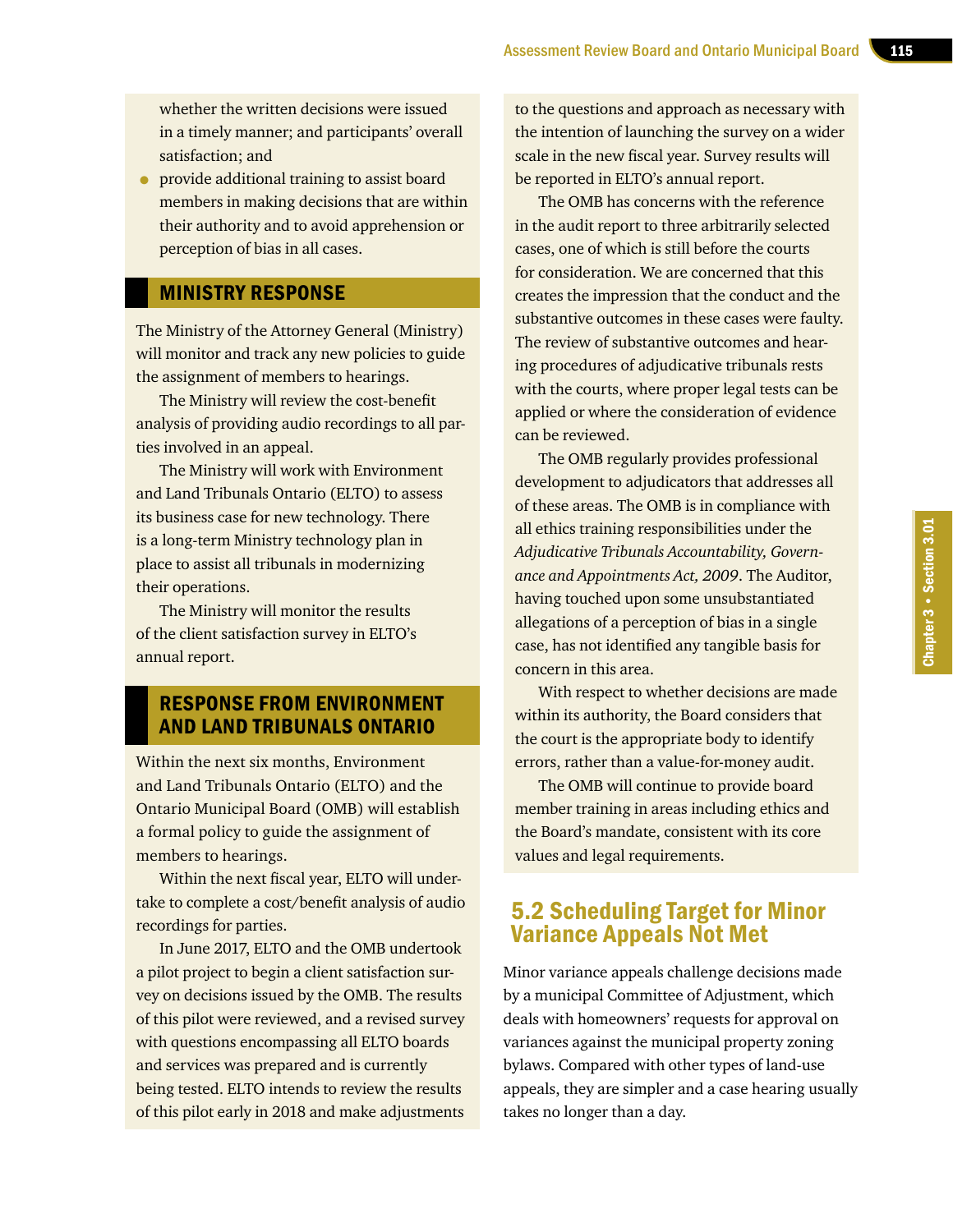In 2016/17, the Ontario Municipal Board (Municipal Board) scheduled 1,349 new land-use cases for hearings, of which 421 or 30% were minor variances. The other 928 or 70% of the cases were more complicated land-use appeal cases and they are discussed in **Section 5.3**.

The Municipal Board has established two performance measures, which are reported publicly in its annual report:

- It has set a target of issuing 85% of decisions within 60 days after the end of a hearing. This performance measure is used to measure against all types of appeals—both minor variance and complex cases. This performance measure is discussed in **Section 5.4**.
- It has set a target to schedule 85% of minor variance cases for a first hearing within 120 days of receiving a complete appeals package. We noted that the Municipal Board has been struggling to meet this performance measure as the trend shown in **Figure 12**  shows. In its fiscal year 2016/17 ending March 31, only 44%, or 186 of 421 minor variance cases scheduled, met the established timeline. This was a decrease from 81%, or 281 of 346 cases, in 2012/13.

During our audit, we asked the Municipal Board to provide a list of the 235 cases from 2016/17—the 421 scheduled cases minus the 186 cases that were scheduled within 120 days—that were not scheduled within 120 days to allow us to investigate the reason for the delay. However, the Municipal Board could not provide such a list, stating that its information system does not have the capability to produce the report without using excessive staff resources. Without the list, we were unable to determine how long the 235 cases have been outstanding and the details of these cases.

We also questioned how the Municipal Board was able to monitor and manage these outstanding appeals without generating such a list. Based on our discussions with board members and administrative staff who schedule hearings, the main reason provided for the backlog was lack of board

#### Figure 12: Percentage of Minor Variance Appeals Scheduled for a First Hearing Within 120 Days, 2012/13–2016/17

Source of data: Ontario Municipal Board



members' time to conduct the hearings. The Municipal Board also stated that vacancies of significant board members were a contributing factor in not meeting its performance target. During the 2016/17 fiscal year, the appointment term ended for a few experienced full-time members, Vice Chairs and the Associate Chair. The Municipal Board explained that these positions have been filled, but it takes time to train new board members before they can take on more cases.

An internal report prepared by the Municipal Board shows the turnaround time—from case received to decision issued or case closed—for minor variance cases, but this information was not used to assess its performance or for public reporting. In 2016/17, according to the internal report, the average number of days of turnaround time for minor variances was, on average, 227 days. In the same year, of the 259 minor variance cases closed,

- 114 of them were resolved within 180 days or less; and
- 145 of cases took longer than 180 days to resolve.

The 180-day benchmark was based on the two performance targets set by the Municipal Board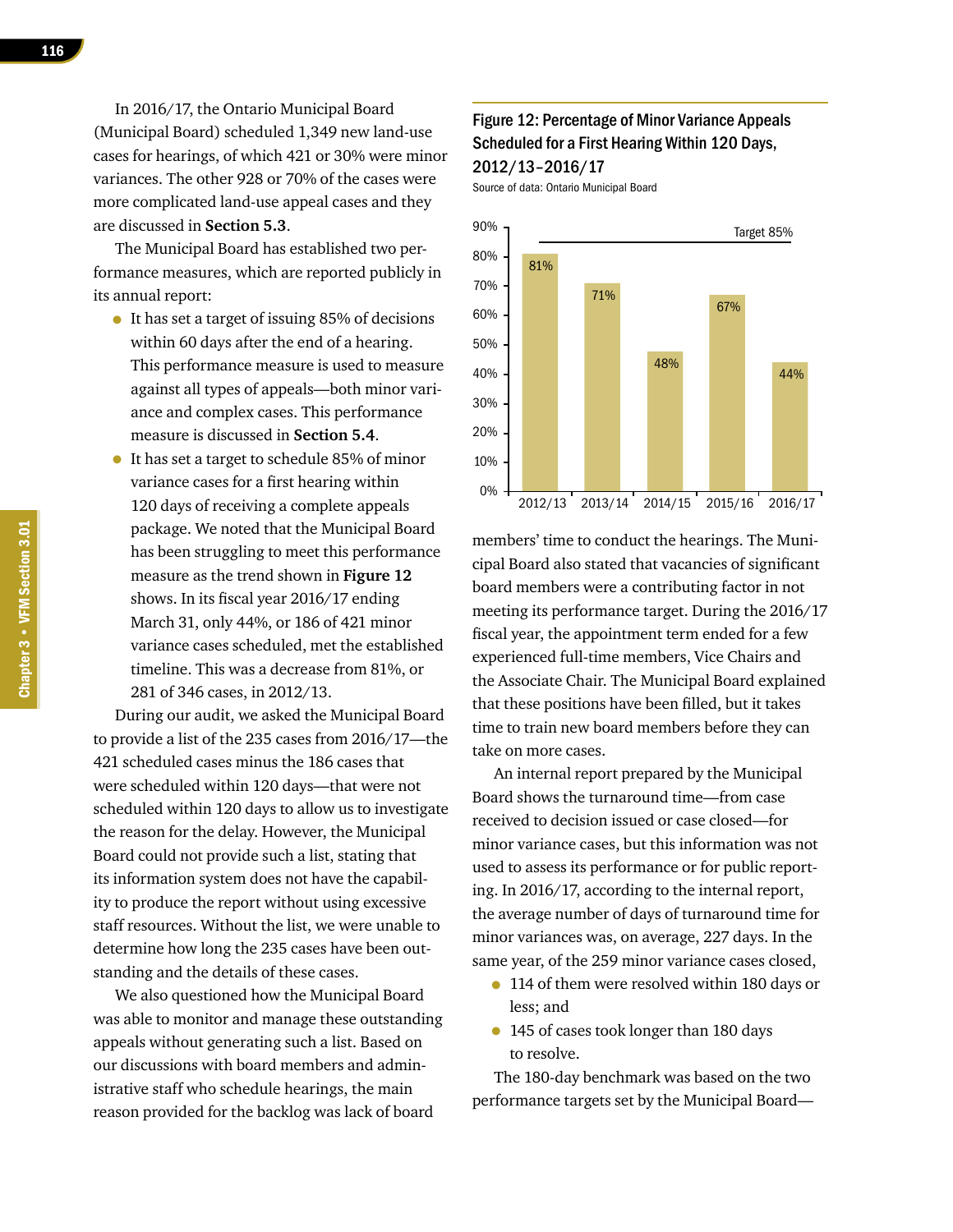120 days for a hearing to be scheduled and another 60 days for the decision to be rendered upon completion of a hearing. In 2016/17, the average number of days of turnaround time was 227 days, or 47 days above the 180-day benchmark.

As a result of long turnaround times, homeowners were not receiving a decision in a timely manner and their projects may be delayed. For example, without the minor variance approval by the municipality, homeowners are not able to obtain a building permit from the municipality to proceed with their renovation projects.

#### Toronto First Municipality to Create Local Appeal Board

Since legislation passed in 2006 amending the *Planning Act*, the City of Toronto has become the first municipality in Ontario to create an independent Local Appeal Board.

Starting in May 2017, property owners who want to appeal the city's Committee of Adjustment decisions about minor variance and consent-to-severland applications, now go to this board instead of the Municipal Board. That means the volume of minor variance cases to be heard by the Municipal Board could start to decline and that could help alleviate the existing backlogs. However, at the time of our audit, the Municipal Board was uncertain on the extent that this legislation change will reduce its caseload of minor variance cases or whether it will help reduce any backlogs in the near future.

## RECOMMENDATION 8

To have more timely resolution of minor variance appeals, we recommend that the Ontario Municipal Board:

- reduce the delay in hearings of these appeals; and
- track, monitor and analyze the reason for the long turnaround time in resolving minor variance appeals.

#### MINISTRY RESPONSE

Bill 139 and related regulations, if passed, will set out specific timelines for the resolution of the matters brought before the new Local Planning Appeal Tribunal replacing the Ontario Municipal Board.

The Ministry of the Attorney General will work with Environment and Land Tribunals Ontario to assess its business case for new technology. There is a long-term ministry technology plan in place to assist all tribunals in modernizing their operations.

## RESPONSE FROM ENVIRONMENT AND LAND TRIBUNALS ONTARIO

Bill 139 and related regulations are expected to set out specific timelines for the resolution of the matters brought before the new Local Planning Appeal Tribunal (replacing the Ontario Municipal Board). We will endeavour to measure and report on compliance with the legislated timelines in our Annual Report and Business Plans.

Environment and Land Tribunals Ontario (ELTO) and the new Appeal Tribunal will be implementing new processes and Rules of Practice to support the timely resolution of appeals.

ELTO will be seeking approval and funding from the Ministry of the Attorney General to develop and implement new technology to assist with the timely resolution of appeals and that will provide better data allowing for improved tracking and analysis.

## 5.3 Municipal Board Not Tracking Why Some Complex Appeals Scheduled Late, Took Years to Resolve

The majority of complex appeals include appeals of a municipality's Official Plans, Official Plan amendments, zoning bylaws and zoning bylaws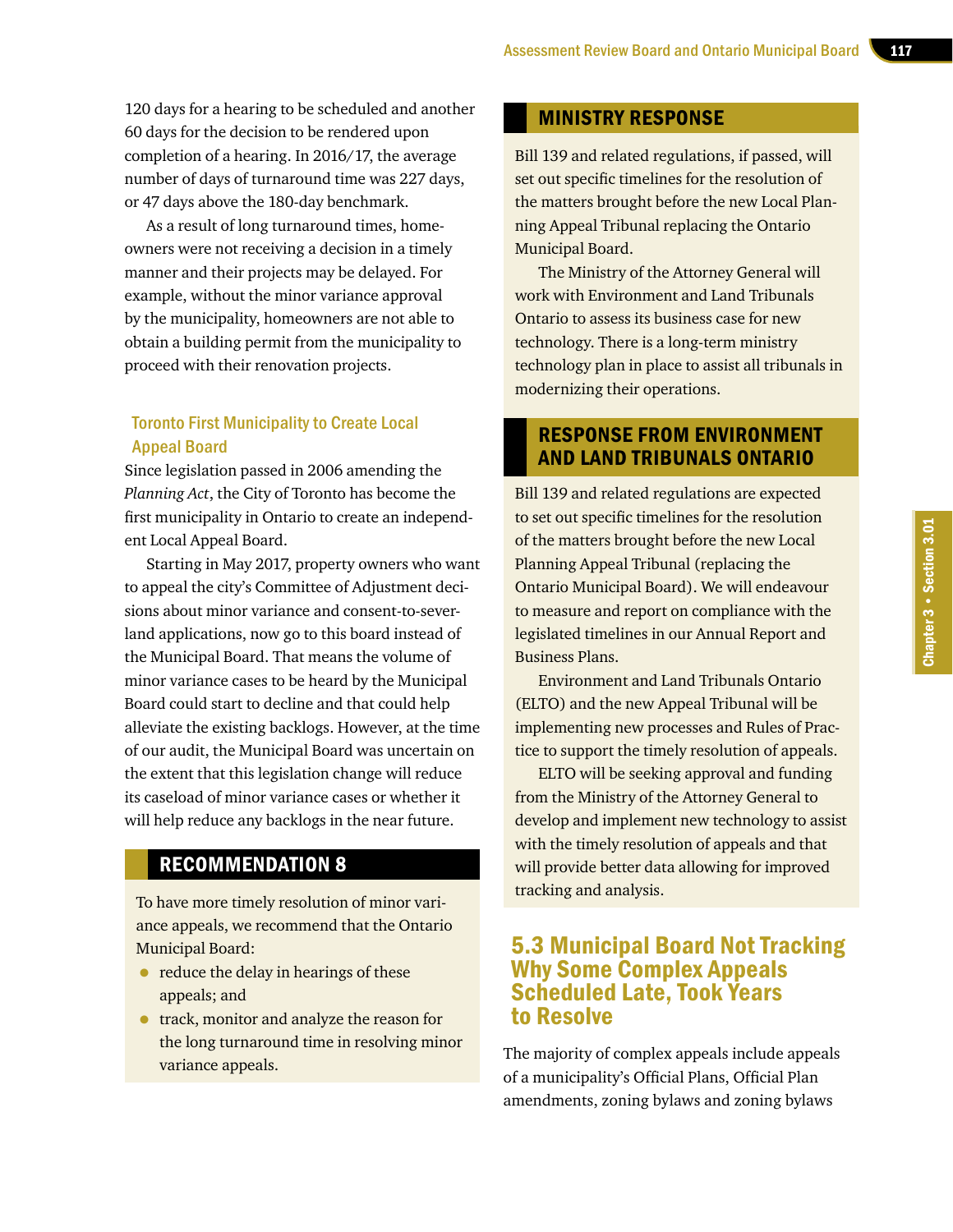amendments passed by municipalities. Complex appeals represented approximately 70% of the Ontario Municipal Board's (Municipal Board) total caseload in 2016/17.

For these complex appeals, the Municipal Board has set a published performance target that 85% of cases are to be scheduled for a first hearing within 180 days of the receipt of a complete appeal package. We noted that:

- in 2016/17, the Municipal Board scheduled 74%, or 686 of 928 cases, within 180 days; and
- in 2012/13, the Municipal Board scheduled 83%, or 720 of 869 cases, within the target. See **Figure 13** for the trend.

Similar to our review of the minor variance cases, the Municipal Board could not generate a list of the 242 cases in 2016/17 (out of 928 cases received) that were not scheduled for a hearing within the 180-day target. This would have enabled us to investigate the reasons for the delays. As discussed in **Section 5.2** regarding minor variances, the Municipal Board explained that its information system does not have the capability to produce such a report without requiring excessive staff resources to prepare.

In addition, we noted that the number of days taken from case received to case closed—that is, both the decisions and orders are issued—ranged, on average, between ten months to almost seven years for cases that were closed in 2015/16. **Figure 14** shows a breakdown of the cases. We requested a list of complex appeals that took longer than two years to close but, again, the Municipal Board was unable to provide it.

We noted the following reasons could have contributed to the long duration; however, the Municipal Board could not provide details to confirm the extent of each cause:

• lack of board members' time available to conduct hearings; the vacancies of significant members in recent years; and the training of new members as discussed in **Section 5.2**;

#### Figure 13: Percentage of Cases (Other than Minor Variances) Scheduled for a First Hearing Within 180 Days, 2012/13–2016/17

Source of data: Ontario Municipal Board



- complex cases often have multiple hearing events. Each of the hearing events typically ranged, on average, four to six months apart. In 2016/17, about 30% of the hearing events were pre-hearings, meaning that at least 30% of the appeals have subsequent hearings after the first pre-hearing. Other types of hearings are motion hearings and full hearings. Because the Municipal Board does not monitor the average number of hearing events per appeal on a regular basis, it could not show us the number of hearing events per case each year; and
- appellants might take from several months to several years to fulfil the conditions imposed by board members as part of their decisions.

The Municipal Board determines a case is "closed" when it has issued both a decision and an order, or just an order. In some cases, a board member will issue a decision and order at the same time. However, in many other cases, a member's decision will place certain conditions on the appellant who is required to fulfil them before the board member will issue an order, thereby closing the appeal case. Examples of such conditions include completing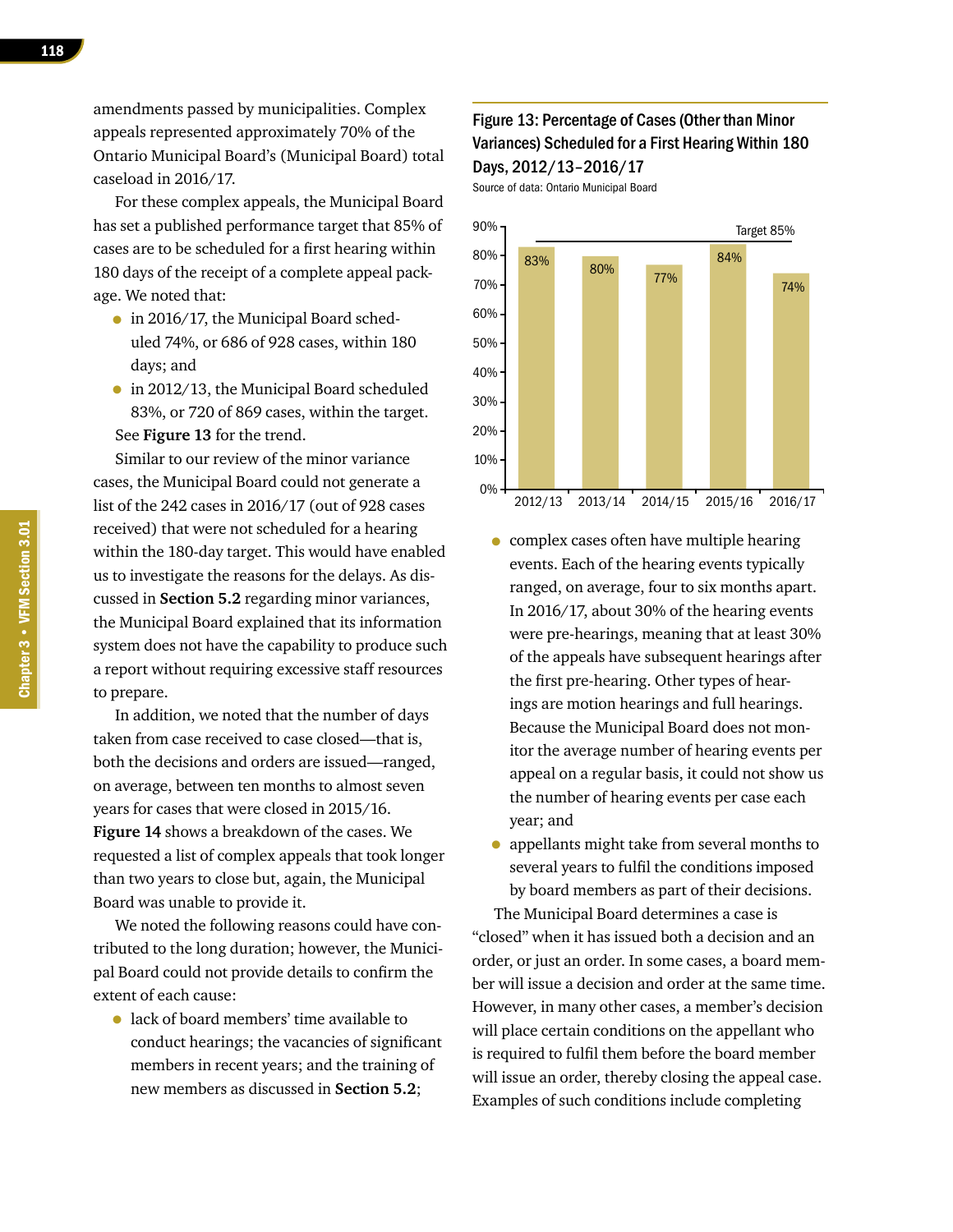| <b>Appeal Type</b>                   | # of Files Closed | <b>Average # of Days Taken (Range)</b>  |
|--------------------------------------|-------------------|-----------------------------------------|
| <b>Official Plan Amendments</b>      | 116               | 570-1,304                               |
| <b>Zoning Bylaws</b>                 | 256               | 406-860                                 |
| Subdivision - Section 51             | 49                | 308-2.519                               |
| <b>Consents to Sever Land</b>        | 217               | 347-493                                 |
| Site Decision Plan - Section 41 (12) | 18                | 692                                     |
| <b>Total</b>                         | 656               | <b>From 10 months to almost 7 years</b> |

Figure 14: Average Number of Days Taken to Close Files Other than Minor Variances, 2015/16 Source of data: Ontario Municipal Board

specific site work or updating certain types of documents. However, the Municipal Board could not distinguish the length of time the appellants took to fulfil the condition because the time taken is not within the control of the Municipal Board.

Without a detailed reporting on the timeliness on case resolutions, the Municipal Board would not have sufficient information to help it to expedite case hearings and reduce its backlogs. The Municipal Board could, for example, track the duration from when an appeal is received to when a decision is rendered, factors that the Municipal Board can control and report on. This average duration for a case could also be tracked by appeal type, such as Official Plan amendments or zoning bylaws, to provide information to the Municipal Board and/or the public on how long these cases take to be resolved by the Municipal Board.

Based on our discussions with a developer group, delays in managing appeal cases by the Municipal Board prolonged the time of their developments and increased the costs of their operations. In some cases, additional costs incurred by developers could be passed on to buyers of houses or condominiums.

In May 2017, the government introduced Bill 139, as discussed in **Section 2.4.4**. If passed, the bill would limit the scope of certain appeals that are currently heard by the Municipal Board under the *Planning Act* and will repeal the *Ontario Municipal Board Act*. The Municipal Board would become known as the Local Planning Appeal Tribunal.

However, until the pending legislation goes into effect, the Municipal Board does not know how the

bill might impact the number of appeals to be filed at the Municipal Board. Anticipating future demand is important to plan for sufficient resources to handle the workload. Both the number and complexity of cases will impact the future workload.

# RECOMMENDATION 9

To better ensure timely resolution of complex appeals, we recommend that the Ontario Municipal Board:

- track, monitor, and analyze the reason for any undue delays in resolving complex appeals and distinguish the duration of case resolutions that is within or without its control;
- anticipate future demand to determine future resource requirements; and
- **•** streamline the process to reduce the number of outstanding complex appeals.

#### MINISTRY RESPONSE

Bill 139 and related regulations, if passed, will set out specific timelines for the resolution of the matters brought before the new Local Planning Appeal Tribunal replacing the Ontario Municipal Board.

The Ministry of the Attorney General will work with Environment and Land Tribunals Ontario to assess its business case for new technology. There is a long-term ministry technology plan in place to assist all tribunals in modernizing their operations.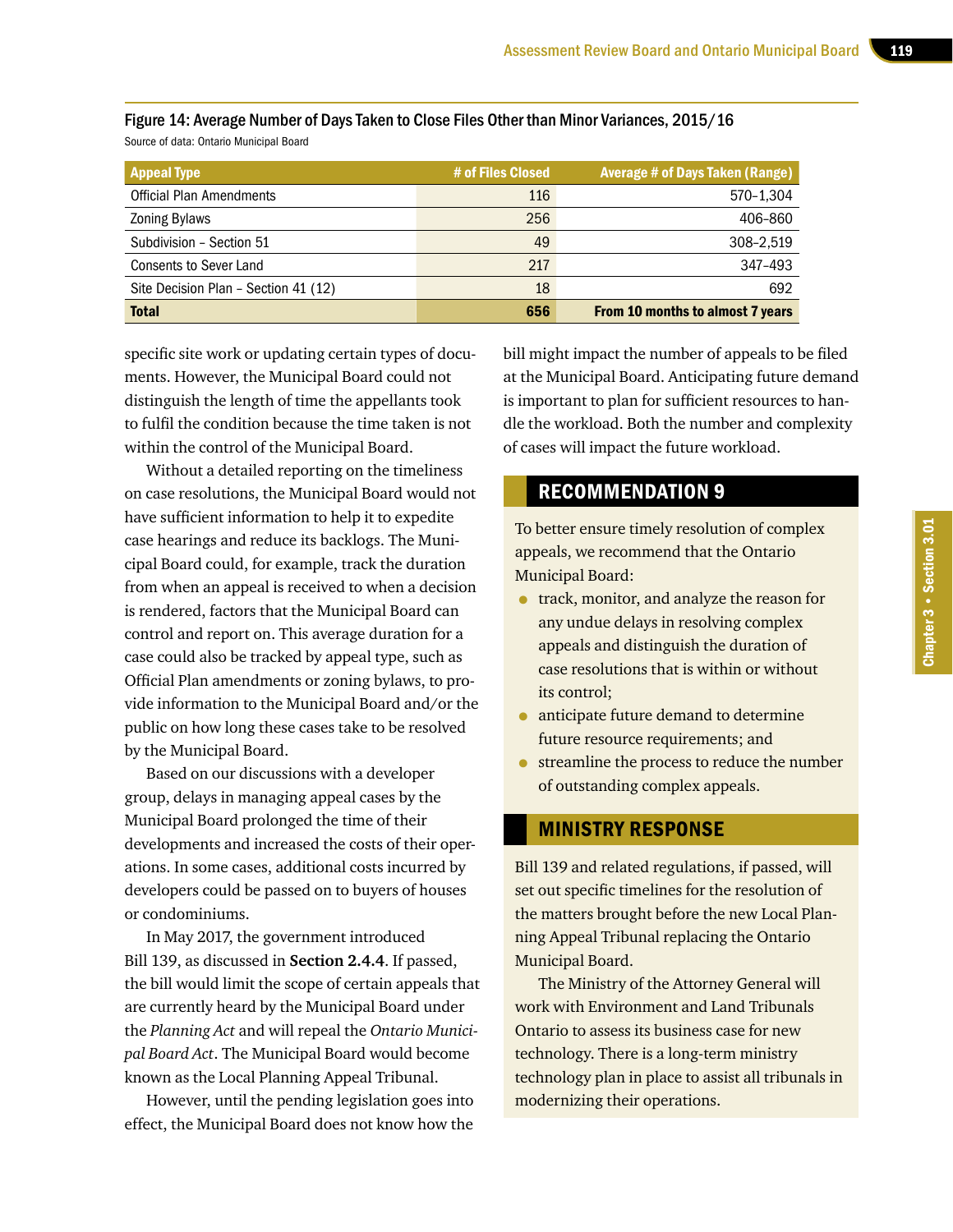#### RESPONSE FROM ENVIRONMENT AND LAND TRIBUNALS ONTARIO

Bill 139 and related regulations are expected to set out specific timelines for the resolution of the matters brought before the new Local Planning Appeal Tribunal (replacing the Ontario Municipal Board). We will endeavour to measure and report on compliance with the legislated timelines in our Annual Report and Business Plans.

Environment and Land Tribunals Ontario (ELTO) and the new Appeal Tribunal will be implementing new processes and Rules of Practice to support the timely resolution of appeals. We will be analyzing the expected future demand to model anticipated resources required to ensure the resolution of appeals within the legislated timelines.

ELTO will be seeking approval and funding from the Ministry of the Attorney General to develop and implement new technology to assist with the timely resolution of appeals and that will provide better data allowing for improved tracking and analysis.

# 5.4 Despite 80% of Decisions Issued Within 60 Days, Others Took Almost a Year

The Ontario Municipal Board (Municipal Board) publicly reports on the timeliness in issuing a decision. The performance target is 85% of decisions will be issued within 60 days after the end of a hearing for all types of appeals.

We noted that the Municipal Board was close in meeting its target, but its actual performance has slightly decreased from 82% in 2012/13 to 80% in 2016/17. See **Figure 15** for the trend.

We also noted that, in 2016/17, of the 1,087 decisions issued, 218 of them took more than 60 days. The breakdown of the 218 cases is as follows:

• 135 of them took between 61 days and 120 days;

- 45 took between 121 days and 180 days; and
- 38 took between 181 days and 365 days.

The Municipal Board prepares reports every two months on all decisions that were issued 60 days or longer after completion of a hearing. Based on the annual summary of the bi-monthly reports for each of the fiscal years between 2012/13 and 2016/17, we noted that six of the 27 board members accounted for about 40% of the decisions that took longer than 60 days to be issued. The Municipal Board indicated that the main reason for the delays was that some members did not have sufficient dedicated writing time after hearings. However, we also noted that three of these six members were granted significant dedicated writing time: 95 days, 91 days and 76 days respectively from 2012/13 to 2016/17. By comparison, the majority of the other 21 members were granted on average dedicated writing time of 50 or fewer days over the same time period. Therefore, it appeared that the lack of dedicated writing time was not the major reason for the three board members who were not able to issue decisions within the established target.

Without timely written decisions issued by the Municipal Board, the appellants, such as home owners or developers, would be delayed in applying for building permits to proceed with their projects.



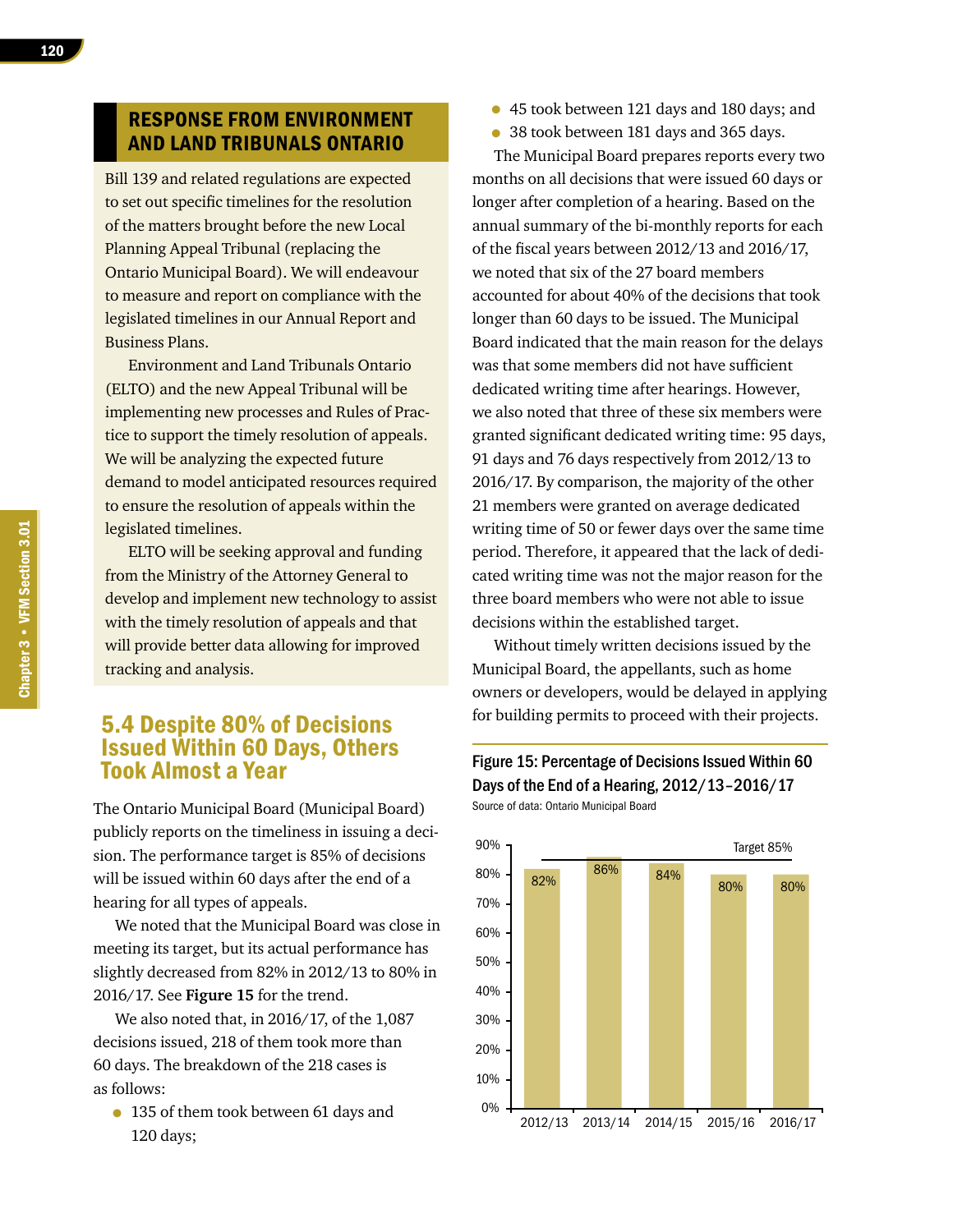# Chapter 3 . Section 3.01 Chapter 3 • Section 3.01

#### Assessment Review Board and Ontario Municipal Board

# RECOMMENDATION 10

To better ensure written decisions are issued to relevant parties in a timely manner, we recommend that the Ontario Municipal Board investigate cases when members consistently took longer than the target times to issue a decision and take necessary actions to reduce delays.

#### MINISTRY RESPONSE

Bill 139 and related regulations, if passed, will set out specific timelines for the resolution of the matters brought before the new Local Planning Appeal Tribunal replacing the Ontario Municipal Board.

The Ministry of the Attorney General will monitor and track Environment and Land Tribunal Ontario's implementation of any new regulations under Bill 139.

#### RESPONSE FROM ENVIRONMENT AND LAND TRIBUNALS ONTARIO

Environment and Land Tribunals Ontario and the Ontario Municipal Board (OMB) presented to the Auditors its plan for improving the member performance review process. ELTO and the OMB have developed and implemented reports to track outstanding decisions and performance times for drafting and issuing decisions. Analysis and discussion of these reports will be part of the enhanced performance reviews.

The improved process will be implemented with the transition to the Bill 139 provisions for decision-making timelines.

# 5.5 Target Setting and Evaluation of Mediation Efforts Needed

The Ontario Municipal Board's (Municipal Board) 2015/16 annual report stated that the Municipal Board was continuing to develop its capacity for mediation of appeals where alternative dispute resolution can be effective. The intent of the

Municipal Board's mediation program is to provide timely and cost-effective resolutions of complex land-use planning disputes and to avoid the need for lengthy hearings.

While the intent of the mediation program was a good start, the Municipal Board had not yet set a target, nor did it measure the success or outcomes of the program. The Municipal Board also stated that it had been encouraging mediation of appeals by the parties but was unable to demonstrate the success of its efforts. For the complex appeals where a hearing can last several days, the use of mediation to settle the disputes is even more critical.

Between 2012/13 and 2016/17, the Municipal Board held between 69 and 92 mediation events each year, as shown in **Figure 16**. But the number of mediation events held as a percentage of appeal files opened was low and remained relatively stable at 5% and 6% each year—despite the Municipal Board's intention to increase the use of mediation.

We noted that the Human Rights Tribunal of Ontario reports annually on the number of mediations held and the percentage of cases settled at mediation, but these measures were not used by the Municipal Board to determine the performance of its mediation program.

#### RECOMMENDATION 11

To minimize the number of formal hearings required to settle appeals, we recommend that the Ontario Municipal Board:

- set a target percentage of the number of mediations to be held for complex cases each year; and
- **•** report annually on the number of mediation events held and the percentage of cases settled as a result of mediation.

#### MINISTRY RESPONSE

The Ministry of the Attorney General will support Environment and Land Tribunals Ontario in implementing performance measures related to mediation.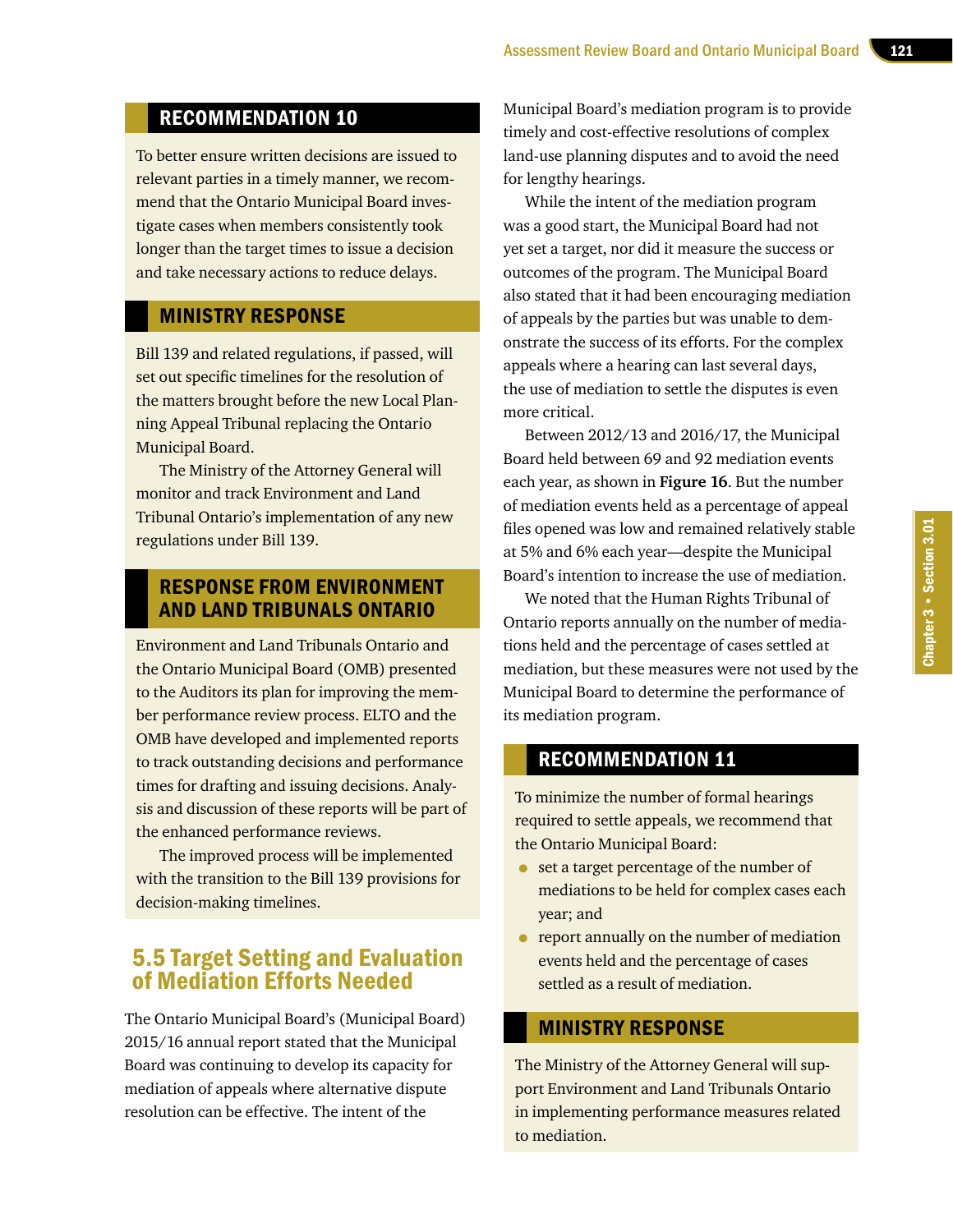#### Figure 16: Number of Mediations as a Percentage of the Number of Appeal Files Opened, Ontario Municipal Board, 2012/13–2016/17

Source of data: Ontario Municipal Board

|                    | # of Mediation | # of Appeal         | # of Mediation<br>as a % of Appeal |
|--------------------|----------------|---------------------|------------------------------------|
| <b>Fiscal Year</b> | Events*        | <b>Files Opened</b> | <b>Files Opened</b>                |
| 2012/13            | 86             | 1,524               | 6                                  |
| 2013/14            | 69             | 1,449               | 5                                  |
| 2014/15            | 92             | 1,604               | 6                                  |
| 2015/16            | 69             | 1,460               | 5                                  |
| 2016/17            | 89             | 1,468               | $6\phantom{1}6$                    |

\* A mediation event may have a duration of more than one day and may include multiple files.

### RESPONSE FROM ENVIRONMENT AND LAND TRIBUNALS ONTARIO

Through mediation, the Ontario Municipal Board (OMB) has achieved considerable success in settling complex matters and removing the need for contested hearing time. The OMB has also created a culture wherein key stakeholders—municipal councils, development interests, and community groups—accept and request mediation because they see its tangible benefits. From the OMB's perspective, it is doubtful without that success, that mediation would have been promoted to the degree it was and is in the recently completed Provincial Review of the OMB or the recently launched Toronto Local Appeal Body.

In our experience, for complex-matter mediations, approximately five hearing days are typically removed from the calendar for each day invested in successful mediation. The OMB understands the importance of quantitative data to support analysis, and to that end it is already refining the measures it uses to numerically track and demonstrate use of mediation and results achieved. These measures, combined with the continued use of its mediation assessment tool—a practice of identifying suitable cases for full or partial mediation—respond positively to the recom-

mendation. A step to establish an annual target percentage for mediating complex cases must appropriately take account of both the complexity of those cases and the fact that mediation is a voluntary process.

# 5.6 Actual Time Spent Reported by Board Members Not Complete or Analyzed

Board members are a key resource to the Ontario Municipal Board (Municipal Board) because they conduct hearings and render decisions on appeals. However, the Municipal Board's Associate Chair does not know how its 20 full-time members spent their work hours and whether they were managing their caseloads cost-effectively and efficiently. Also, the Municipal Board has not done any analysis to determine whether the number of board members was sufficient to eliminate the existing backlogs and handle future demand.

The existing backlogs were those cases not meeting the Municipal Board's performance targets. As discussed in **Section 5.2** and **Section 5.3**, during 2016/17, only 44% of the minor variance cases were scheduled for a hearing within 120 days and 74% of complex cases were scheduled for a first hearing within 180 days of the receipt of a complete appeal package. In both cases, the target is 85%. The Municipal Board indicated that the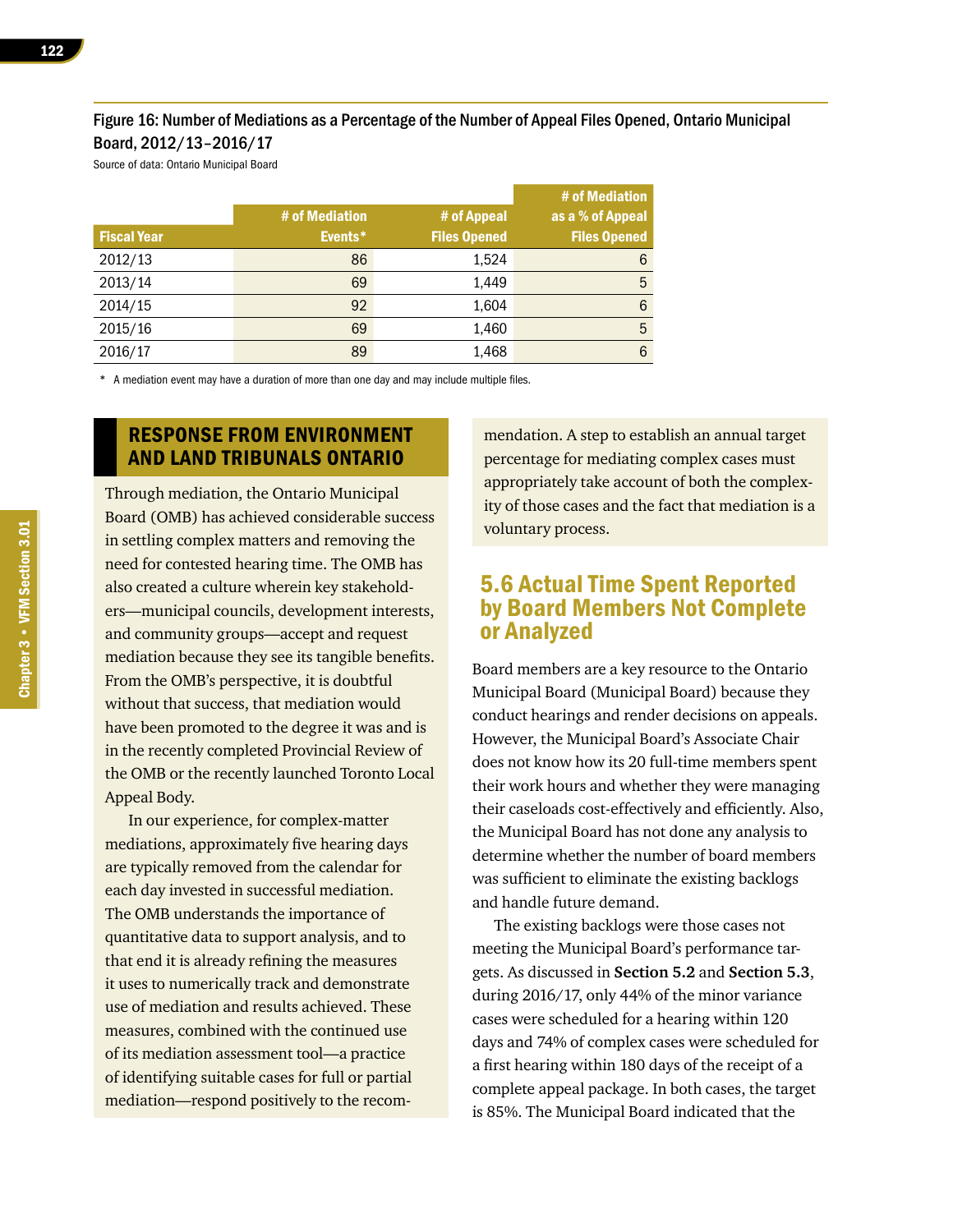main reasons for the backlogs were lack of board member time to conduct hearings, along with several vacancies of experienced board members at the time. However, without an effective time recording system, it will be difficult for the Municipal Board to manage members' time to handle its caseload and forecast the additional time requirements.

#### No Formal Policy Requires Members to Account for Time

The Municipal Board has neither a formal policy nor a practice requiring members to record how they spent their time, by individual appeals, on a daily basis, such as whether the members were preparing or conducting hearing events, writing decisions, overseeing telephone conference calls, travelling for business purposes, attending training, and performing other administrative duties. The Municipal Board relies on members' professionalism and honesty to best use their time. In 2012, the Executive Chair at Environment and Land Tribunals Ontario implemented a time reporting system at the Municipal Board. However, it was abandoned in 2014 when the Executive Chair left the organization.

In the absence of a mandatory time reporting system to record members' time on a daily basis, the Municipal Board did record, on a monthly basis, the number of planned hearing days by member based on the hearing events scheduled. Members were also required to report monthly planned vacation time, approved dedicated decision-writing time, planned absences and planned time for training. However, members are not required to report the actual time spent at a hearing event, although we noted that some members did report their actual number of hearing days when the hearing took less time than the number of days scheduled.

The Municipal Board also records the number of scheduled hearings and scheduled hearing days by member prior to the start of each hearing event. Unlike the monthly scheduling report mentioned above, the members are required to report whether

the hearing event occurred and record actual hearing length upon the completion of the hearing events. However, we found that while some members recorded the actual number of hearing days spent on a hearing event, others did not. We noted that in 2016/17 seven of the 20 full-time members did not record the actual hearing time as required.

For the members who reported actual hearing time over the five fiscal years between 2012/13 and 2016/17, the actual number of hearing days was about 9,290 days, compared with scheduled hearing days of about 10,650. Therefore, nearly 15% fewer days were worked by members at hearings than scheduled. Without a time reporting system, we were unable to determine how the members spent their time when not conducting hearings.

Based on our review of board member activity reports between fiscal year 2012/13 and 2015/16, we noted the actual number of hearings days reported by full-time members varied significantly. The actual number of hearing days per member was, on average, 81 days a year. We noted one member (Member A) worked as few as 43 days to 50 days at hearings per year, compared with another member (Member B) who worked as many as 105 to 140 hearing days in a year. **Figure 17**  shows that Member B worked about double the number of hearing days conducted by Member A between 2012/13 and 2015/16.

The Review Board explained that the large differences of the number of hearing days conducted by members could be due to various factors, such as the timing of board members' appointments, location of hearings as some might require more travel time than others, health issues of board members and some members might be assigned to other duties. We were also told that members would spend time on writing decisions if the hearings lasted fewer days than the days scheduled. However, with the absence of a time tracking system, the Municipal Board cannot demonstrate how the members are actually spending their time on a daily or per appeal basis.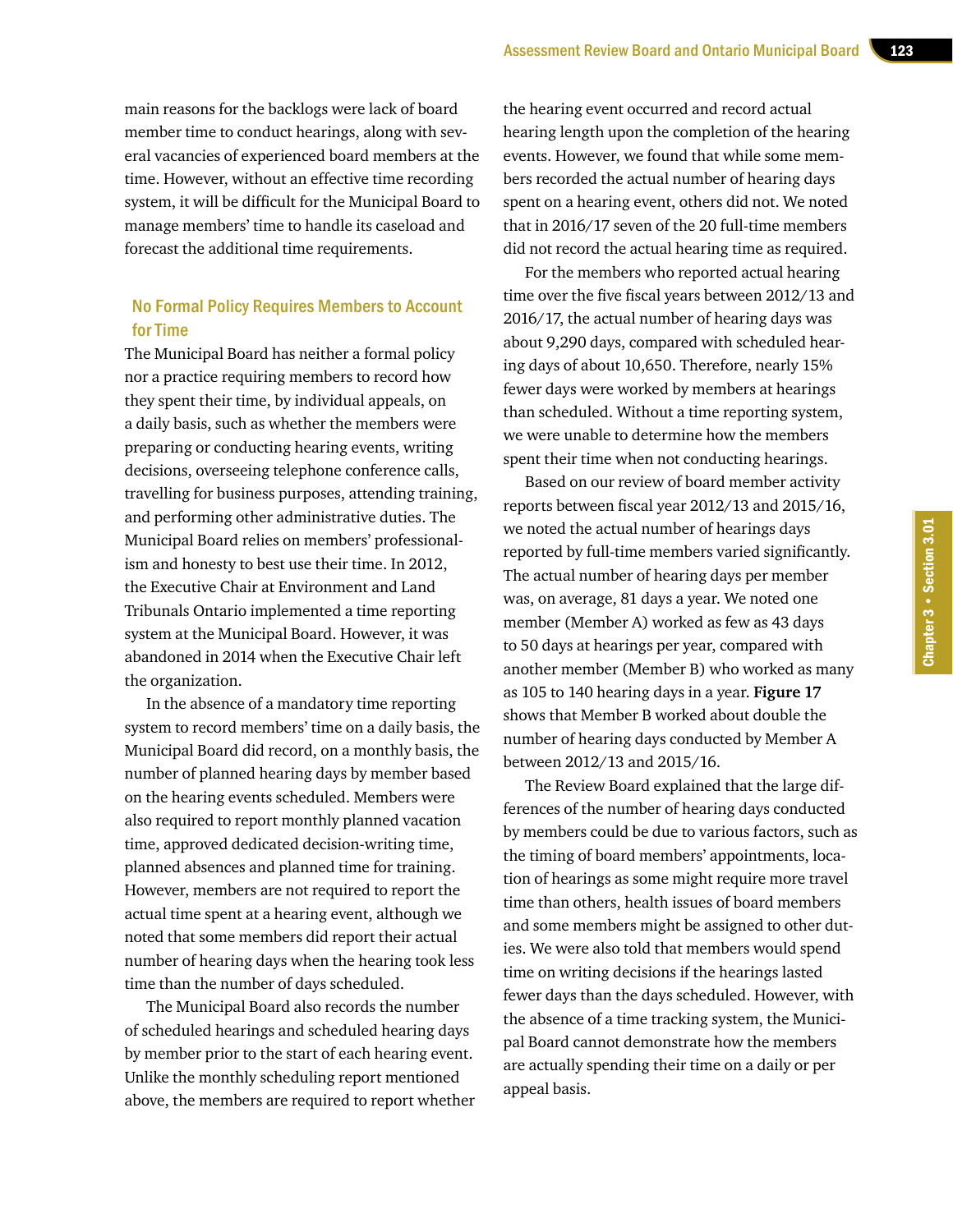#### Figure 17: Comparison of the High and Low of the Actual Number of Hearing Days per Member, Ontario Municipal Board, 2012/13–2015/16

Source of data: Ontario Municipal Board

|                    | # of Actual Hearing<br><b>Days Reported</b> | # of Actual Hearing<br><b>Days Reported</b> |              |
|--------------------|---------------------------------------------|---------------------------------------------|--------------|
| <b>Fiscal Year</b> | by Member A                                 | by Member B                                 | % Difference |
| 2012/13            | 43                                          | 142                                         | 230          |
| 2013/14            | 58                                          | 119                                         | 105          |
| 2014/15            | 50                                          | 114                                         | 128          |
| 2015/16            | 47                                          | 105                                         | 123          |

## RECOMMENDATION 12

To help ensure members' time resources are better utilized, we recommend that the Ontario Municipal Board review and analyze actual time spent by individual board members on each appeal by key activities, such as hearing events, decision writing and mediations.

#### MINISTRY RESPONSE

The Ministry of the Attorney General will support Environment and Land Tribunals Ontario, as needed, in reviewing and analyzing the actual time spent by individual board members on hearing events, decision writing and mediations.

#### RESPONSE FROM ENVIRONMENT AND LAND TRIBUNALS ONTARIO

Environment and Land Tribunals Ontario and the Ontario Municipal Board recognize the importance of efficiency and making the best use of limited resources.

In the next fiscal year, we will implement processes and measures to better review and analyze actual time spent by all individual board members on key activities including hearing events, decision-writing and mediation.

# 5.7 Insufficient Documentation to Justify Hiring of Board Members

As discussed in more detail in **Section 4.6** concerning the Assessment Review Board, the appointment of members to an adjudicative tribunal or board is required to be competitive and merit-based.

Based on a sample of files we reviewed on the selection of Ontario Municipal Board (Municipal Board) members, it was not always clear how the candidates for an appointment were evaluated and selected. In 2016, five candidates were interviewed by a two-member panel for two full-time member positions. We found one of the members from the panel did not score any of the five candidates interviewed, and the other member of the panel did not provide a complete scoring for two of the five candidates. As a result, documentation was incomplete to demonstrate how the two successful candidates were selected.

Based on the review of recruitment files, we also noted the following:

• One successful candidate had previously applied for a Municipal Board position in 2013 but the scoring documents completed by the interview panel members in 2013 indicated that the candidate did not satisfy the Municipal Board's requirements at that time. At the time of the 2016 competition, the candidate's work and education qualifications had not significantly changed.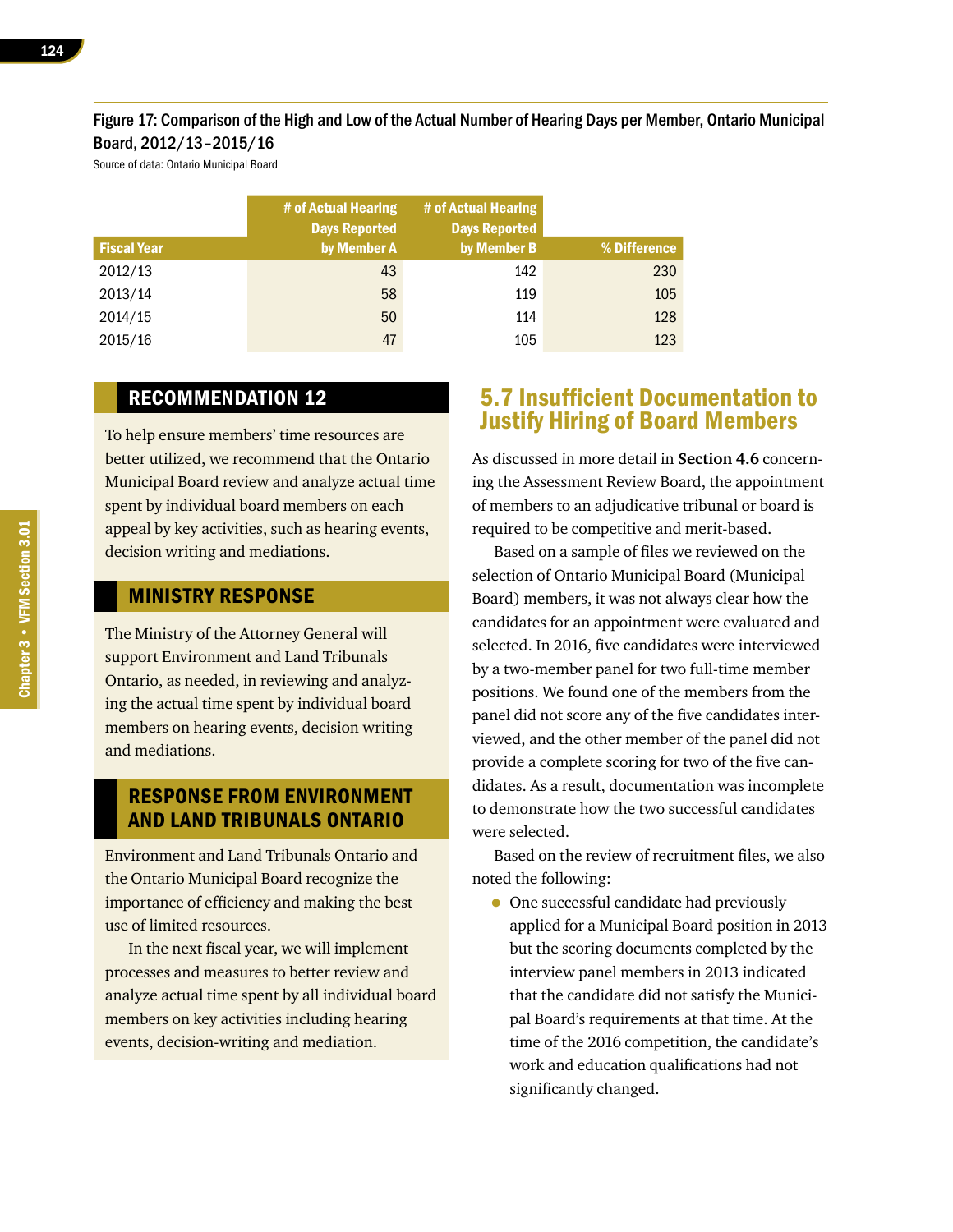- A second candidate received no scoring from the recruitment panel in 2016 on both their written assignment and from their interview responses, despite being a professional planner and a qualified lawyer. This candidate was not selected for appointment.
- A third candidate only received a score based on their responses to the interview questions from the recruitment panel but did not receive a score by the panel for their written assignment from the 2016 recruitment competition. This candidate was not selected for appointment.

### RECOMMENDATION 13

To ensure the appointment process of board members adheres to the *Adjudicative Tribunals Accountability, Governance and Appointment Act, 2009*, we recommend that the Ontario Municipal Board, together with Environment and Land Tribunals Ontario, thoroughly document its justification of recommended and selected candidates.

#### MINISTRY RESPONSE

The Ministry of the Attorney General will monitor and track the proposed improvements related to the interview process.

## RESPONSE FROM ENVIRONMENT AND LAND TRIBUNALS ONTARIO

Environment and Land Tribunals Ontario (ELTO) and the Ontario Municipal Board are committed to a merit-based approach to the selection of members recommended for appointment by the Executive Chair.

Within the next six months, ELTO will review its processes for documenting the selection of member candidates for recommendation and implement improvements to ensure complete written records are created and stored.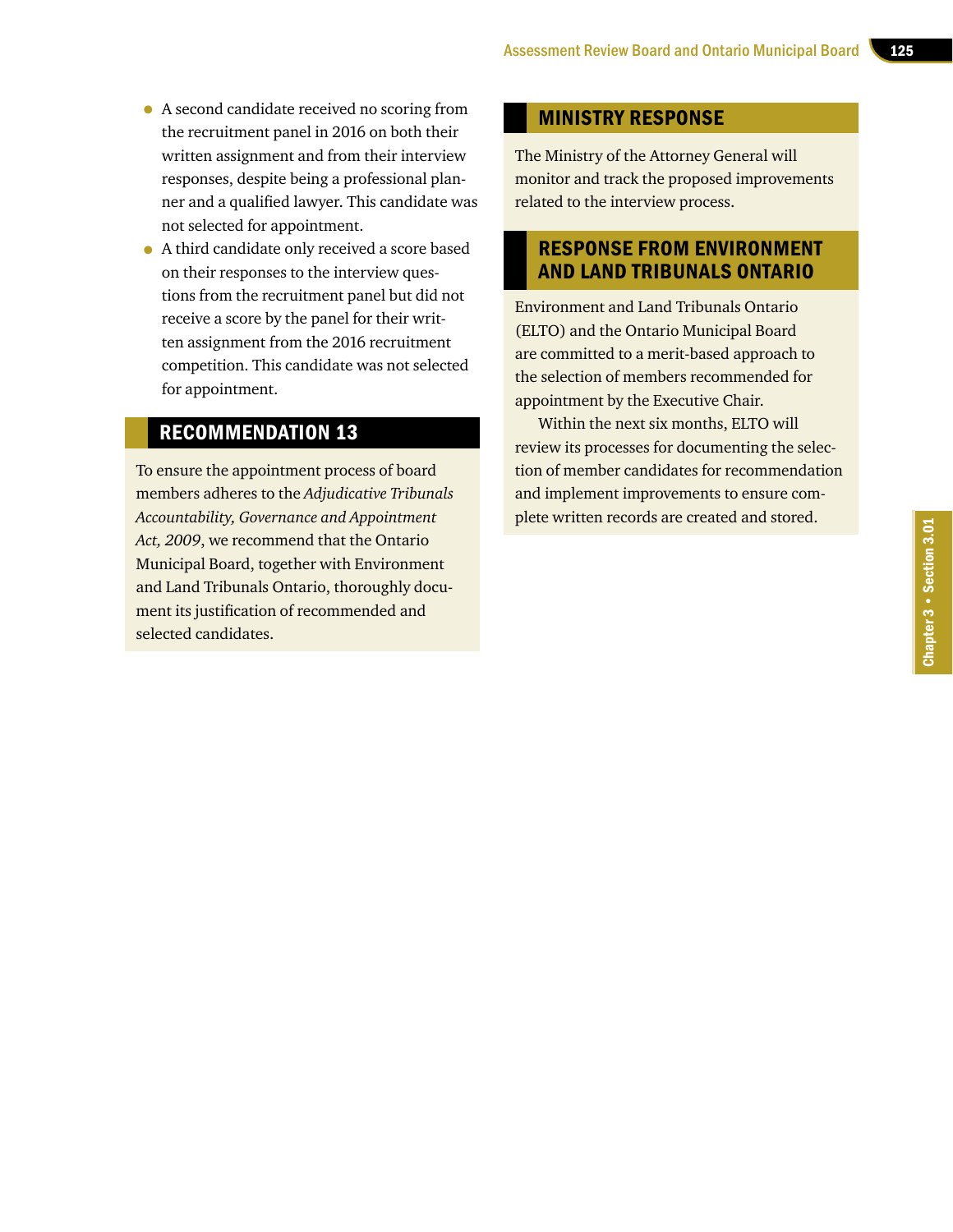# Appendix 1: Board Members' Appointment Process

Prepared by the Office of the Auditor General of Ontario

| <b>Step</b>                                                                                                                                                                              | <b>Details</b>                                                                                                                                                                                                                                                                                                                                                                                                                                                                                                                                                                                                                                                                                                       |
|------------------------------------------------------------------------------------------------------------------------------------------------------------------------------------------|----------------------------------------------------------------------------------------------------------------------------------------------------------------------------------------------------------------------------------------------------------------------------------------------------------------------------------------------------------------------------------------------------------------------------------------------------------------------------------------------------------------------------------------------------------------------------------------------------------------------------------------------------------------------------------------------------------------------|
| Step 1: Vacant positions are<br>identified and advertised by<br><b>Environment and Land Tribunals</b><br><b>Ontario (Tribunals) and the Public</b><br><b>Appointments Secretariat.</b>   | The Executive Chair, with the approval from the Ministry of the Attorney General (Ministry),<br>identifies a member vacancy. The Executive Office prepares a job advertisement and<br>the information is forwarded to the Ministry for approval. Upon ministry approval, it is<br>forwarded to the Public Appointments Secretariat. The vacant position is advertised on the<br>Secretariat's website and advertised by Environment and Land Tribunals Ontario (Tribunals)<br>in industry-related sites, such as Ontario Reports.                                                                                                                                                                                    |
| Step 2: Interested individuals<br>apply for appointments online or<br>by mail.                                                                                                           | Any member of the public can apply for an appointment online through the Secretariat's<br>website. All applications received by the Secretariat for the advertised position(s) are<br>forwarded to the Tribunals.                                                                                                                                                                                                                                                                                                                                                                                                                                                                                                    |
|                                                                                                                                                                                          | The Executive Chair and the Associate Chair from the applicable tribunal or board vet the<br>resumes for suitability of the interested candidates.                                                                                                                                                                                                                                                                                                                                                                                                                                                                                                                                                                   |
|                                                                                                                                                                                          | An interview panel composed of the Executive Chair, Associate Chair and possibly a third<br>individual (such as the Vice Chair from the Environment and Land Tribunals of Ontario),<br>interview the screened and identified candidates. Based on the outcomes of the interviews<br>and assessment of qualifications, the Executive Chair will recommend candidates to the<br>Attorney General for the advertised position.                                                                                                                                                                                                                                                                                          |
| Step 3: Candidates are<br>identified, vetted, short-listed<br>and interviewed by the Tribunals.<br>Recommendations are made<br>by the Executive Chair to the<br><b>Attorney General.</b> | The Executive Chair's recommendations for all board appointments are vetted and<br>approved by the Attorney General. The Ministry conducts a conflict-of-interest check for<br>each proposed member before forwarding the names to Cabinet for approval. With all<br>member appointments being greater than one year, these appointments are subject to<br>review by the Standing Committee on Government Agencies. The Committee has 14 days<br>to decide whether or not to review a candidate. Candidates who are requested to appear<br>before the Committee will be questioned on their qualifications and their appointment<br>process. The Committee does not have veto power to block any member appointment. |
| <b>Step 4: Applications of candidates</b><br>who are approved by the Attorney<br>General are forwarded to the<br><b>Public Appointment Secretariat</b><br>for Cabinet consideration.     | Once the review has been completed or waived, the Lieutenant Governor signs the<br>Order-in-Council. All approved board members are listed on the Public Appointments<br>Secretariat website.                                                                                                                                                                                                                                                                                                                                                                                                                                                                                                                        |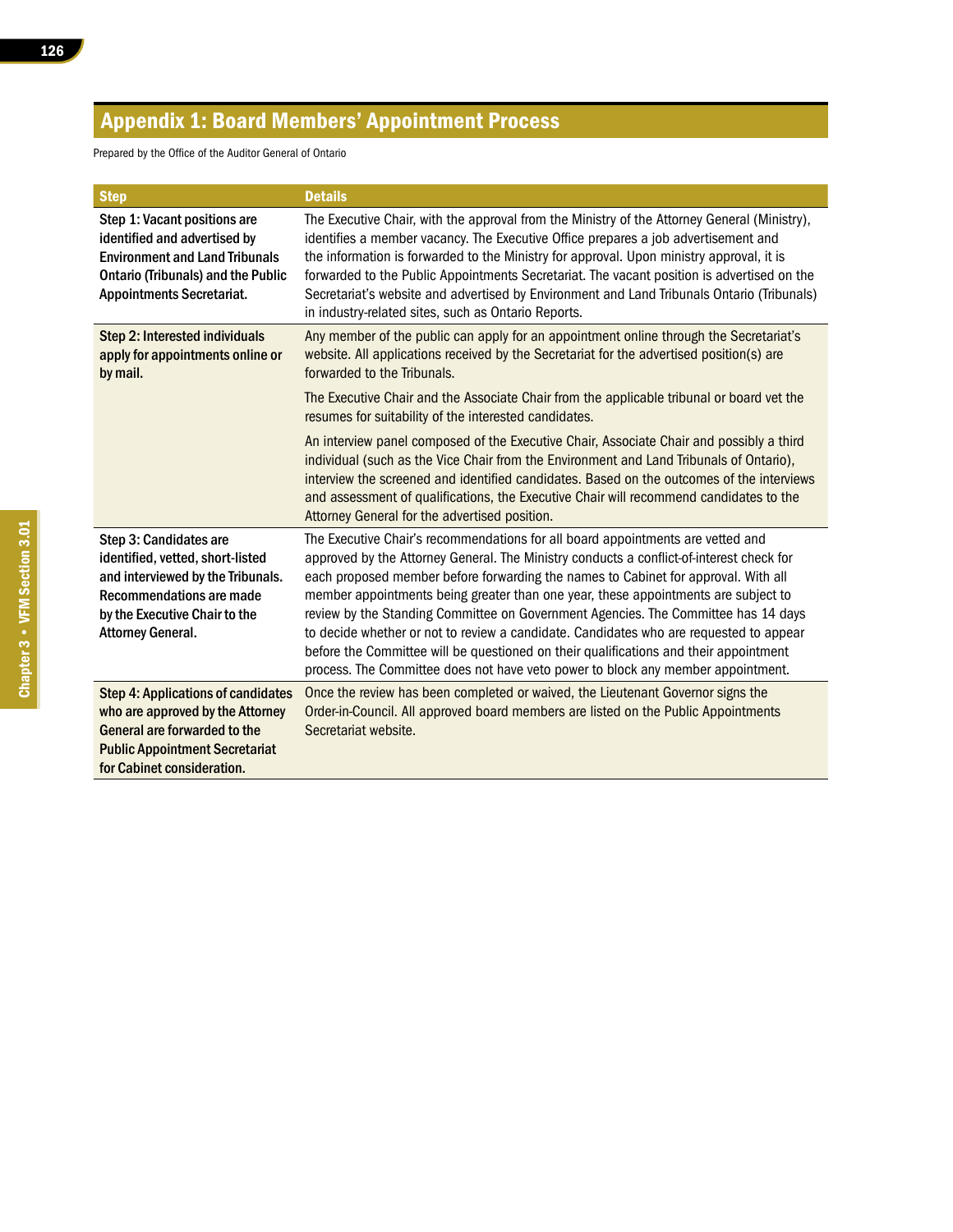## Appendix 2: Property Appeal Processes in British Columbia, Alberta, Saskatchewan, Manitoba and Nova Scotia

Prepared by the Office of the Auditor General of Ontario

#### British Columbia

Property owners who want to appeal their assessments need to appear first before a Property Assessment Review Panel (Panel). Panel members are appointed by the Minister responsible for the Assessment Act (Province of British Columbia). There are approximately 75 Panels across British Columbia. If after a Panel hearing a person is dissatisfied with the decision, they can appeal the decision to the next level, the Property Assessment Appeal Board (Board) whose members are appointed by the Cabinet of the provincial government. The annual remuneration to both the Panel and Board members is posted on their respective websites.

#### Alberta

Property owners who want to appeal their municipal assessments file an appeal with their municipality's Assessment Review Board. Each municipality in Alberta has an Assessment Review Board and all board members are appointed by the municipality for appeals concerning farmland and residential properties with up to three dwelling units. For all other municipally assessed properties, such as larger residential and non-residential properties, a member of the Municipal Government Board—a provincial board that makes decisions about land planning and certain assessment matters—joins two municipally appointed members of the Municipal Assessment Review Board to hear the appeal. The Municipal Government Board charges municipalities after a ninth hearing is held in that municipality. Remuneration to Municipal Government Board members is disclosed publicly.

#### Saskatchewan

Property owners who want to appeal their assessment need to file an appeal with their municipal Board of Revision. Each municipality is required to have a Board of Revision. Its members are appointed by the Municipal Council. If property owners want to appeal the decision of the Board of Revision, they can file an appeal with the Assessment Appeals Committee (Committee) of the Saskatchewan Municipal Board, a provincial entity that is arm's length from the government. Full-time board members are appointed by an Order in Council and part-time board members are appointed by a Minister's order. Minimum qualifications for board members are outlined in regulations. Usually, appeals are first heard by the local Board of Revision. However there are certain situations where appeals come directly to the Committee, such as a refusal to hear by the Board of Revision or when an appeal includes commercial or industrial property with an assessed value in excess of \$1 million.

#### Manitoba

Property owners who want to appeal their assessments need to file an appeal with their Local Board of Revision. Each municipality has a Board of Revision. Its members are appointed by the Municipal Council. If the property owner wants to appeal the decision of the Board of Revision, they can file an assessment appeal with the Manitoba Municipal Board, a provincial entity. Board members are appointed by an Order in Council and generally have experience in property assessment and assessment appeals.

#### Nova Scotia

Property owners who want to appeal their property assessments are required first to file an appeal with the Property Valuation Services Corporation (the Corporation). The Corporation is a municipally funded not-for-profit corporation and is responsible for assessing all properties in Nova Scotia. If property owners are not satisfied with the appeal results based on the Corporation's review, they can appeal to the Nova Scotia Assessment Appeal Tribunal (Tribunal), an independent third-party tribunal whose members are appointed and trained by the Province. Decisions of the Tribunal can be appealed to the Nova Scotia Utility and Review Board, a provincial independent quasi-judicial body with broad adjudicative and regulatory powers. The board members are appointed in a manner similar to Provincial Court Judges in Nova Scotia.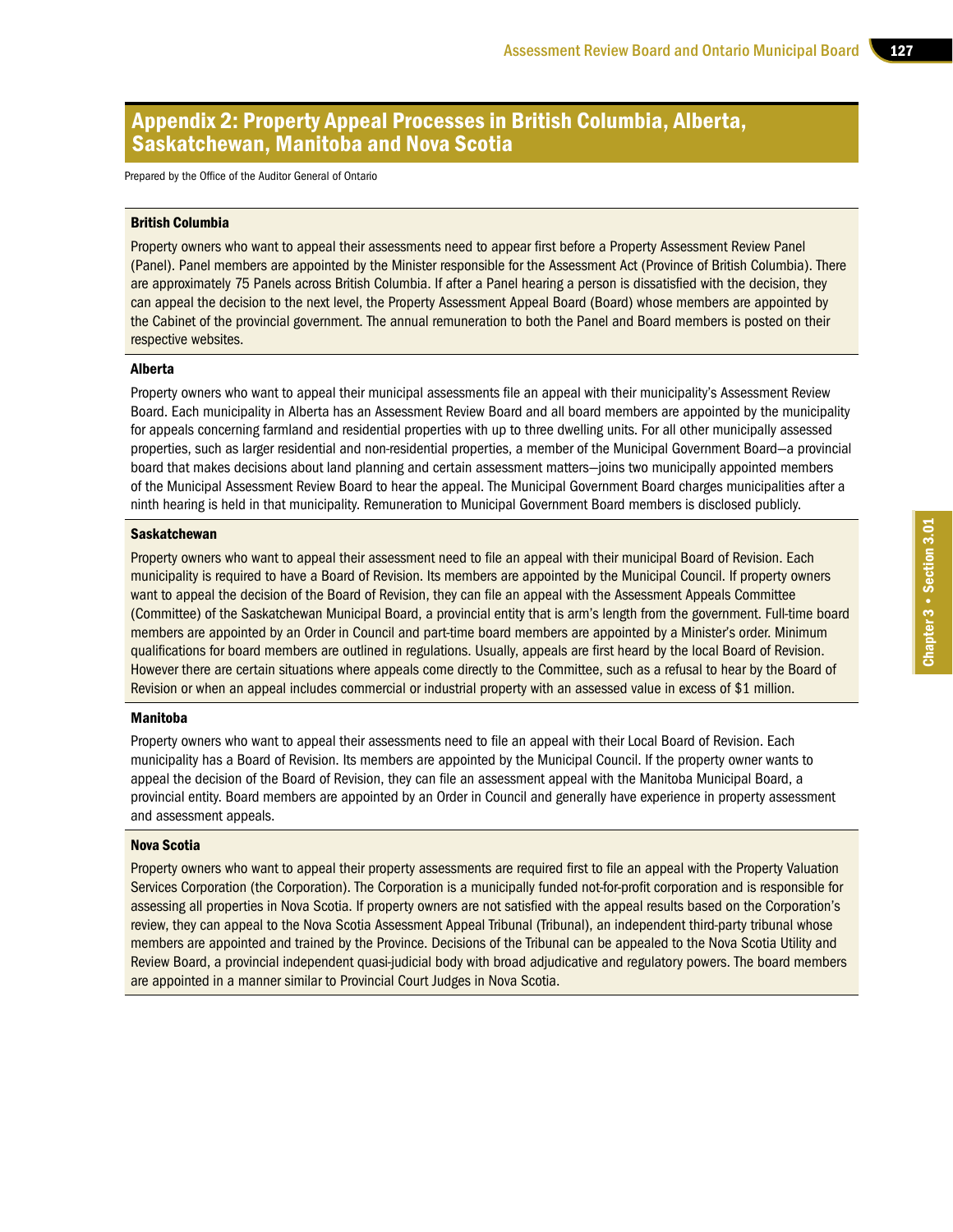# Appendix 3: Key Legislation and Authorities of Land-Use Planning in Ontario

Prepared by the Office of the Auditor General of Ontario

| <b>Legislative</b>                      | <b>Legislation</b>                         |                                                                                                                                                                                                                                                                                                                                                 |
|-----------------------------------------|--------------------------------------------|-------------------------------------------------------------------------------------------------------------------------------------------------------------------------------------------------------------------------------------------------------------------------------------------------------------------------------------------------|
| <b>Authority</b>                        | and Policy                                 | <b>Description</b>                                                                                                                                                                                                                                                                                                                              |
| Ministry of<br><b>Municipal Affairs</b> | <b>Planning Act</b>                        | The Planning Act sets out the rules for land-use planning in Ontario and<br>describes how land uses may be controlled and who may control them.                                                                                                                                                                                                 |
|                                         | <b>Provincial Policy Statement</b>         | The Provincial Policy Statement, issued under the Planning Act, provides<br>policy direction on matters of provincial interest related to land-use planning<br>and development and is applied province-wide. It includes key policy issues<br>that affect communities, such as:<br>efficient use and management of land use and infrastructure; |
|                                         |                                            | protection of environment and resources; and                                                                                                                                                                                                                                                                                                    |
|                                         |                                            | appropriate opportunities for employment and residential development.                                                                                                                                                                                                                                                                           |
|                                         | <b>Provincial Plans</b>                    | The Ministry issues provincial plans such as the Greenbelt Plan and the<br>Growth Plan for the Greater Golden Horseshoe.                                                                                                                                                                                                                        |
| Municipalities                          | Official Plans and<br><b>Zoning Bylaws</b> | Under the Planning Act, municipalities adopt an Official Plan, which sets out<br>the municipality's general planning goals and policies that will guide future<br>land use. Zoning bylaws implement the Official Plan's policies by setting out<br>the rules and regulations that control development in the municipality.                      |